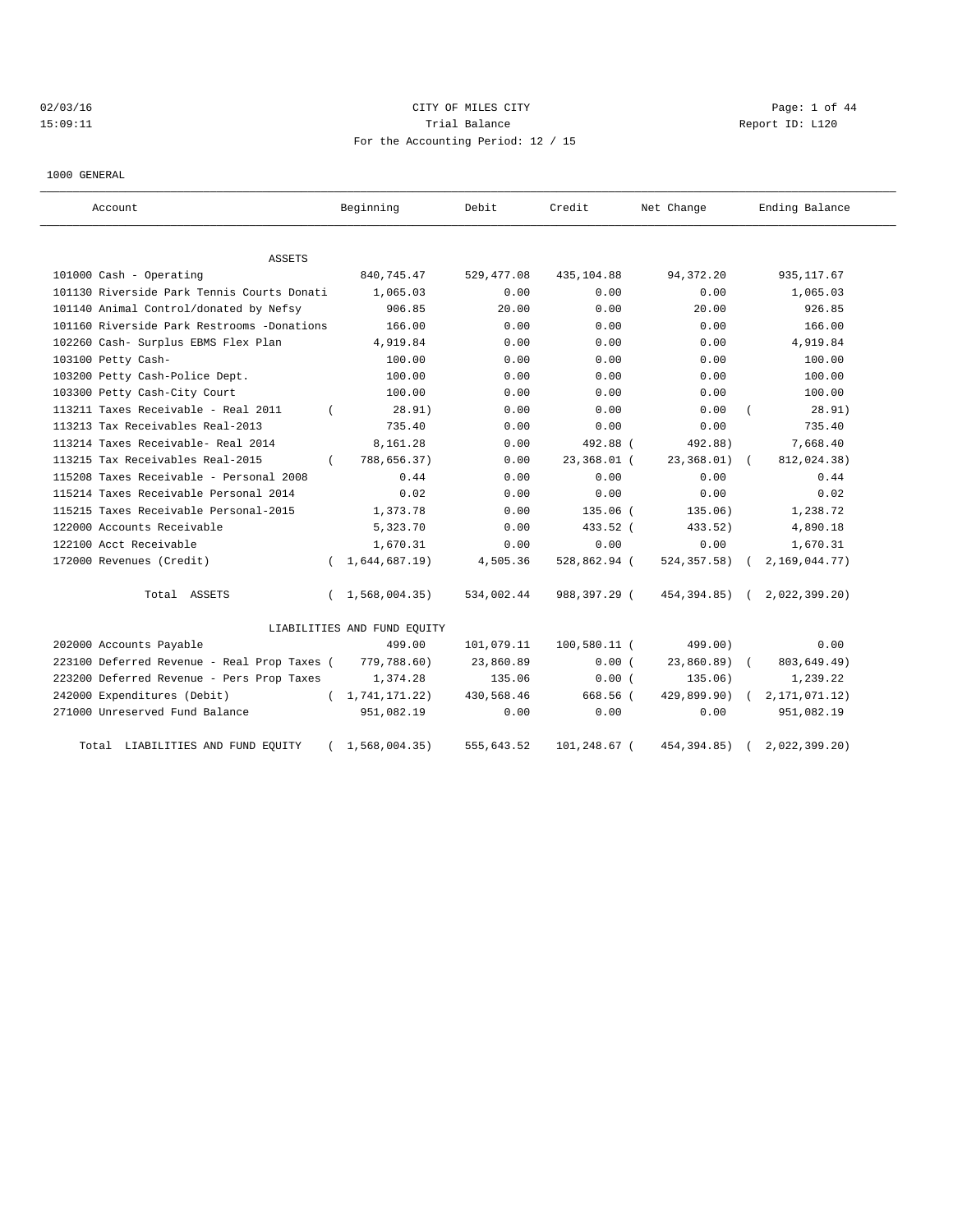# 02/03/16 CITY OF MILES CITY Page: 2 of 44 15:09:11 Trial Balance Report ID: L120 For the Accounting Period: 12 / 15

#### 2220 LIBRARY

| Account                                    | Beginning                   | Debit       | Credit        | Net Change   | Ending Balance |  |
|--------------------------------------------|-----------------------------|-------------|---------------|--------------|----------------|--|
|                                            |                             |             |               |              |                |  |
| ASSETS                                     |                             |             |               |              |                |  |
| 101000 Cash - Operating                    | 10,512.54                   | 24, 245. 27 | 26,230.35 (   | 1,985.08)    | 8,527.46       |  |
| 101032 Cash- Library Board of Trustees Mul | 26,101.02                   | 0.00        | 0.00          | 0.00         | 26,101.02      |  |
| 101270 R & D Cash - Can/Fax                | 0.00                        | 0.00        | $50.18$ (     | $50.18$ (    | 50.18)         |  |
| 103000 Petty Cash                          | 75.00                       | 0.00        | 0.00          | 0.00         | 75.00          |  |
| 172000 Revenues (Credit)                   | 125,220.53)                 | 0.00        | 24,245.27 (   | 24,245.27) ( | 149,465.80)    |  |
| Total ASSETS                               | 88,531.97)                  | 24, 245. 27 | $50,525.80$ ( | 26,280.53) ( | 114,812.50)    |  |
|                                            | LIABILITIES AND FUND EQUITY |             |               |              |                |  |
| 202000 Accounts Payable                    | 0.00                        | 2,361.47    | 2,361.47      | 0.00         | 0.00           |  |
| 242000 Expenditures (Debit)                | 136,445.35)                 | 26,280.53   | 0.00(         | 26,280.53) ( | 162,725.88)    |  |
| 271000 Unreserved Fund Balance             | 47,913.38                   | 0.00        | 0.00          | 0.00         | 47,913.38      |  |
| Total LIABILITIES AND FUND EQUITY          | 88,531.97)                  | 28,642.00   | 2,361.47 (    | 26,280.53)   | 114,812.50)    |  |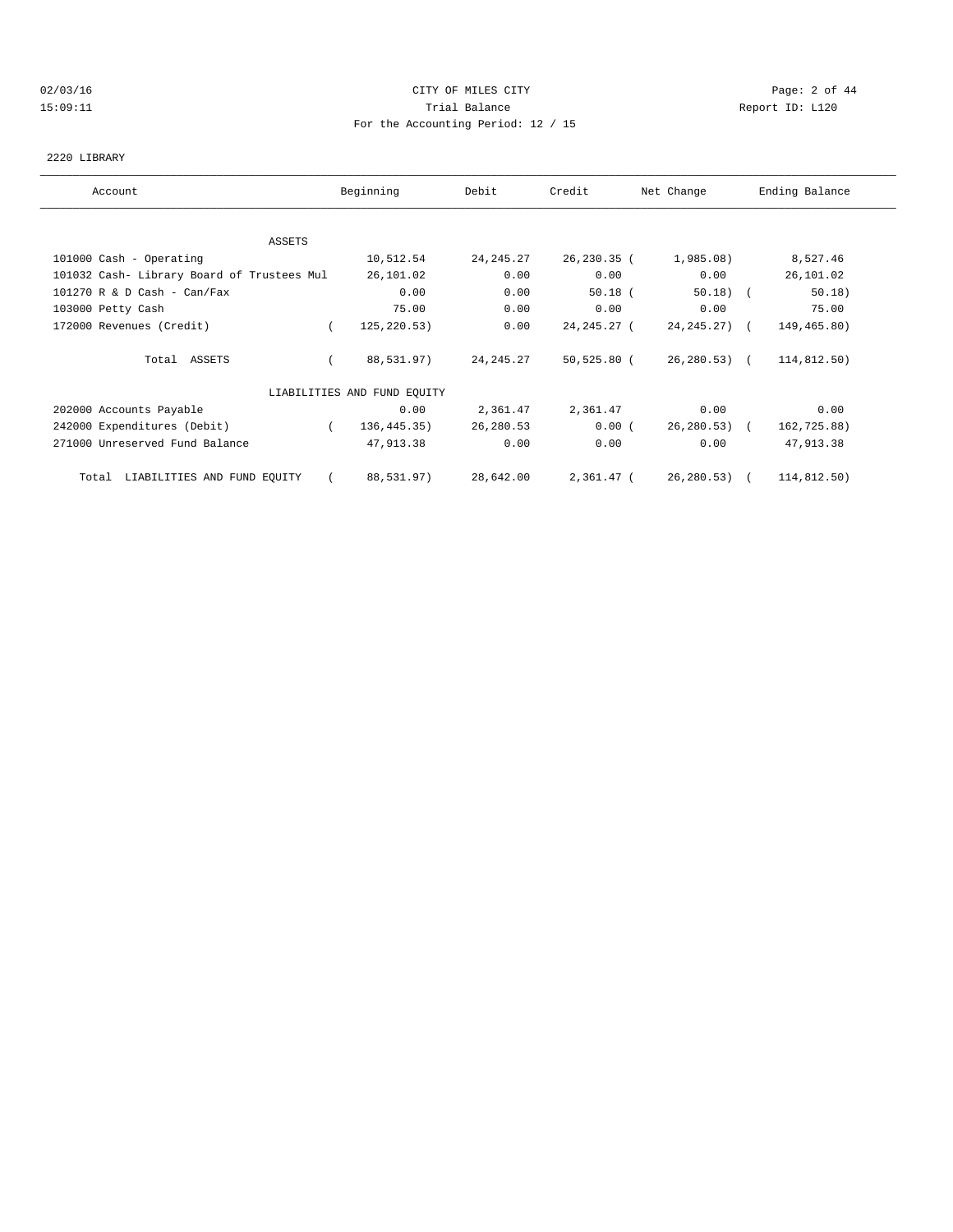# 02/03/16 CITY OF MILES CITY Page: 3 of 44 15:09:11 Trial Balance Report ID: L120 For the Accounting Period: 12 / 15

2250 Planning & Community Serv

| Account                              | Beginning                   | Debit  | Credit     | Net Change   | Ending Balance |
|--------------------------------------|-----------------------------|--------|------------|--------------|----------------|
|                                      |                             |        |            |              |                |
|                                      | ASSETS                      |        |            |              |                |
| 101000 Cash - Operating              | 0.00                        | 0.00   | 150.00 (   | $150.00)$ (  | 150.00)        |
| Total ASSETS                         | 0.00                        | 0.00   | $150.00$ ( | $150.00)$ (  | 150.00)        |
|                                      | LIABILITIES AND FUND EQUITY |        |            |              |                |
| 202000 Accounts Payable              | 0.00                        | 150.00 | 150.00     | 0.00         | 0.00           |
| 242000 Expenditures (Debit)          | 0.00                        | 150.00 | 0.00(      | $150.00$ ) ( | 150.00)        |
|                                      |                             |        |            |              |                |
| LIABILITIES AND FUND EQUITY<br>Total | 0.00                        | 300.00 | $150.00$ ( | 150.00)      | 150.00)        |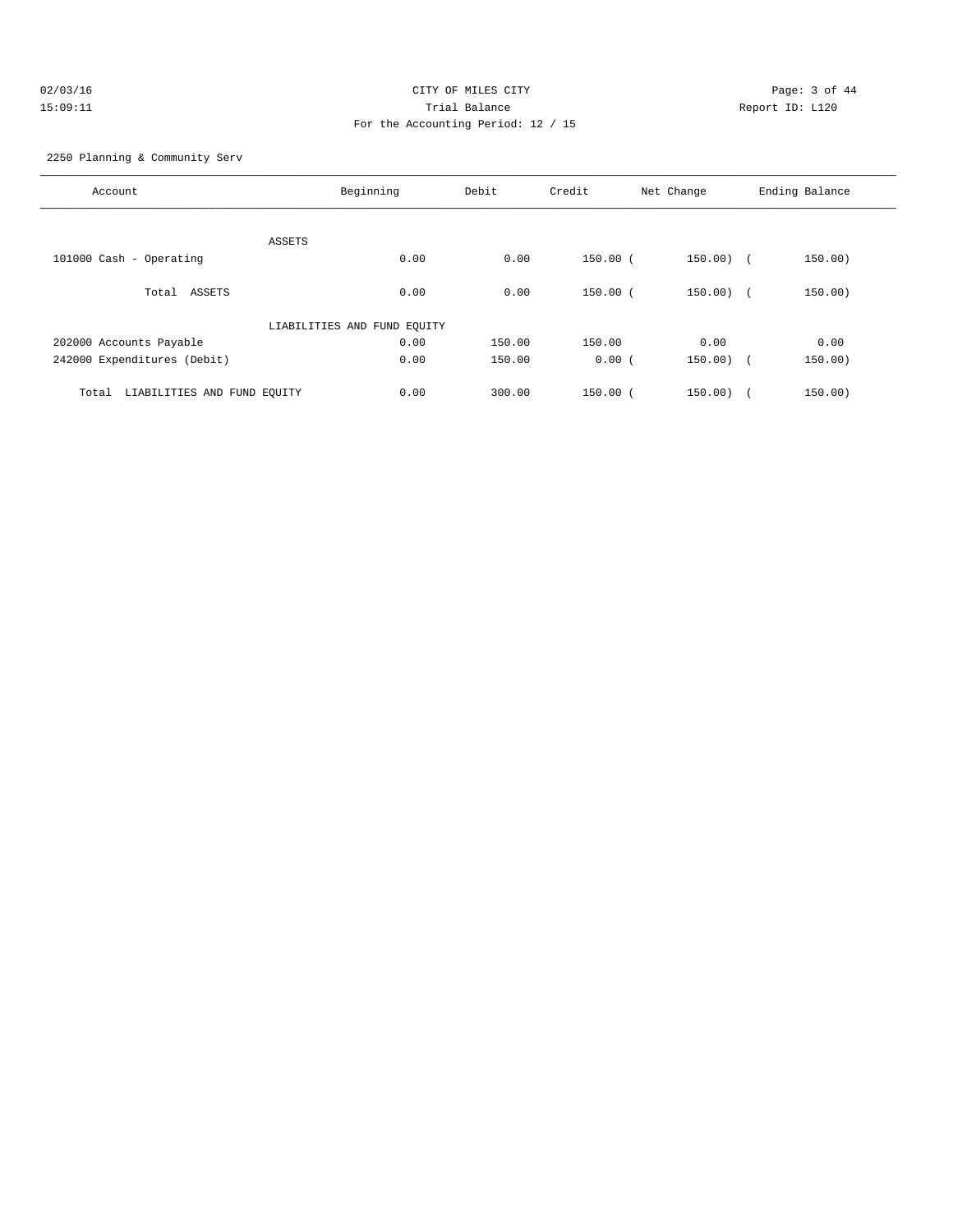# 02/03/16 CITY OF MILES CITY Page: 4 of 44 15:09:11 Trial Balance Report ID: L120 For the Accounting Period: 12 / 15

#### 2260 EMERGENCY DISASTER

| Account                                   | Beginning                   | Debit | Credit   | Net Change | Ending Balance |
|-------------------------------------------|-----------------------------|-------|----------|------------|----------------|
|                                           |                             |       |          |            |                |
| ASSETS                                    |                             |       |          |            |                |
| 101000 Cash - Operating                   | 50.47                       | 3.03  | 0.00     | 3.03       | 53.50          |
| 113211 Taxes Receivable - Real 2011       | 3.46                        | 0.00  | 0.00     | 0.00       | 3.46           |
| 172000 Revenues (Credit)                  | 11.17)                      | 0.00  | $3.03$ ( | $3.03)$ (  | 14.20)         |
|                                           |                             |       |          |            |                |
| Total ASSETS                              | 42.76                       | 3.03  | 3.03     | 0.00       | 42.76          |
|                                           |                             |       |          |            |                |
|                                           | LIABILITIES AND FUND EQUITY |       |          |            |                |
| 223100 Deferred Revenue - Real Prop Taxes | 3.46                        | 0.00  | 0.00     | 0.00       | 3.46           |
| 271000 Unreserved Fund Balance            | 39.30                       | 0.00  | 0.00     | 0.00       | 39.30          |
|                                           |                             |       |          |            |                |
| LIABILITIES AND FUND EOUITY<br>Total      | 42.76                       | 0.00  | 0.00     | 0.00       | 42.76          |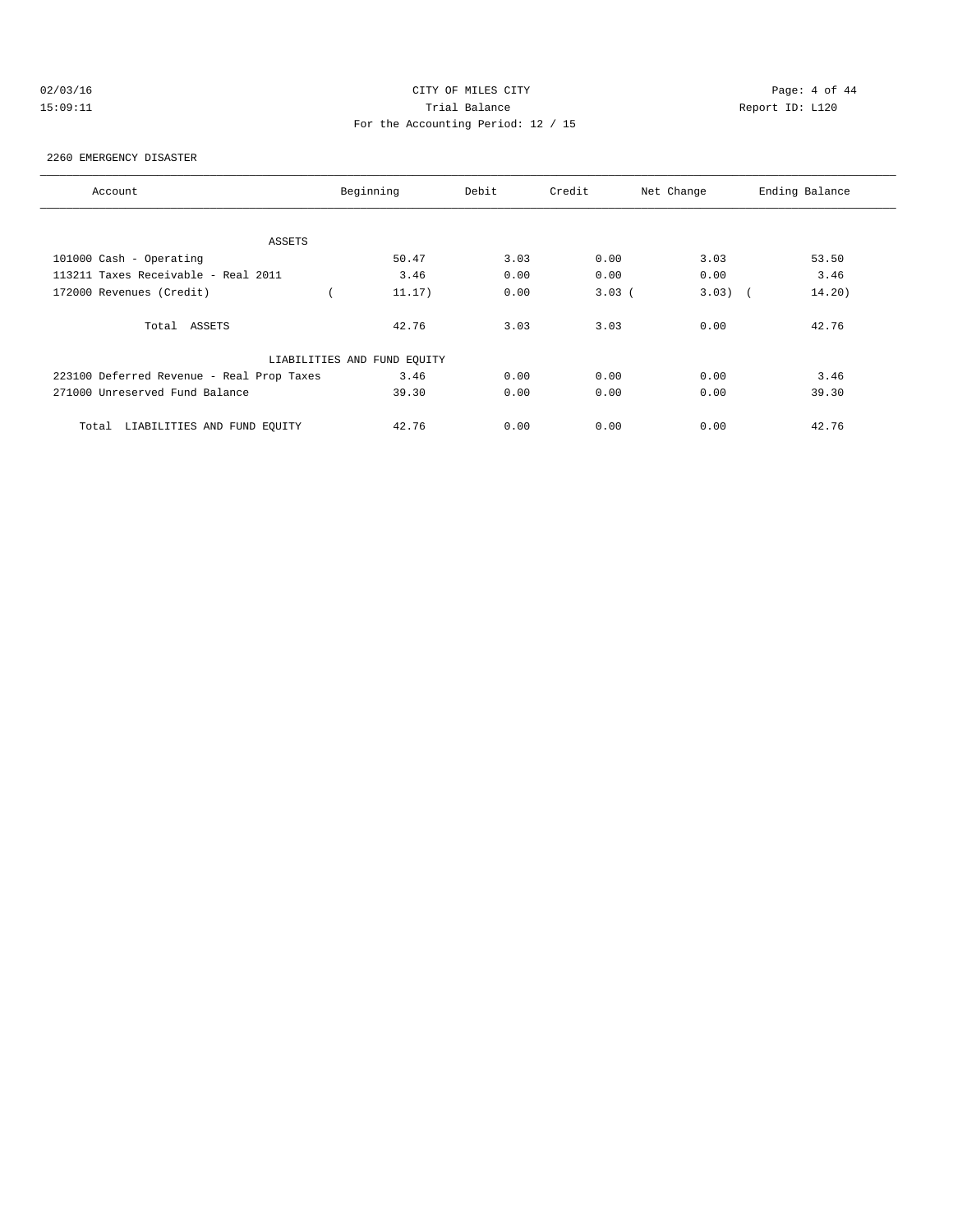# 02/03/16 CITY OF MILES CITY Page: 5 of 44 15:09:11 Trial Balance Report ID: L120 For the Accounting Period: 12 / 15

#### 2270 Health

| Account                              |        | Beginning                   | Debit     | Credit       | Net Change     | Ending Balance |
|--------------------------------------|--------|-----------------------------|-----------|--------------|----------------|----------------|
|                                      |        |                             |           |              |                |                |
|                                      | ASSETS |                             |           |              |                |                |
| 101000 Cash - Operating              |        | 27,573.63                   | 16,500.00 | 2,750.00     | 13,750.00      | 41,323.63      |
| 172000 Revenues (Credit)             |        | 5,348.50)                   | 0.00      | 16,500.00 (  | $16,500.00)$ ( | 21,848.50)     |
| Total ASSETS                         |        | 22, 225. 13                 | 16,500.00 | 19,250.00 (  | 2,750.00       | 19,475.13      |
|                                      |        | LIABILITIES AND FUND EQUITY |           |              |                |                |
| 202000 Accounts Payable              |        | 0.00                        | 2,750.00  | 2,750.00     | 0.00           | 0.00           |
| 242000 Expenditures (Debit)          |        | 11,003.61)                  | 2,750.00  | 0.00(        | 2,750.00       | 13,753.61)     |
| 271000 Unreserved Fund Balance       |        | 33, 228.74                  | 0.00      | 0.00         | 0.00           | 33, 228.74     |
| LIABILITIES AND FUND EQUITY<br>Total |        | 22, 225. 13                 | 5,500.00  | $2,750.00$ ( | 2,750.00)      | 19,475.13      |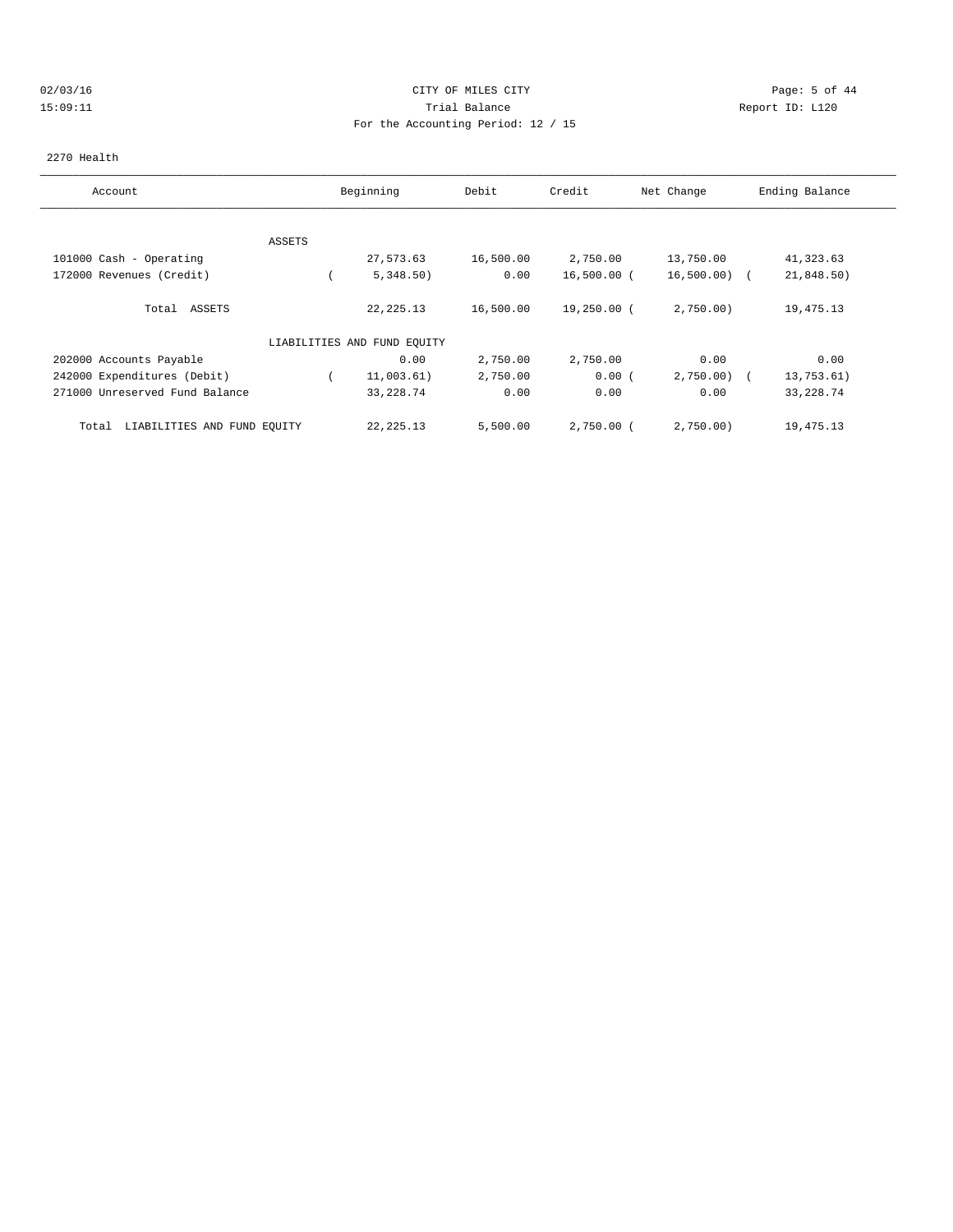# 02/03/16 CITY OF MILES CITY Page: 6 of 44 15:09:11 Trial Balance Report ID: L120 For the Accounting Period: 12 / 15

#### 2350 Local Government/Study Commission

| Account                                     | Beginning                   | Debit  | Credit       | Net Change  | Ending Balance |  |
|---------------------------------------------|-----------------------------|--------|--------------|-------------|----------------|--|
|                                             |                             |        |              |             |                |  |
| ASSETS                                      |                             |        |              |             |                |  |
| 101000 Cash - Operating                     | 7,546.08                    | 136.06 | 0.00         | 136.06      | 7,682.14       |  |
| 113214 Taxes Receivable- Real 2014          | 39.26                       | 0.00   | 2.37(        | 2.37)       | 36.89          |  |
| 113215 Tax Receivables Real-2015            | 4,490.09                    | 0.00   | 133.04 (     | $133.04)$ ( | 4,623.13)      |  |
| 115215 Taxes Receivable Personal-2015       | 6.62                        | 0.00   | $0.65$ (     | 0.65)       | 5.97           |  |
| 172000 Revenues (Credit)                    | 4,592.01)                   | 0.00   | $136.06$ $($ | $136.06)$ ( | 4,728.07)      |  |
| Total ASSETS                                | 1,490.14)                   | 136.06 | $272.12$ (   | $136.06)$ ( | 1,626.20)      |  |
|                                             | LIABILITIES AND FUND EQUITY |        |              |             |                |  |
| 223100 Deferred Revenue - Real Prop Taxes ( | 4,450.83)                   | 135.41 | 0.00(        | $135.41)$ ( | 4,586.24)      |  |
| 223200 Deferred Revenue - Pers Prop Taxes   | 6.62                        | 0.65   | 0.00(        | 0.65)       | 5.97           |  |
| 271000 Unreserved Fund Balance              | 2,954.07                    | 0.00   | 0.00         | 0.00        | 2,954.07       |  |
| Total LIABILITIES AND FUND EQUITY           | 1,490.14)                   | 136.06 | 0.00(        | 136.06)     | 1,626.20)      |  |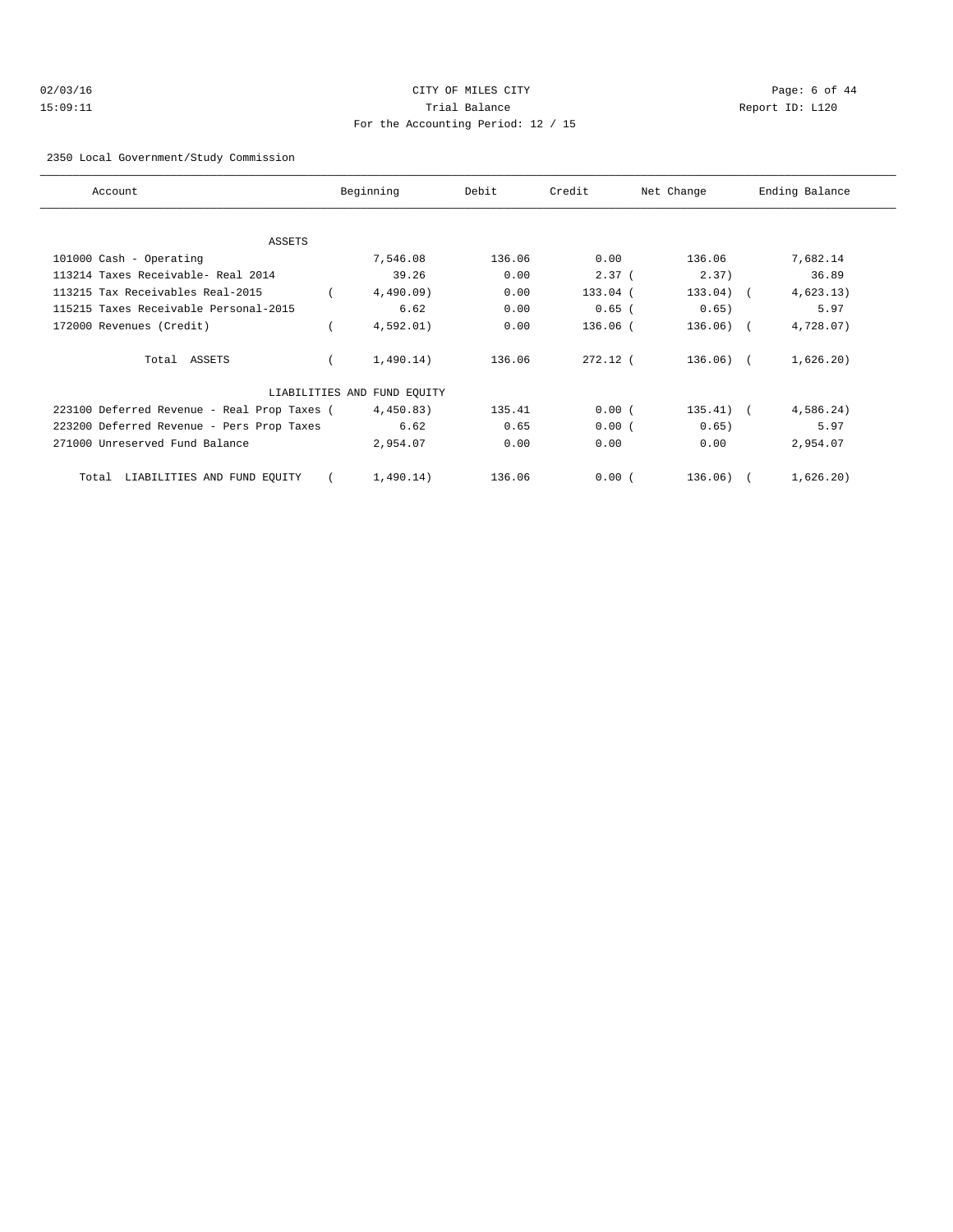# 02/03/16 Page: 7 of 44 15:09:11 Trial Balance Report ID: L120 For the Accounting Period: 12 / 15

2372 Permissive Medical Levy

| Account                                     | Beginning                   | Debit     | Credit       | Net Change   | Ending Balance |  |
|---------------------------------------------|-----------------------------|-----------|--------------|--------------|----------------|--|
|                                             |                             |           |              |              |                |  |
| ASSETS                                      |                             |           |              |              |                |  |
| 101000 Cash - Operating                     | 89,145.95                   | 2,648.31  | 83,405.00 (  | 80,756.69)   | 8,389.26       |  |
| 113211 Taxes Receivable - Real 2011         | 5.80)                       | 0.00      | 0.00         | 0.00         | 5.80)          |  |
| 113213 Tax Receivables Real-2013            | 72.83                       | 0.00      | 0.00         | 0.00         | 72.83          |  |
| 113214 Taxes Receivable- Real 2014          | 895.50                      | 0.00      | $54.08$ (    | 54.08)       | 841.42         |  |
| 113215 Tax Receivables Real-2015            | 86.695.44)                  | 0.00      | $2.568.80$ ( | 2,568.80)    | 89, 264. 24)   |  |
| 115214 Taxes Receivable Personal 2014       | 0.01)                       | 0.00      | 0.00         | 0.00         | 0.01)          |  |
| 115215 Taxes Receivable Personal-2015       | 150.74                      | 0.00      | $14.82$ (    | 14.82)       | 135.92         |  |
| 172000 Revenues (Credit)                    | 89, 145. 95)                | 0.00      | $2,648.31$ ( | $2,648.31$ ( | 91,794.26)     |  |
| Total ASSETS                                | 85,582.18)                  | 2,648.31  | 88,691.01 (  | 86,042.70) ( | 171,624.88)    |  |
|                                             | LIABILITIES AND FUND EOUITY |           |              |              |                |  |
| 223100 Deferred Revenue - Real Prop Taxes ( | 85,732.94)                  | 2,622.88  | 0.00(        | $2,622.88$ ( | 88, 355.82)    |  |
| 223200 Deferred Revenue - Pers Prop Taxes   | 148.13                      | 14.82     | 0.00(        | 14.82)       | 133.31         |  |
| 242000 Expenditures (Debit)                 | 0.00                        | 83,405.00 | 0.00(        | 83,405.00) ( | 83,405.00)     |  |
| 271000 Unreserved Fund Balance              | 2.63                        | 0.00      | 0.00         | 0.00         | 2.63           |  |
| Total LIABILITIES AND FUND EQUITY           | 85,582.18)                  | 86,042.70 | 0.00(        | 86,042.70)   | 171,624.88)    |  |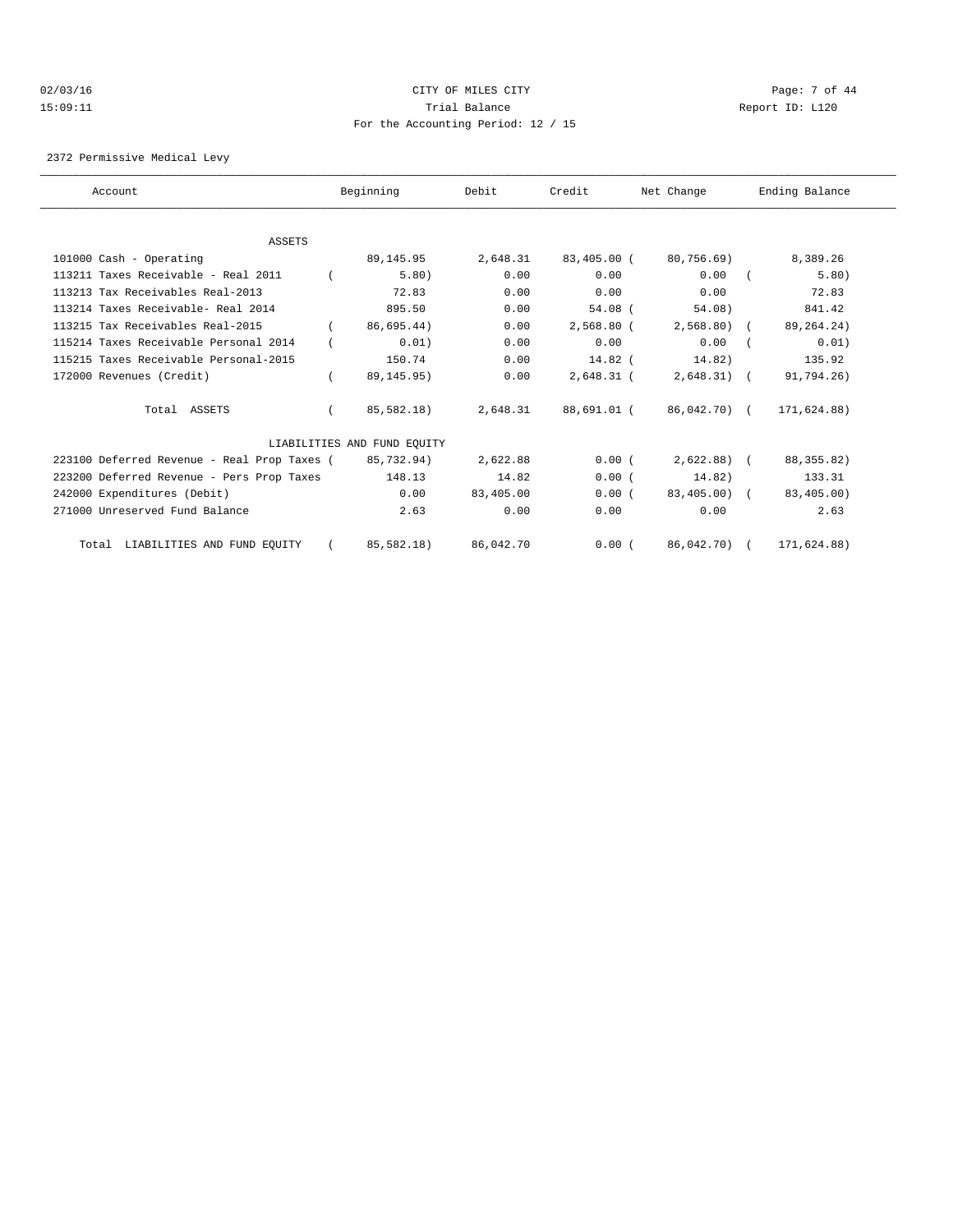# 02/03/16 CITY OF MILES CITY Page: 8 of 44 15:09:11 Trial Balance Report ID: L120 For the Accounting Period: 12 / 15

2394 BUILDING CODE ENFORCEMENT

| Account                              |        | Beginning                   | Debit    | Credit       | Net Change   | Ending Balance |
|--------------------------------------|--------|-----------------------------|----------|--------------|--------------|----------------|
|                                      |        |                             |          |              |              |                |
|                                      | ASSETS |                             |          |              |              |                |
| 101000 Cash - Operating              |        | 111,289.04                  | 2,494.15 | 3,752.71 (   | 1,258.56)    | 110,030.48     |
| 172000 Revenues (Credit)             |        | 37,895.66)                  | 0.00     | 2,494.15 (   | $2,494.15$ ( | 40,389.81)     |
| Total ASSETS                         |        | 73,393.38                   | 2,494.15 | $6,246.86$ ( | 3,752.71)    | 69,640.67      |
|                                      |        | LIABILITIES AND FUND EQUITY |          |              |              |                |
| 202000 Accounts Payable              |        | 0.00                        | 2,274.95 | 2,274.95     | 0.00         | 0.00           |
| 242000 Expenditures (Debit)          |        | 34,428.36)                  | 3,752.71 | 0.00(        | $3,752.71$ ( | 38,181.07)     |
| 271000 Unreserved Fund Balance       |        | 107,821.74                  | 0.00     | 0.00         | 0.00         | 107,821.74     |
| LIABILITIES AND FUND EQUITY<br>Total |        | 73,393.38                   | 6,027.66 | $2.274.95$ ( | 3,752.71)    | 69,640.67      |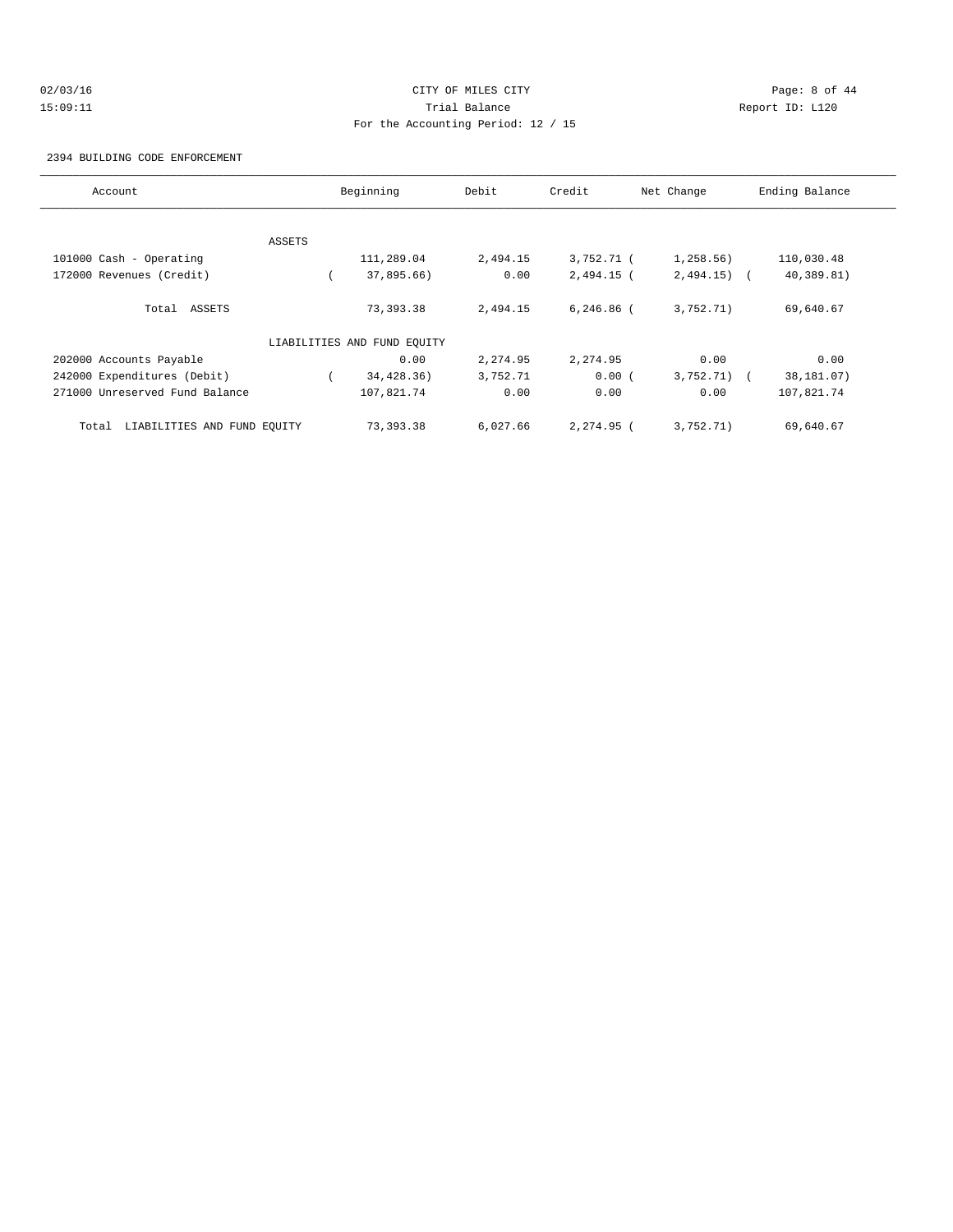# 02/03/16 CITY OF MILES CITY Page: 9 of 44 15:09:11 Trial Balance Report ID: L120 For the Accounting Period: 12 / 15

2400 LTG M D#165-(Gen City)

| Account                                    | Beginning                   | Debit    | Credit       | Net Change   | Ending Balance |
|--------------------------------------------|-----------------------------|----------|--------------|--------------|----------------|
|                                            |                             |          |              |              |                |
| ASSETS                                     |                             |          |              |              |                |
| 101000 Cash - Operating                    | 92, 227.58                  | 3,921.00 | 0.00         | 3,921.00     | 96,148.58      |
| 118130 Special Assessments Receivable 2013 | 189.05                      | 0.00     | 0.00         | 0.00         | 189.05         |
| 118140 Special Assessments Receivables-201 | 1,552.80                    | 0.00     | $40.01$ (    | 40.01)       | 1,512.79       |
| 118150 Special Assessments Receivables-201 | 75,095.27                   | 0.00     | 3,834.37 (   | 3,834.37)    | 71,260.90      |
| 172000 Revenues (Credit)                   | 97,359.57)                  | 0.00     | $3,921.00$ ( | $3,921.00$ ( | 101,280.57)    |
| Total ASSETS                               | 71,705.13                   | 3,921.00 | 7,795.38 (   | 3,874.38)    | 67,830.75      |
|                                            | LIABILITIES AND FUND EQUITY |          |              |              |                |
| 223000 Deferred Revenue/Uncollected Taxes  | 76,838.48                   | 3,874.38 | 0.00(        | 3,874.38)    | 72,964.10      |
| 242000 Expenditures (Debit)                | 56,627.06)                  | 0.00     | 0.00         | 0.00         | 56,627.06)     |
| 271000 Unreserved Fund Balance             | 51,493.71                   | 0.00     | 0.00         | 0.00         | 51,493.71      |
| LIABILITIES AND FUND EQUITY<br>Total       | 71,705.13                   | 3,874.38 | 0.00(        | 3,874.38)    | 67,830.75      |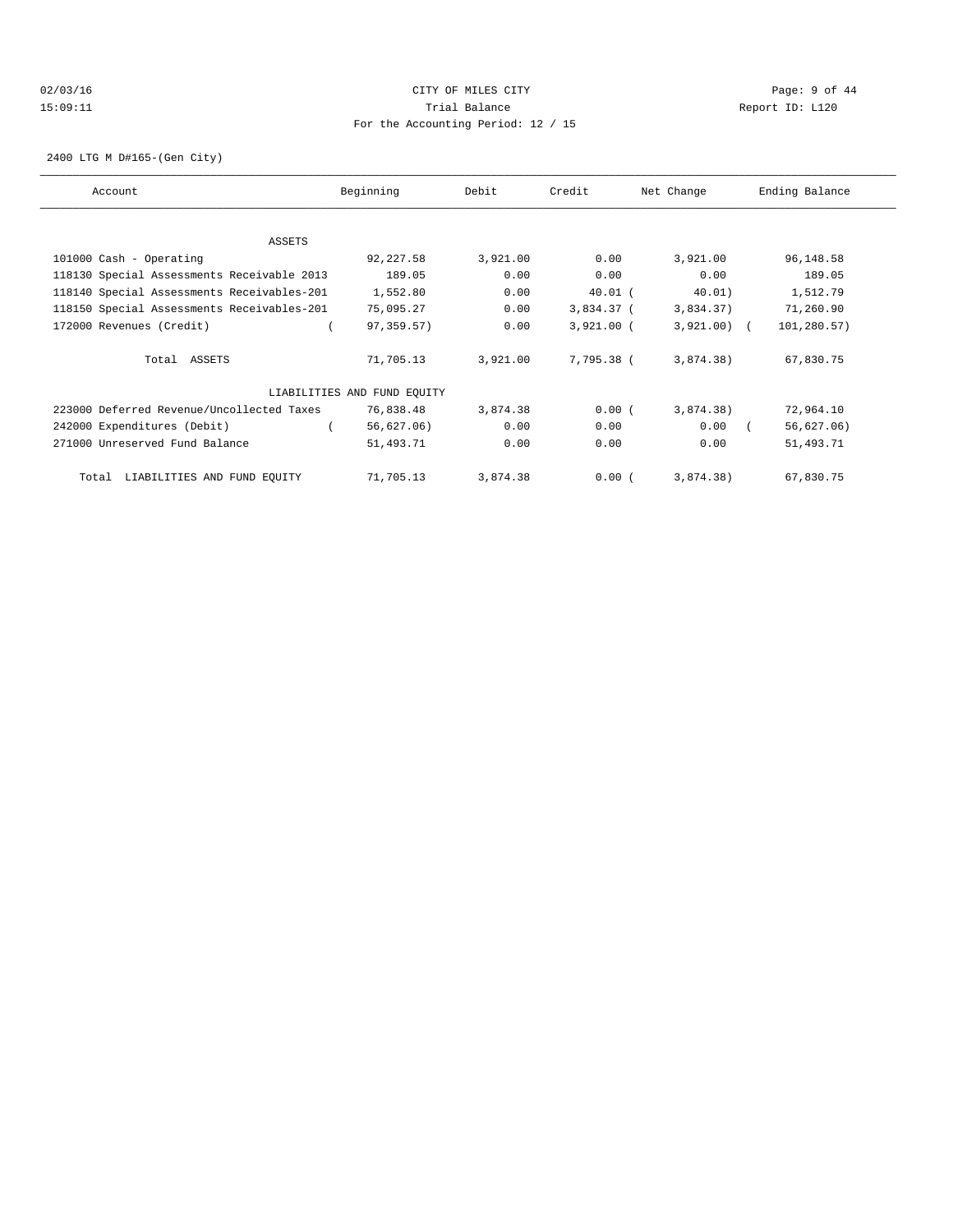# $O2/03/16$  Page: 10 of 44 15:09:11 Trial Balance Report ID: L120 For the Accounting Period: 12 / 15

2420 LTG M D#167-(MilesAddn Etc)

| Account                                    | Beginning                   | Debit  | Credit     | Net Change   | Ending Balance |
|--------------------------------------------|-----------------------------|--------|------------|--------------|----------------|
|                                            |                             |        |            |              |                |
| ASSETS                                     |                             |        |            |              |                |
| 101000 Cash - Operating                    | 20,724.47                   | 289.98 | 0.00       | 289.98       | 21,014.45      |
| 118140 Special Assessments Receivables-201 | 187.49                      | 0.00   | $39.31$ (  | 39.31)       | 148.18         |
| 118150 Special Assessments Receivables-201 | 14,721.31                   | 0.00   | 244.77 (   | 244.77)      | 14,476.54      |
| 172000 Revenues (Credit)                   | 17,701.51)                  | 0.00   | 289.98 (   | $289.98$ ) ( | 17,991.49)     |
|                                            |                             |        |            |              |                |
| Total ASSETS                               | 17,931.76                   | 289.98 | $574.06$ ( | 284.08       | 17,647.68      |
|                                            |                             |        |            |              |                |
|                                            | LIABILITIES AND FUND EQUITY |        |            |              |                |
| 223000 Deferred Revenue/Uncollected Taxes  | 14,908.80                   | 284.08 | 0.00(      | 284.08)      | 14,624.72      |
| 242000 Expenditures (Debit)                | 9,680.63)                   | 0.00   | 0.00       | 0.00         | 9,680.63)      |
| 271000 Unreserved Fund Balance             | 12,703.59                   | 0.00   | 0.00       | 0.00         | 12,703.59      |
|                                            |                             |        |            |              |                |
| LIABILITIES AND FUND EQUITY<br>Total       | 17,931.76                   | 284.08 | 0.00(      | $284.08$ )   | 17,647.68      |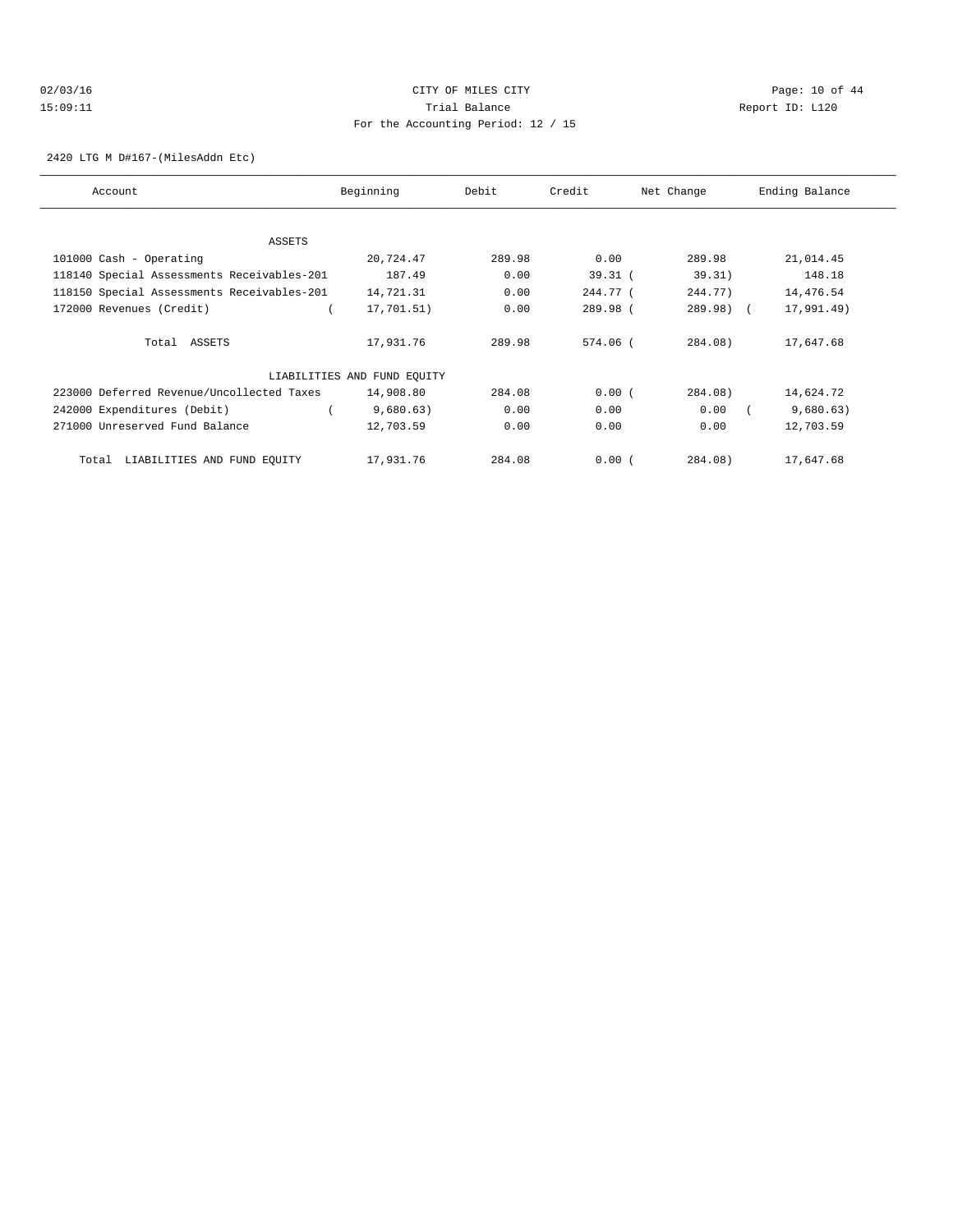# $O2/03/16$  Page: 11 of 44 15:09:11 Trial Balance Report ID: L120 For the Accounting Period: 12 / 15

2430 LTG M D#171-(Balsam Est)

| Account                                    | Beginning                   | Debit  | Credit     | Net Change | Ending Balance |
|--------------------------------------------|-----------------------------|--------|------------|------------|----------------|
|                                            |                             |        |            |            |                |
|                                            |                             |        |            |            |                |
| ASSETS                                     |                             |        |            |            |                |
| 101000 Cash - Operating                    | 2,156.29                    | 70.18  | 430.57 (   | 360.39)    | 1,795.90       |
| 118150 Special Assessments Receivables-201 | 2,051.77                    | 0.00   | 69.39(     | 69.39)     | 1,982.38       |
| 172000 Revenues (Credit)                   | 2, 215.19)                  | 0.00   | $70.18$ (  | $70.18$ (  | 2,285.37)      |
| Total ASSETS                               | 1,992.87                    | 70.18  | $570.14$ ( | 499.96)    | 1,492.91       |
|                                            | LIABILITIES AND FUND EQUITY |        |            |            |                |
| 202000 Accounts Payable                    | 0.00                        | 430.57 | 430.57     | 0.00       | 0.00           |
| 223000 Deferred Revenue/Uncollected Taxes  | 2,051.77                    | 69.39  | 0.00(      | 69.39)     | 1,982.38       |
| 242000 Expenditures (Debit)                | 1,778.71)                   | 430.57 | 0.00(      | $430.57$ ( | 2, 209.28)     |
| 271000 Unreserved Fund Balance             | 1,719.81                    | 0.00   | 0.00       | 0.00       | 1,719.81       |
| LIABILITIES AND FUND EQUITY<br>Total       | 1,992.87                    | 930.53 | 430.57 (   | 499.96)    | 1,492.91       |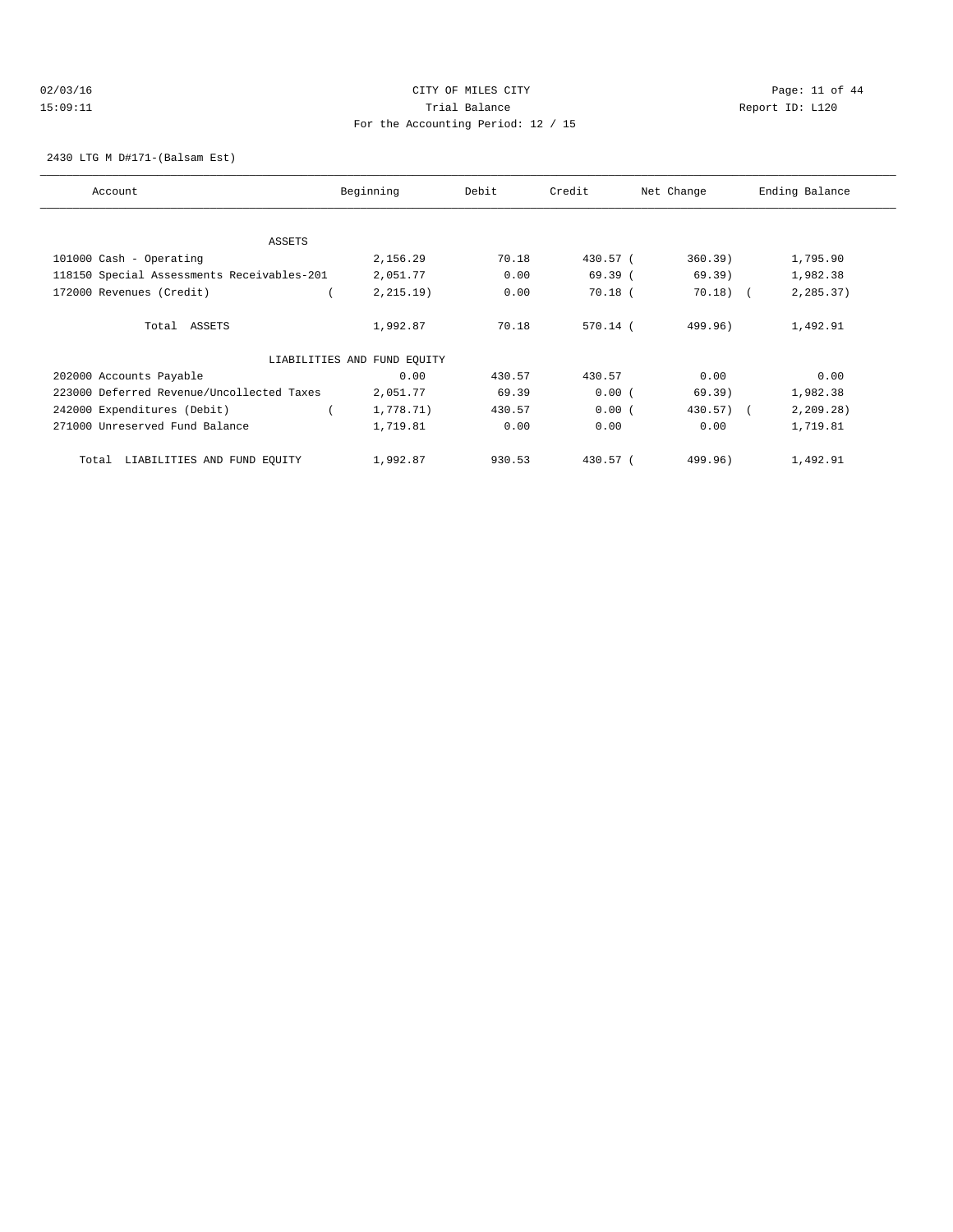# $O2/03/16$  Page: 12 of 44 15:09:11 Trial Balance Report ID: L120 For the Accounting Period: 12 / 15

2440 LTG M D#172-(Main Str)

| Account                                    | Beginning                   | Debit  | Credit   | Net Change   | Ending Balance |
|--------------------------------------------|-----------------------------|--------|----------|--------------|----------------|
|                                            |                             |        |          |              |                |
| ASSETS                                     |                             |        |          |              |                |
| 101000 Cash - Operating                    | 14,697.04                   | 0.00   | 484.56 ( | 484.56)      | 14, 212.48     |
| 118140 Special Assessments Receivables-201 | 291.15                      | 0.00   | 0.00     | 0.00         | 291.15         |
| 118150 Special Assessments Receivables-201 | 7,138.77                    | 0.00   | 0.00     | 0.00         | 7,138.77       |
| 172000 Revenues (Credit)                   | 10, 343.13)                 | 0.00   | 0.00     | 0.00         | 10, 343.13)    |
| Total ASSETS                               | 11,783.83                   | 0.00   | 484.56 ( | 484.56)      | 11,299.27      |
|                                            | LIABILITIES AND FUND EQUITY |        |          |              |                |
| 202000 Accounts Payable                    | 0.00                        | 484.56 | 484.56   | 0.00         | 0.00           |
| 223000 Deferred Revenue/Uncollected Taxes  | 7,429.92                    | 0.00   | 0.00     | 0.00         | 7,429.92       |
| 242000 Expenditures (Debit)                | 2,872.31)                   | 484.56 | 0.00(    | $484.56$ ) ( | 3,356.87)      |
| 271000 Unreserved Fund Balance             | 7,226.22                    | 0.00   | 0.00     | 0.00         | 7,226.22       |
| Total LIABILITIES AND FUND EQUITY          | 11,783.83                   | 969.12 | 484.56 ( | 484.56)      | 11,299.27      |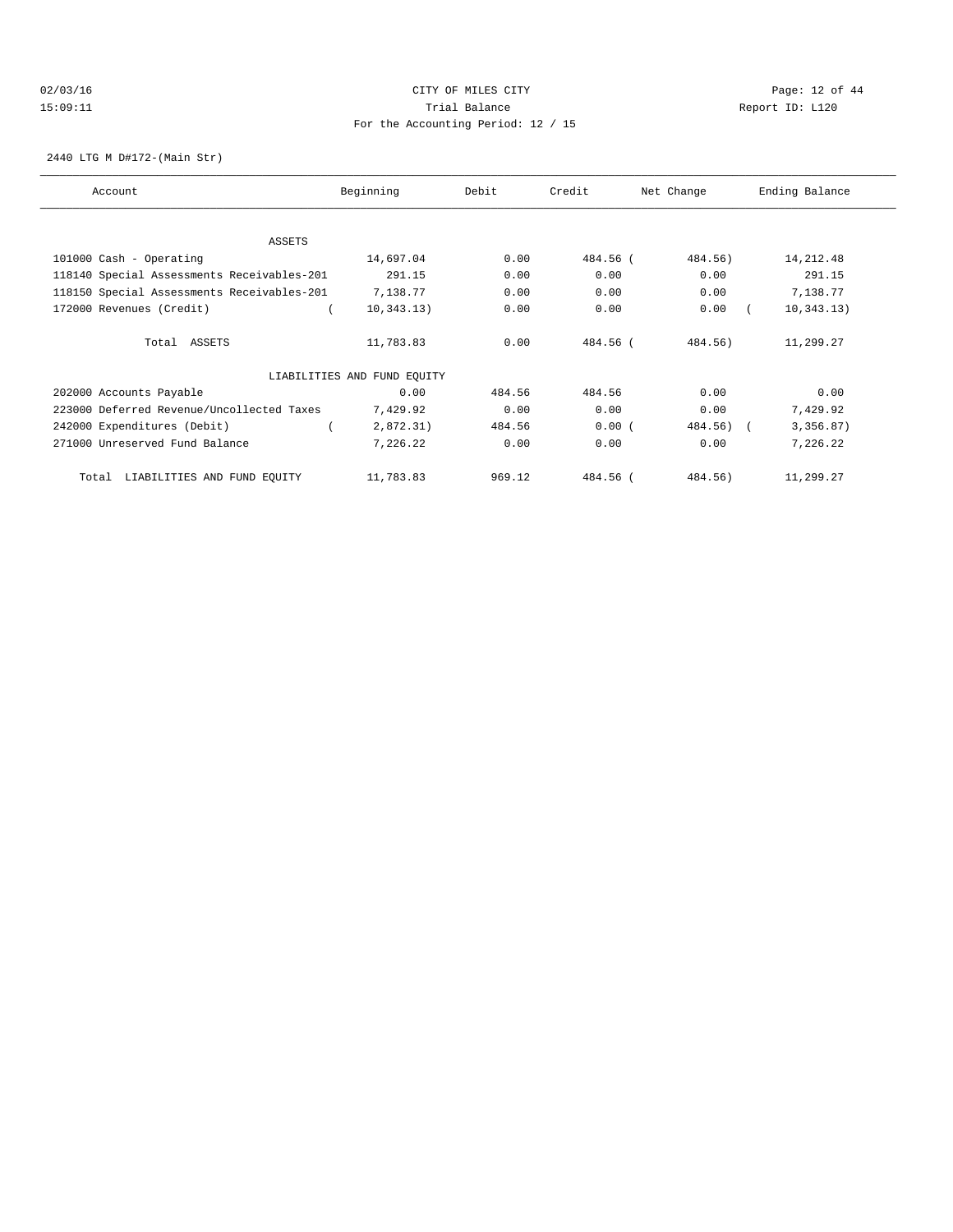# $O2/03/16$  Page: 13 of 44 15:09:11 Trial Balance Report ID: L120 For the Accounting Period: 12 / 15

2450 LTG M D#195-(SG-Trico)

| Account                                    | Beginning                   | Debit  | Credit     | Net Change   | Ending Balance |
|--------------------------------------------|-----------------------------|--------|------------|--------------|----------------|
|                                            |                             |        |            |              |                |
| ASSETS                                     |                             |        |            |              |                |
| 101000 Cash - Operating                    | 3,944.55                    | 47.59  | 401.84 (   | 354.25)      | 3,590.30       |
| 118150 Special Assessments Receivables-201 | 2,693.10                    | 0.00   | $47.06$ (  | 47.06)       | 2,646.04       |
| 172000 Revenues (Credit)                   | 2,664.31)                   | 0.00   | $47.59$ (  | $47.59$ (    | 2,711.90)      |
| Total ASSETS                               | 3,973.34                    | 47.59  | $496.49$ ( | 448.90)      | 3,524.44       |
|                                            | LIABILITIES AND FUND EQUITY |        |            |              |                |
| 202000 Accounts Payable                    | 0.00                        | 401.84 | 401.84     | 0.00         | 0.00           |
| 223000 Deferred Revenue/Uncollected Taxes  | 2,693.10                    | 47.06  | 0.00(      | 47.06)       | 2,646.04       |
| 242000 Expenditures (Debit)                | 2,053.10                    | 401.84 | 0.00(      | $401.84$ ) ( | 2,454.94)      |
| 271000 Unreserved Fund Balance             | 3,333.34                    | 0.00   | 0.00       | 0.00         | 3,333.34       |
| LIABILITIES AND FUND EQUITY<br>Total       | 3,973.34                    | 850.74 | $401.84$ ( | 448.90)      | 3,524.44       |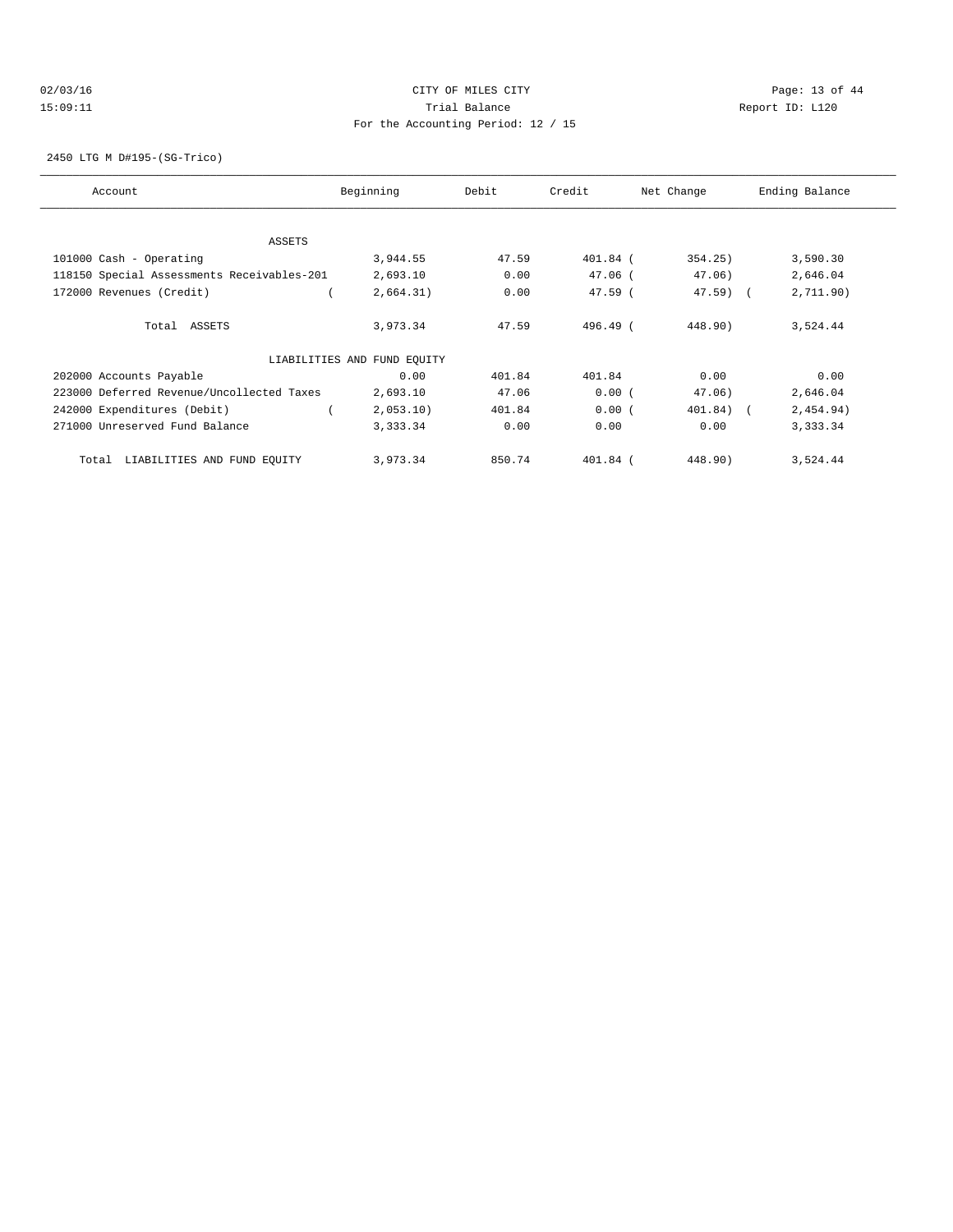# $O2/03/16$  Page: 14 of 44 15:09:11 Trial Balance Report ID: L120 For the Accounting Period: 12 / 15

2470 LTG M D#202-(SG-MDU&NV)

| Account                                    | Beginning                   | Debit | Credit   | Net Change | Ending Balance |
|--------------------------------------------|-----------------------------|-------|----------|------------|----------------|
|                                            |                             |       |          |            |                |
| ASSETS                                     |                             |       |          |            |                |
| 101000 Cash - Operating                    | 4,884.84                    | 87.77 | 0.00     | 87.77      | 4,972.61       |
| 118140 Special Assessments Receivables-201 | 144.00                      | 0.00  | 0.00     | 0.00       | 144.00         |
| 118150 Special Assessments Receivables-201 | 3,653.02                    | 0.00  | 86.79 (  | $86.79$ )  | 3,566.23       |
| 172000 Revenues (Credit)                   | 4, 119.40)                  | 0.00  | 87.77 (  | $87.77)$ ( | 4,207.17)      |
| Total ASSETS                               | 4,562.46                    | 87.77 | 174.56 ( | $86.79$ )  | 4,475.67       |
|                                            | LIABILITIES AND FUND EQUITY |       |          |            |                |
| 223000 Deferred Revenue/Uncollected Taxes  | 3,797.02                    | 86.79 | 0.00(    | 86.79)     | 3,710.23       |
| 242000 Expenditures (Debit)                | 2, 272.45)                  | 0.00  | 0.00     | 0.00       | 2, 272, 45)    |
| 271000 Unreserved Fund Balance             | 3,037.89                    | 0.00  | 0.00     | 0.00       | 3,037.89       |
| LIABILITIES AND FUND EQUITY<br>Total       | 4,562.46                    | 86.79 | 0.00(    | 86.79)     | 4,475.67       |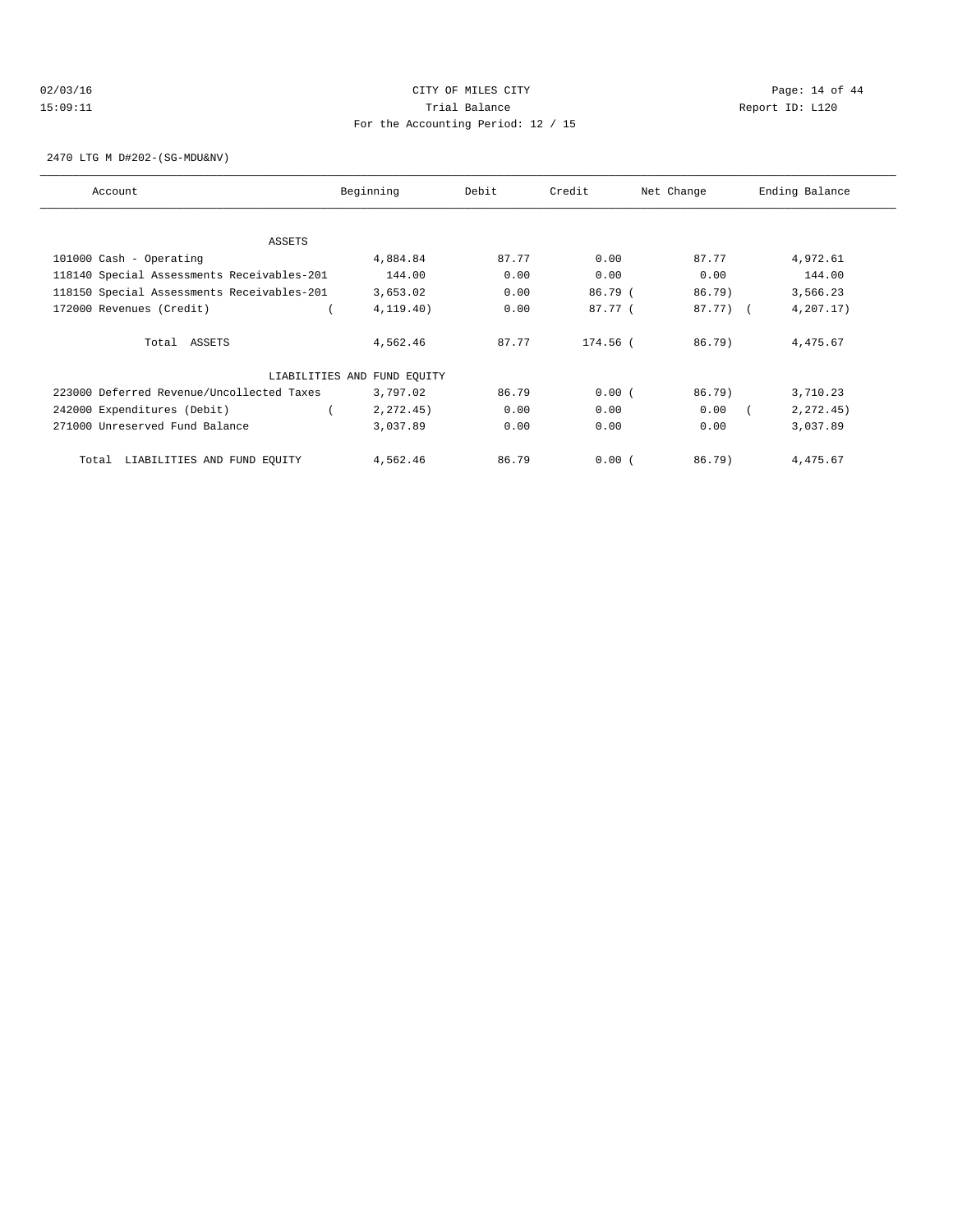# $O2/03/16$  Page: 15 of 44 15:09:11 Trial Balance Report ID: L120 For the Accounting Period: 12 / 15

#### 2480 LTG M M#173-(Milestown Estates)

| Account                                    | Beginning                   | Debit | Credit    | Net Change | Ending Balance |
|--------------------------------------------|-----------------------------|-------|-----------|------------|----------------|
|                                            |                             |       |           |            |                |
| ASSETS<br>101000 Cash - Operating          | 2,295.99                    | 0.00  | $34.62$ ( | 34.62)     | 2,261.37       |
|                                            |                             |       |           |            |                |
| 118150 Special Assessments Receivables-201 | 438.74                      | 0.00  | 0.00      | 0.00       | 438.74         |
| 172000 Revenues (Credit)                   | 1,383.65                    | 0.00  | 0.00      | 0.00       | 1,383.65)      |
| Total ASSETS                               | 1,351.08                    | 0.00  | $34.62$ ( | 34.62)     | 1,316.46       |
|                                            | LIABILITIES AND FUND EQUITY |       |           |            |                |
| 202000 Accounts Payable                    | 0.00                        | 34.62 | 34.62     | 0.00       | 0.00           |
| 223000 Deferred Revenue/Uncollected Taxes  | 438.74                      | 0.00  | 0.00      | 0.00       | 438.74         |
| 242000 Expenditures (Debit)                | 414.61)                     | 34.62 | 0.00(     | $34.62)$ ( | 449.23)        |
| 271000 Unreserved Fund Balance             | 1,326.95                    | 0.00  | 0.00      | 0.00       | 1,326.95       |
| LIABILITIES AND FUND EQUITY<br>Total       | 1,351.08                    | 69.24 | $34.62$ ( | 34.62)     | 1,316.46       |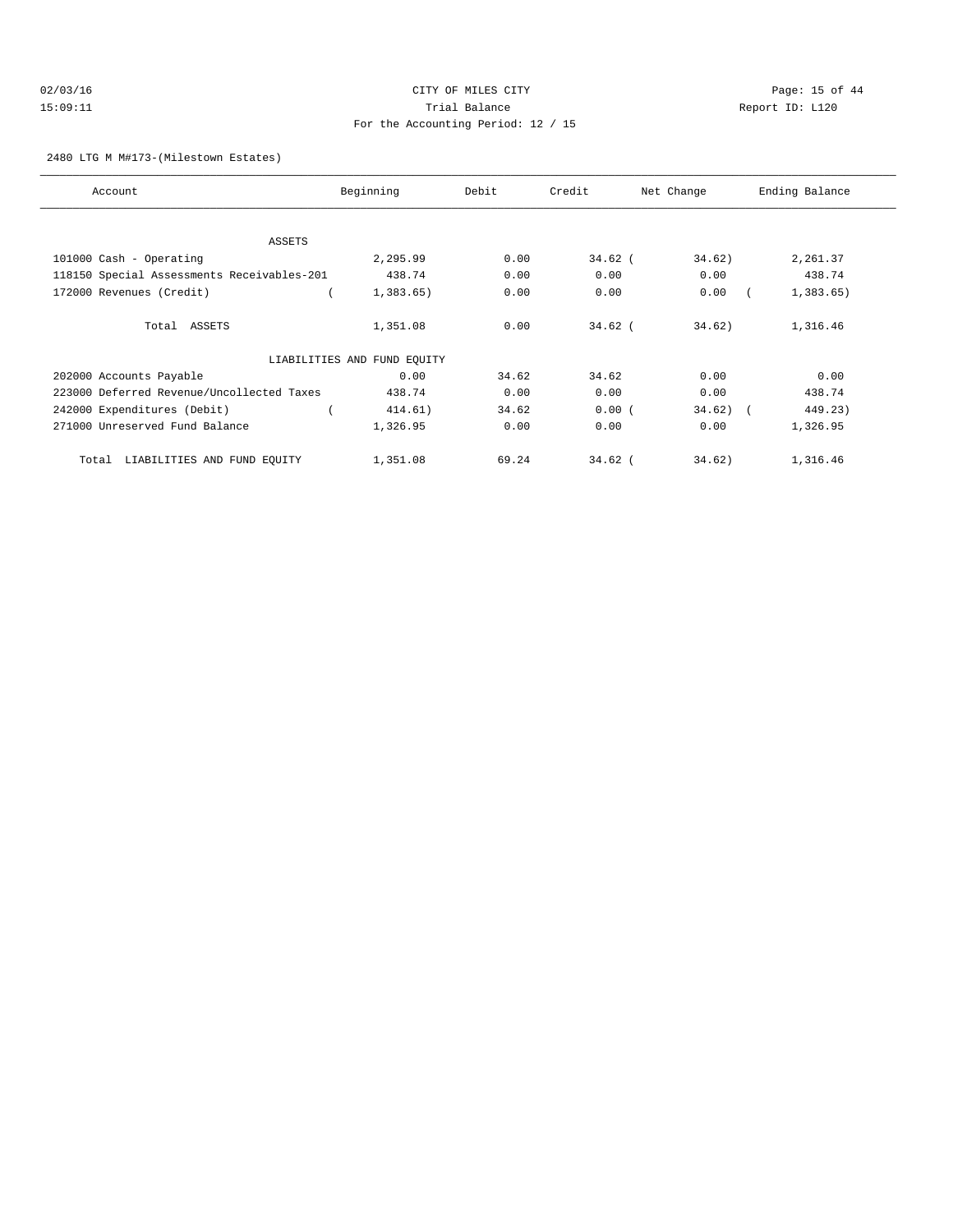# $O2/03/16$  Page: 16 of 44 15:09:11 Trial Balance Report ID: L120 For the Accounting Period: 12 / 15

2510 STR MAINT DIST #204

| Account                                    | Beginning                   | Debit     | Credit      | Net Change    | Ending Balance |
|--------------------------------------------|-----------------------------|-----------|-------------|---------------|----------------|
|                                            |                             |           |             |               |                |
| ASSETS                                     |                             |           |             |               |                |
| 101000 Cash - Operating                    | 679,272.97                  | 16,467.26 | 55,790.95 ( | 39,323.69)    | 639,949.28     |
| 118130 Special Assessments Receivable 2013 | 838.40                      | 0.00      | 0.00        | 0.00          | 838.40         |
| 118140 Special Assessments Receivables-201 | 6,168.16                    | 0.00      | $301.54$ (  | 301.54)       | 5,866.62       |
| 118150 Special Assessments Receivables-201 | 458,896.82                  | 0.00      | 15,960.92 ( | 15,960.92)    | 442,935.90     |
| 172000 Revenues (Credit)                   | 640,567.09)                 | 0.00      | 16,467.26 ( | $16,467,26$ ( | 657,034.35)    |
| Total ASSETS                               | 504,609.26                  | 16,467.26 | 88,520.67 ( | 72,053.41)    | 432,555.85     |
|                                            | LIABILITIES AND FUND EQUITY |           |             |               |                |
| 202000 Accounts Payable                    | 54,475.77                   | 8,623.90  | 8,554.68 (  | 69.22)        | 54,406.55      |
| 223000 Deferred Revenue/Uncollected Taxes  | 465,903.39                  | 16,262.46 | 0.00(       | 16, 262, 46)  | 449,640.93     |
| 242000 Expenditures (Debit)                | 328,735.63)                 | 55,721.73 | 0.00(       | 55,721.73) (  | 384, 457.36)   |
| 271000 Unreserved Fund Balance             | 312,965.73                  | 0.00      | 0.00        | 0.00          | 312,965.73     |
| Total LIABILITIES AND FUND EQUITY          | 504,609.26                  | 80,608.09 | 8,554.68 (  | 72,053.41)    | 432,555.85     |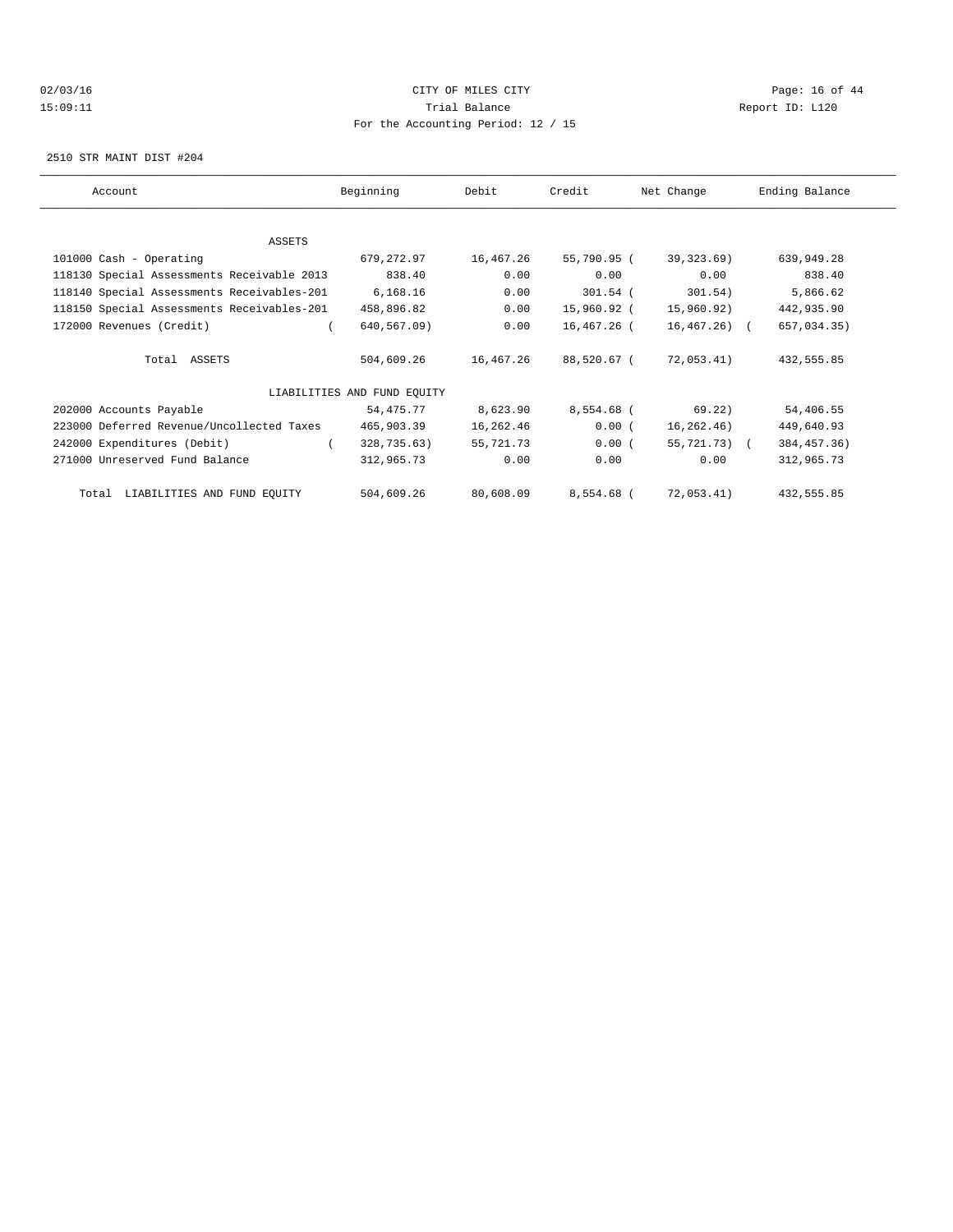# $O2/03/16$  Page: 17 of 44 15:09:11 Trial Balance Report ID: L120 For the Accounting Period: 12 / 15

2520 STR MAINT DIST #205

| Account |                                            | Beginning                   | Debit     | Credit      | Net Change      | Ending Balance |  |
|---------|--------------------------------------------|-----------------------------|-----------|-------------|-----------------|----------------|--|
|         |                                            |                             |           |             |                 |                |  |
|         | ASSETS                                     |                             |           |             |                 |                |  |
|         | 101000 Cash - Operating                    | 324,419.64                  | 7,487.10  | 19,598.14 ( | 12,111.04)      | 312,308.60     |  |
|         | 118130 Special Assessments Receivable 2013 | 895.54                      | 0.00      | 0.00        | 0.00            | 895.54         |  |
|         | 118140 Special Assessments Receivables-201 | 4,214.30                    | 0.00      | 0.00        | 0.00            | 4,214.30       |  |
|         | 118150 Special Assessments Receivables-201 | 107,454.32                  | 0.00      | 7,403.23 (  | 7,403.23)       | 100,051.09     |  |
|         | 172000 Revenues (Credit)                   | 159,322.53)                 | 0.00      | 7,487.10 (  | $7,487.10$ (    | 166,809.63)    |  |
|         | Total ASSETS                               | 277,661.27                  | 7,487.10  | 34,488.47 ( | 27,001.37)      | 250,659.90     |  |
|         |                                            | LIABILITIES AND FUND EQUITY |           |             |                 |                |  |
|         | 202000 Accounts Payable                    | 0.00                        | 2,161.37  | 2,161.37    | 0.00            | 0.00           |  |
|         | 223000 Deferred Revenue/Uncollected Taxes  | 112,564.00                  | 7,403.23  | 0.00(       | 7,403.23)       | 105,160.77     |  |
|         | 242000 Expenditures (Debit)                | 85,020.31)                  | 19,598.14 | 0.00(       | $19,598.14$ ) ( | 104, 618.45)   |  |
|         | 271000 Unreserved Fund Balance             | 250,117.58                  | 0.00      | 0.00        | 0.00            | 250, 117.58    |  |
|         | Total LIABILITIES AND FUND EQUITY          | 277,661.27                  | 29,162.74 | 2,161.37 (  | 27,001.37)      | 250,659.90     |  |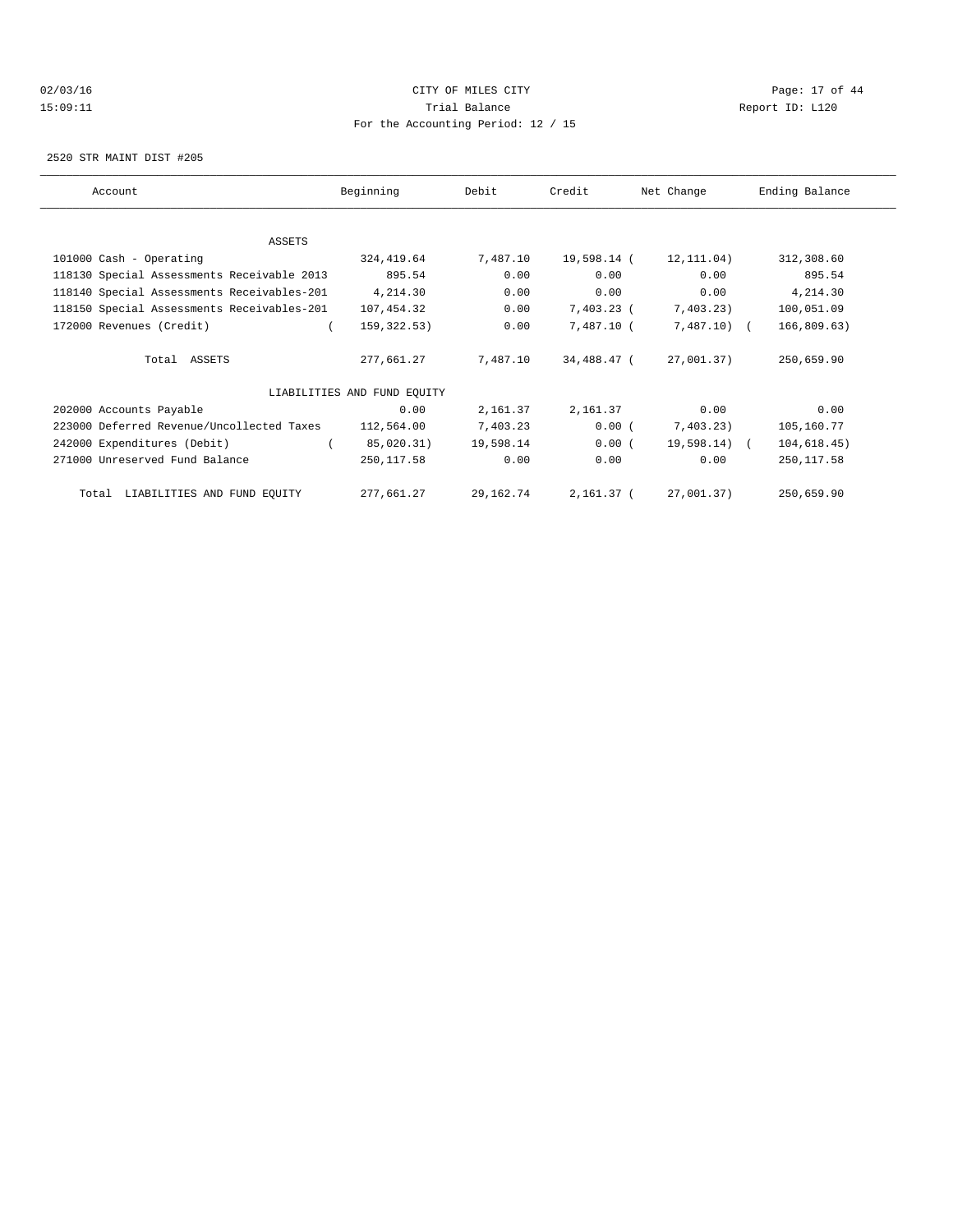| 02/03/16 | CITY OF MILES CITY                 | Page: 18 of 44  |  |  |  |  |  |  |
|----------|------------------------------------|-----------------|--|--|--|--|--|--|
| 15:09:11 | Trial Balance                      | Report ID: L120 |  |  |  |  |  |  |
|          | For the Accounting Period: 12 / 15 |                 |  |  |  |  |  |  |

2540 STR MAINT DIST#207-(MILESTOWN ESTATES)

| Account                                    | Beginning                   | Debit  | Credit     | Net Change   | Ending Balance |
|--------------------------------------------|-----------------------------|--------|------------|--------------|----------------|
| ASSETS                                     |                             |        |            |              |                |
| 101000 Cash - Operating                    | 4,559.04                    | 0.00   | 425.75 (   | 425.75)      | 4,133.29       |
| 118150 Special Assessments Receivables-201 | 1,754.82                    | 0.00   | 0.00       | 0.00         | 1,754.82       |
| 172000 Revenues (Credit)                   | 5,002.64)                   | 0.00   | 0.00       | 0.00         | 5,002.64)      |
| Total ASSETS                               | 1,311.22                    | 0.00   | $425.75$ ( | $425.75$ )   | 885.47         |
|                                            | LIABILITIES AND FUND EQUITY |        |            |              |                |
| 223000 Deferred Revenue/Uncollected Taxes  | 1,754.82                    | 0.00   | 0.00       | 0.00         | 1,754.82       |
| 242000 Expenditures (Debit)                | $2,305.58$ )                | 425.75 | 0.00(      | $425.75$ ) ( | 2,731.33)      |
| 271000 Unreserved Fund Balance             | 1,861.98                    | 0.00   | 0.00       | 0.00         | 1,861.98       |
| Total LIABILITIES AND FUND EQUITY          | 1,311.22                    | 425.75 | 0.00(      | 425.75)      | 885.47         |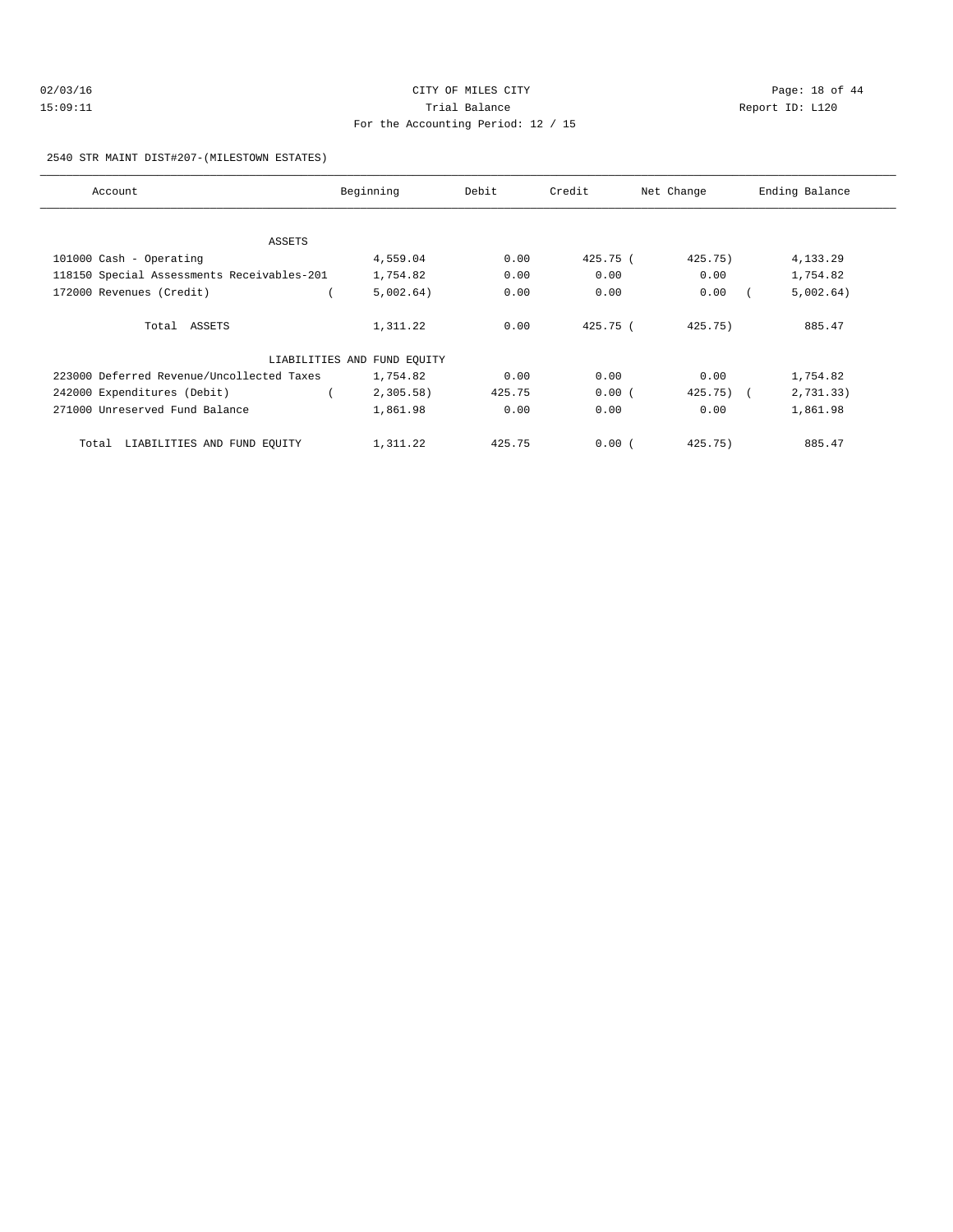| 02/03/16 | CITY OF MILES CITY                 | Page: 19 of 44  |
|----------|------------------------------------|-----------------|
| 15:09:11 | Trial Balance                      | Report ID: L120 |
|          | For the Accounting Period: 12 / 15 |                 |

2701 Fire Grants

| Account                              | Beginning                   | Debit | Credit | Net Change | Ending Balance |
|--------------------------------------|-----------------------------|-------|--------|------------|----------------|
| ASSETS                               |                             |       |        |            |                |
| 101000 Cash - Operating              | 800.15                      | 0.00  | 0.00   | 0.00       | 800.15         |
| Total ASSETS                         | 800.15                      | 0.00  | 0.00   | 0.00       | 800.15         |
|                                      | LIABILITIES AND FUND EQUITY |       |        |            |                |
| 271000 Unreserved Fund Balance       | 800.15                      | 0.00  | 0.00   | 0.00       | 800.15         |
| LIABILITIES AND FUND EQUITY<br>Total | 800.15                      | 0.00  | 0.00   | 0.00       | 800.15         |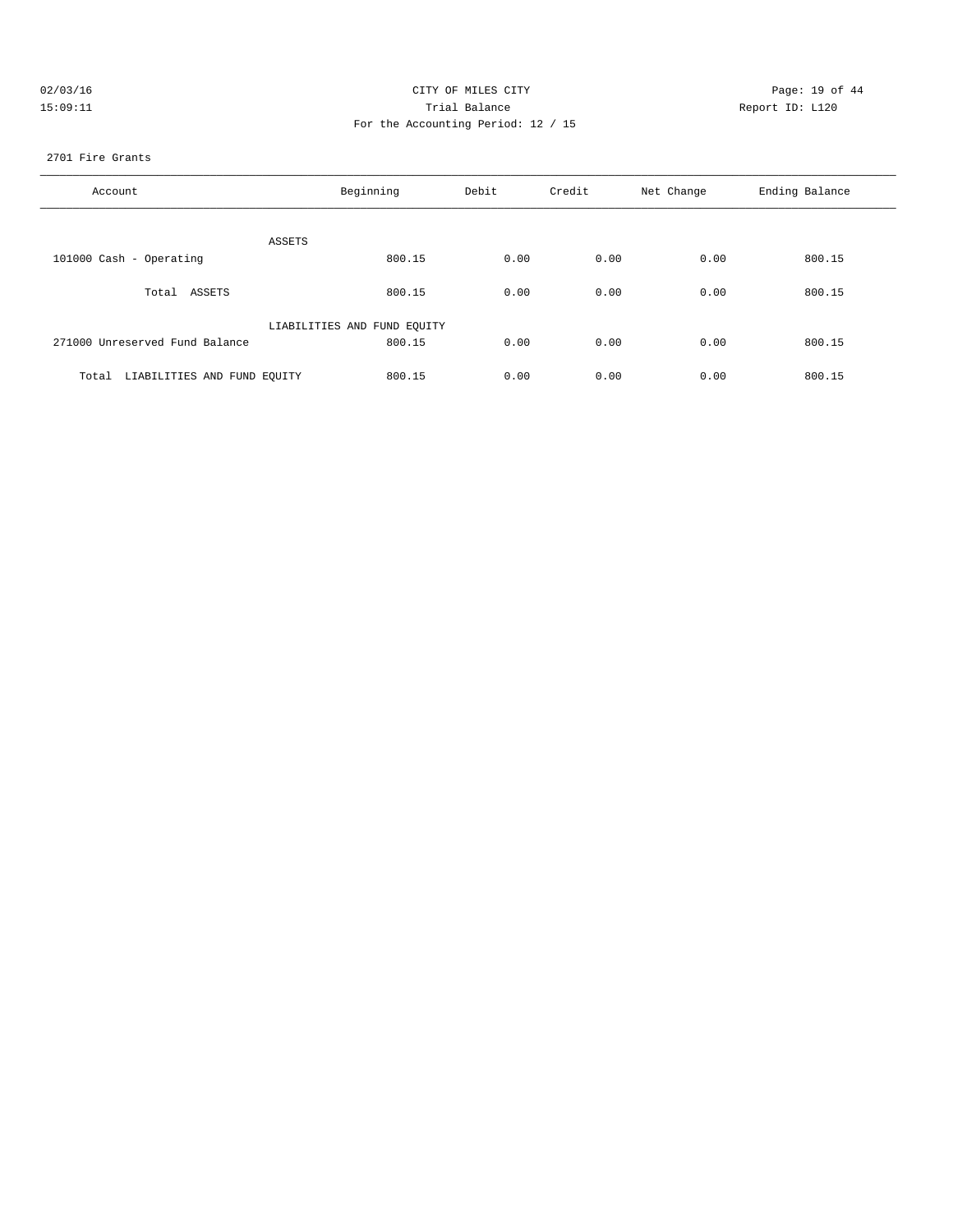# $O2/03/16$  Page: 20 of 44 15:09:11 Trial Balance Report ID: L120 For the Accounting Period: 12 / 15

#### 2820 GAS TAX

| Account                              |        | Beginning                   | Debit     | Credit      | Net Change   | Ending Balance |
|--------------------------------------|--------|-----------------------------|-----------|-------------|--------------|----------------|
|                                      |        |                             |           |             |              |                |
|                                      | ASSETS |                             |           |             |              |                |
| 101000 Cash - Operating              |        | 73,144.17                   | 15,054.52 | 532.27      | 14,522.25    | 87,666.42      |
| 172000 Revenues (Credit)             |        | 75,272.60)                  | 0.00      | 15,054.52 ( | 15,054.52)   | 90,327.12)     |
| Total ASSETS                         |        | 2,128.43)                   | 15,054.52 | 15,586.79 ( | $532.27$ ) ( | 2,660.70)      |
|                                      |        | LIABILITIES AND FUND EQUITY |           |             |              |                |
| 242000 Expenditures (Debit)          |        | 2,129.08)                   | 532.27    | 0.00(       | $532.27$ ) ( | 2,661.35)      |
| 271000 Unreserved Fund Balance       |        | 0.65                        | 0.00      | 0.00        | 0.00         | 0.65           |
| LIABILITIES AND FUND EOUITY<br>Total |        | 2.128.43)                   | 532.27    | 0.00(       | 532.27)      | 2,660.70)      |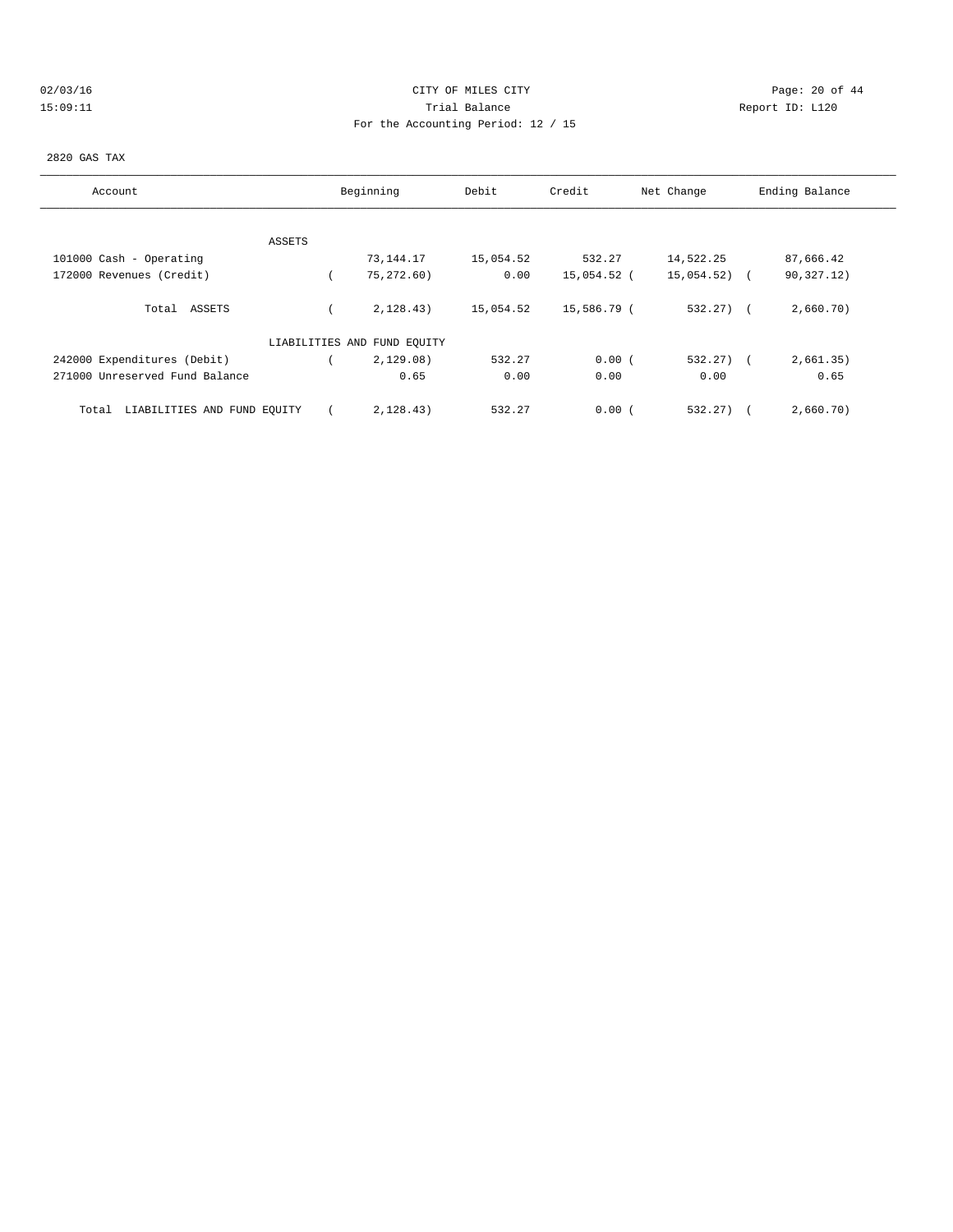# $O2/03/16$  Page: 21 of 44 15:09:11 Trial Balance Report ID: L120 For the Accounting Period: 12 / 15

#### 2850 911 EMERGENCY

| Account                              | Beginning |                             | Debit     | Credit<br>Net Change |           | Ending Balance |
|--------------------------------------|-----------|-----------------------------|-----------|----------------------|-----------|----------------|
|                                      |           |                             |           |                      |           |                |
|                                      | ASSETS    |                             |           |                      |           |                |
| 101000 Cash - Operating              |           | 168,431.46                  | 0.00      | $6,489.31$ (         | 6,489.31) | 161,942.15     |
| 172000 Revenues (Credit)             |           | 123,278.09)                 | 0.00      | 0.00                 | 0.00      | 123, 278.09)   |
| Total ASSETS                         |           | 45, 153. 37                 | 0.00      | $6,489.31$ (         | 6,489.31) | 38,664.06      |
|                                      |           | LIABILITIES AND FUND EQUITY |           |                      |           |                |
| 202000 Accounts Payable              |           | 0.00                        | 6,489.31  | 6,489.31             | 0.00      | 0.00           |
| 242000 Expenditures (Debit)          |           | 61,821.93)                  | 6,489.31  | 0.00(                | 6,489.31) | 68, 311. 24)   |
| 271000 Unreserved Fund Balance       |           | 106,975.30                  | 0.00      | 0.00                 | 0.00      | 106,975.30     |
| LIABILITIES AND FUND EQUITY<br>Total |           | 45, 153. 37                 | 12,978.62 | $6,489.31$ (         | 6,489.31) | 38,664.06      |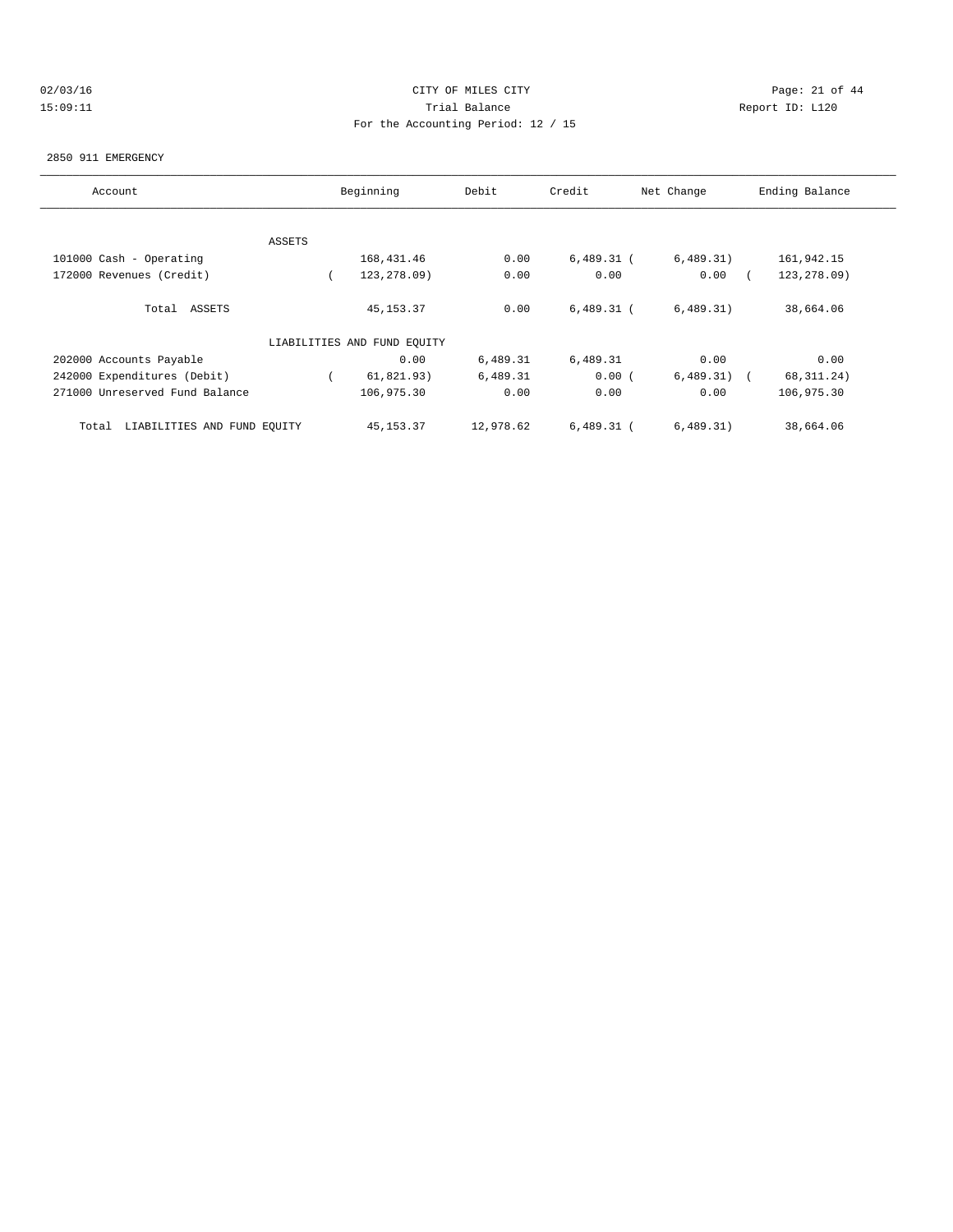# $O2/03/16$  Page: 22 of 44 15:09:11 Trial Balance Report ID: L120 For the Accounting Period: 12 / 15

#### 2880 LIBRARY GRANTS

| Account                                |  | Beginning                   | Debit  | Credit     | Net Change | Ending Balance |             |  |  |
|----------------------------------------|--|-----------------------------|--------|------------|------------|----------------|-------------|--|--|
|                                        |  |                             |        |            |            |                |             |  |  |
| <b>ASSETS</b>                          |  |                             |        |            |            |                |             |  |  |
| 101000 Cash - Operating                |  | 617.00)                     | 0.00   | 0.00       | 0.00       |                | 617.00)     |  |  |
| 101003 Cash - per capita               |  | 11,210.98                   | 0.00   | 0.00       | 0.00       |                | 11,210.98   |  |  |
| 101020 Cash - Partners Program         |  | 44,171.70                   | 0.00   | 0.00       | 0.00       |                | 44,171.70   |  |  |
| 101030 Cash - Sagebrush Fed/Base Grant |  | 10,461.82                   | 0.00   | $166.49$ ( | 166.49)    |                | 10,295.33   |  |  |
| 101033 Library - Humanities Grant      |  | 502.08                      | 0.00   | 0.00       | 0.00       |                | 502.08      |  |  |
| 172000 Revenues (Credit)               |  | 10, 191.49)                 | 0.00   | 0.00       | 0.00       |                | 10, 191.49) |  |  |
| Total ASSETS                           |  | 55,538.09                   | 0.00   | $166.49$ ( | 166.49)    |                | 55,371.60   |  |  |
|                                        |  | LIABILITIES AND FUND EQUITY |        |            |            |                |             |  |  |
| 202000 Accounts Payable                |  | 0.00                        | 166.49 | 166.49     | 0.00       |                | 0.00        |  |  |
| 242000 Expenditures (Debit)            |  | 1,740.80)                   | 166.49 | 0.00(      | 166.49)    | $\sqrt{2}$     | 1,907.29)   |  |  |
| 271000 Unreserved Fund Balance         |  | 57,278.89                   | 0.00   | 0.00       | 0.00       |                | 57,278.89   |  |  |
| LIABILITIES AND FUND EQUITY<br>Total   |  | 55,538.09                   | 332.98 | $166.49$ ( | 166.49)    |                | 55,371.60   |  |  |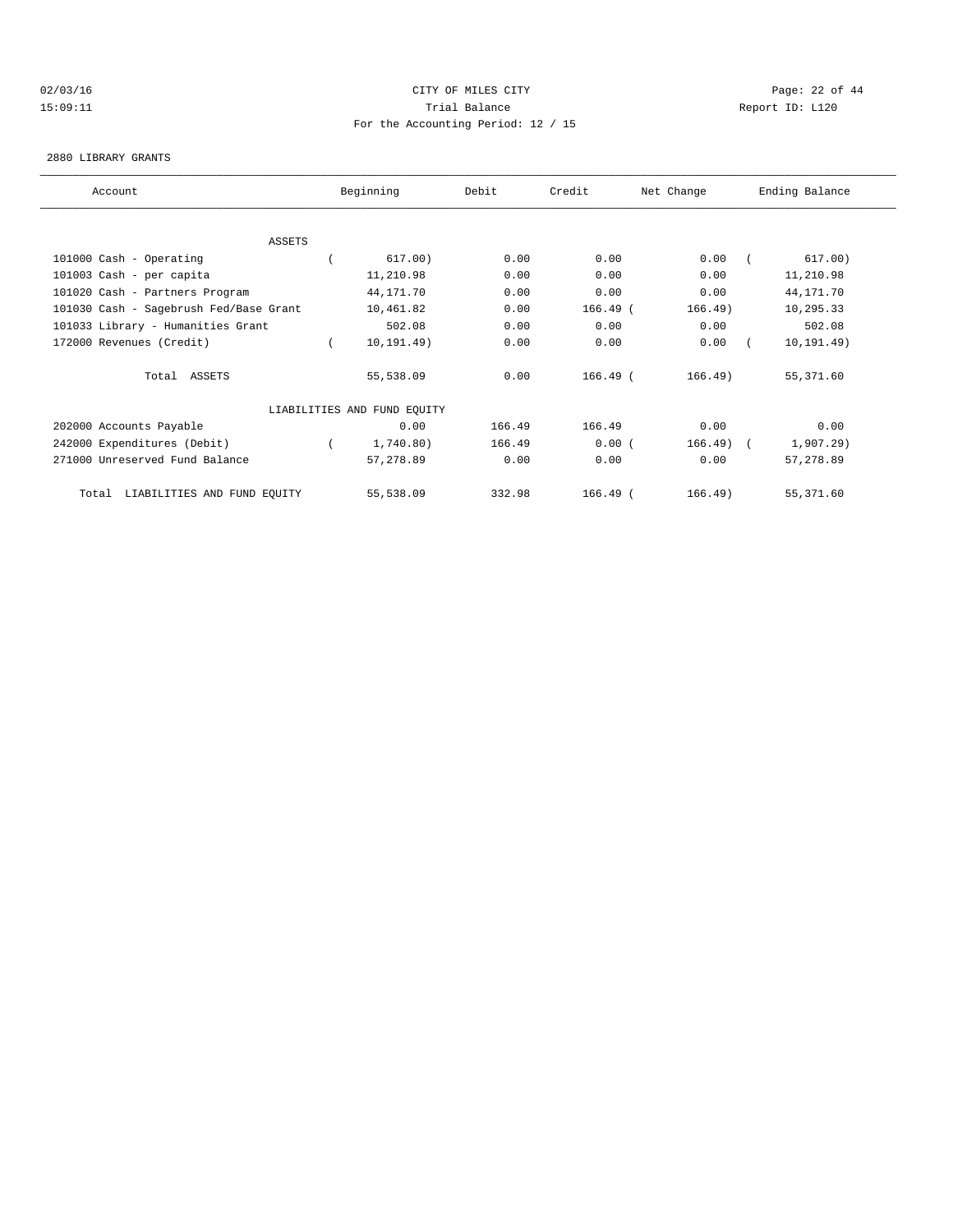# $O2/03/16$  Page: 23 of 44 15:09:11 Trial Balance Report ID: L120 For the Accounting Period: 12 / 15

2935 Historic Preservation

| Account                                    | Beginning                   | Debit    | Credit       | Net Change   | Ending Balance |
|--------------------------------------------|-----------------------------|----------|--------------|--------------|----------------|
|                                            |                             |          |              |              |                |
| <b>ASSETS</b>                              |                             |          |              |              |                |
| 101000 Cash - Operating                    | 1,828.17                    | 3,501.69 | 557.81       | 2,943.88     | 4,772.05       |
| 101034 Cash-LP Anderson Grants             | 0.00                        | 0.00     | 431.50 (     | $431.50$ ) ( | 431.50)        |
| 101036 Cash HP- CDBG-ED Grant              | 778.80                      | 0.00     | 0.00         | 0.00         | 778.80         |
| 101038 Cash HP- Sandra Anderson Charitable | 238.50                      | 0.00     | 0.00         | 0.00         | 238.50         |
| 101039 HP- CCHS Grant                      | 821.25                      | 0.00     | 0.00         | 0.00         | 821.25         |
| 132000 Due From Government (Short Term)    | 3,286.38                    | 0.00     | 0.00         | 0.00         | 3,286.38       |
| 172000 Revenues (Credit)                   | 3,750.00                    | 0.00     | $3.457.00$ ( | $3,457.00$ ( | 7, 207.00      |
| Total ASSETS                               | 3.203.10                    | 3,501.69 | $4.446.31$ ( | 944.62)      | 2,258.48       |
|                                            | LIABILITIES AND FUND EQUITY |          |              |              |                |
| 202000 Accounts Payable                    | 0.00                        | 774.03   | 774.03       | 0.00         | 0.00           |
| 242000 Expenditures (Debit)                | 2,781.23)                   | 989.31   | $44.69$ (    | 944.62)      | 3,725.85)      |
| 271000 Unreserved Fund Balance             | 5,984.33                    | 0.00     | 0.00         | 0.00         | 5,984.33       |
| LIABILITIES AND FUND EQUITY<br>Total       | 3,203.10                    | 1,763.34 | 818.72 (     | 944.62)      | 2,258.48       |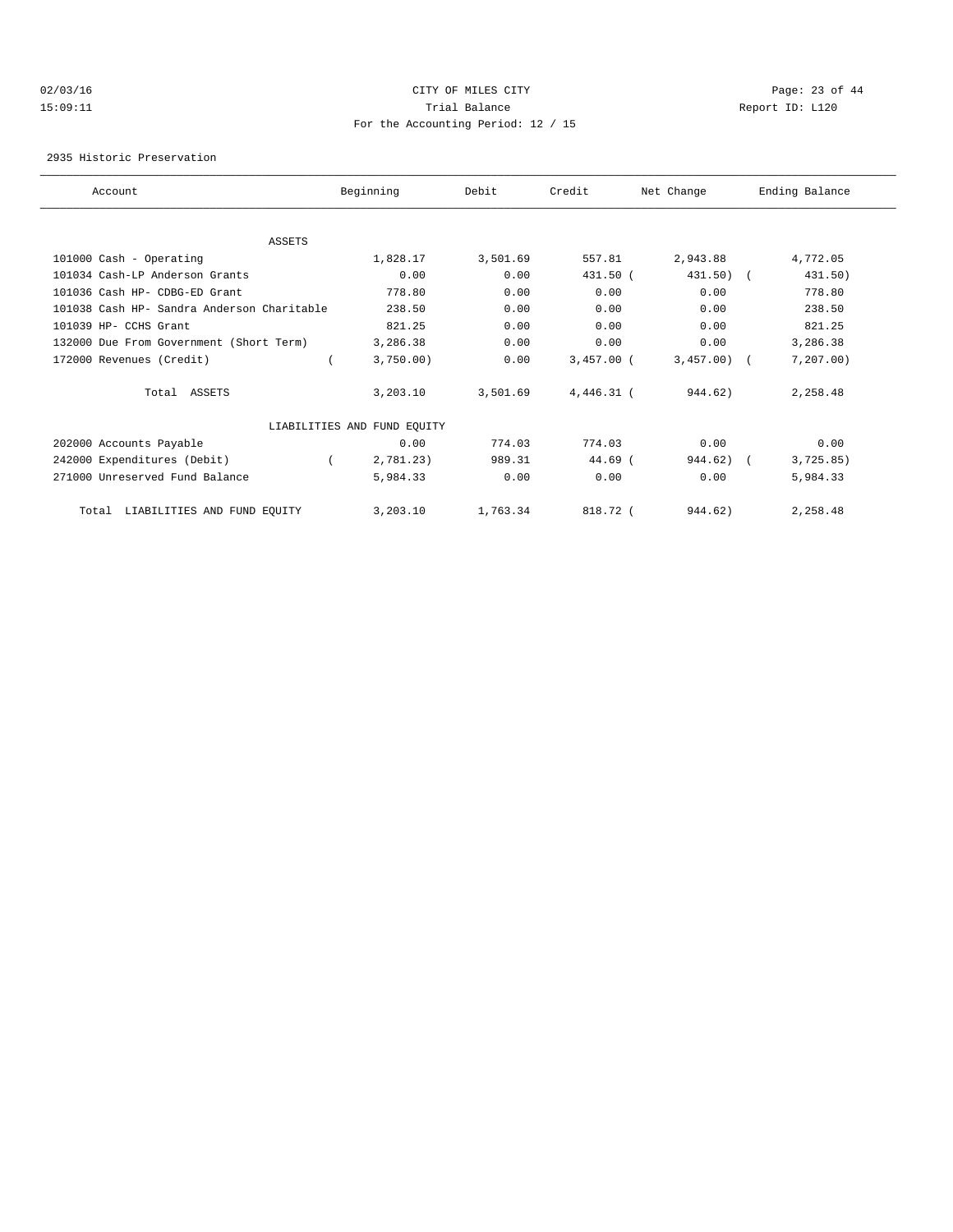| 02/03/16 | CITY OF MILES CITY                 | Page: $24$ of $44$ |
|----------|------------------------------------|--------------------|
| 15:09:11 | Trial Balance                      | Report ID: L120    |
|          | For the Accounting Period: 12 / 15 |                    |

#### 2985 RETIRED SENIOR VOLUNTEER PROG (RSVP)

| Account                                     | Beginning                   | Debit    | Credit       | Net Change   | Ending Balance |  |
|---------------------------------------------|-----------------------------|----------|--------------|--------------|----------------|--|
|                                             |                             |          |              |              |                |  |
| ASSETS                                      |                             |          |              |              |                |  |
| 101000 Cash - Operating                     | 110.83)                     | 1,110.00 | $5,565.31$ ( | $4,455.31$ ( | 4,566.14)      |  |
| 101004 RSVP Non-Federal Cash Operating-Cus  | 6,979.90                    | 385.00   | 261.75       | 123.25       | 7,103.15       |  |
| 101006 Cash- operating-Fallon               | 3,768.92)                   | 6,854.32 | 596.61       | 6,257.71     | 2,488.79       |  |
| 101007 RSVP Non-Federal Cash Operating- Fa( | 375.63)                     | 0.00     | 0.00         | 0.00         | 375.63)        |  |
| 101008 RSVP- Custer Excess                  | 1,961.19                    | 0.00     | 0.00         | 0.00         | 1,961.19       |  |
| 103100 Petty Cash-                          | 200.00                      | 0.00     | 0.00         | 0.00         | 200.00         |  |
| 172000 Revenues (Credit)                    | 33,966.35)                  | 0.00     | 8,349.32 (   | 8,349.32) (  | 42, 315.67)    |  |
| Total ASSETS                                | 29,080.64)                  | 8,349.32 | 14,772.99 (  | $6,423.67$ ( | 35,504.31)     |  |
|                                             | LIABILITIES AND FUND EQUITY |          |              |              |                |  |
| 202000 Accounts Payable                     | 469.95                      | 1,089.30 | 619.35 (     | 469.95)      | 0.00           |  |
| 242000 Expenditures (Debit)                 | 38, 218.51)                 | 5,957.26 | $3.54$ (     | $5,953.72$ ( | 44, 172. 23)   |  |
| 271000 Unreserved Fund Balance              | 8,667.92                    | 0.00     | 0.00         | 0.00         | 8,667.92       |  |
| Total LIABILITIES AND FUND EQUITY           | 29,080.64)                  | 7,046.56 | 622.89 (     | $6,423.67$ ( | 35, 504.31)    |  |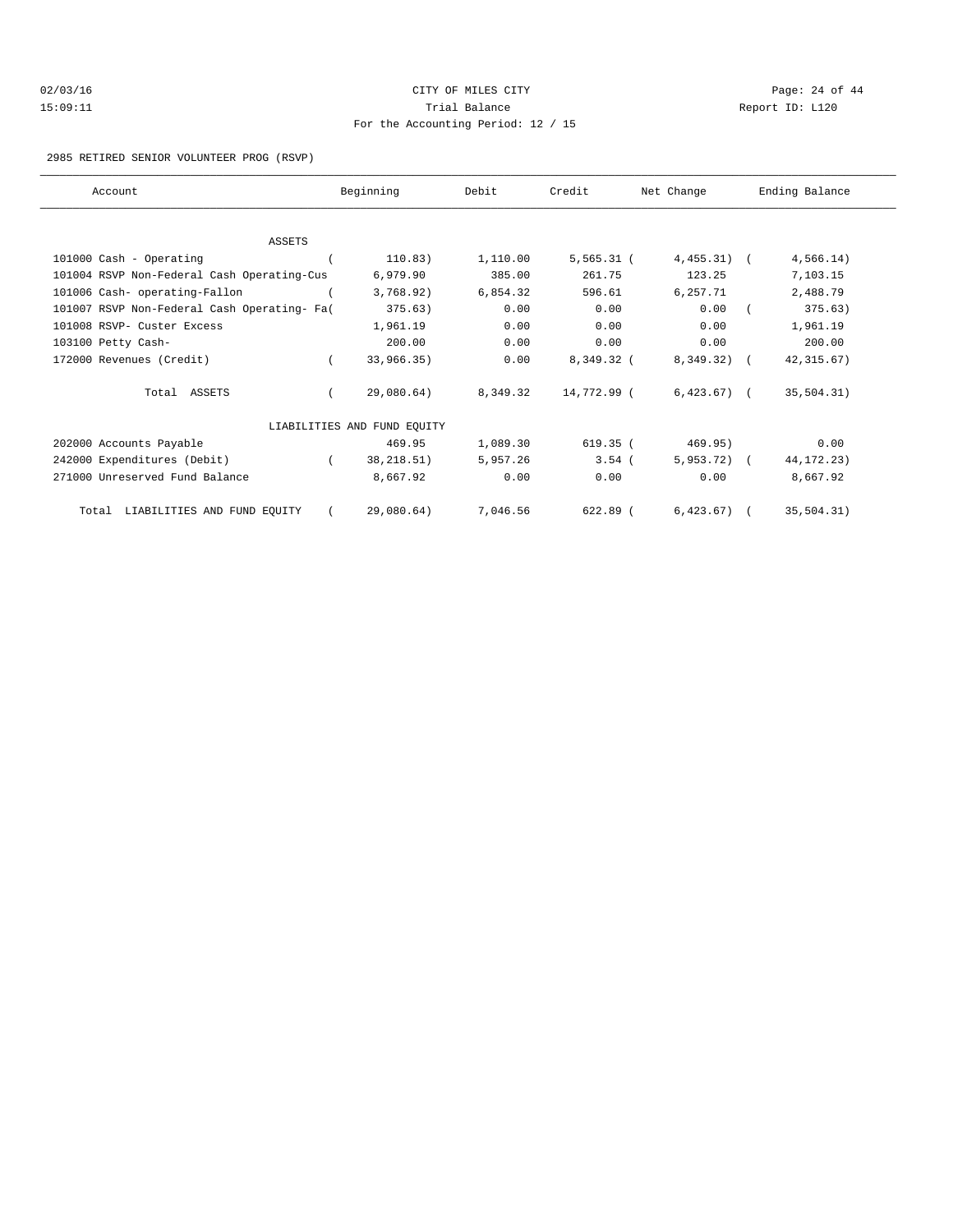| 02/03/16 | CITY OF MILES CITY                 |  |
|----------|------------------------------------|--|
| 15:09:11 | Trial Balance                      |  |
|          | For the Accounting Period: 12 / 15 |  |

Page: 25 of 44 Report ID: L120

3300 Judgement & Losses-Power Settlement

| Account                                                  | Beginning                   | Debit         | Credit | Net Change | Ending Balance      |
|----------------------------------------------------------|-----------------------------|---------------|--------|------------|---------------------|
| <b>ASSETS</b><br>115208 Taxes Receivable - Personal 2008 |                             | 0.47)<br>0.00 | 0.00   | 0.00       | 0.47)<br>$\sqrt{2}$ |
| Total ASSETS                                             |                             | 0.00<br>0.47  | 0.00   | 0.00       | 0.47)               |
| 223200 Deferred Revenue - Pers Prop Taxes (              | LIABILITIES AND FUND EQUITY | 0.47)<br>0.00 | 0.00   | 0.00       | 0.47)<br>$\sqrt{2}$ |
| Total LIABILITIES AND FUND EQUITY                        |                             | 0.47)<br>0.00 | 0.00   | 0.00       | 0.47)               |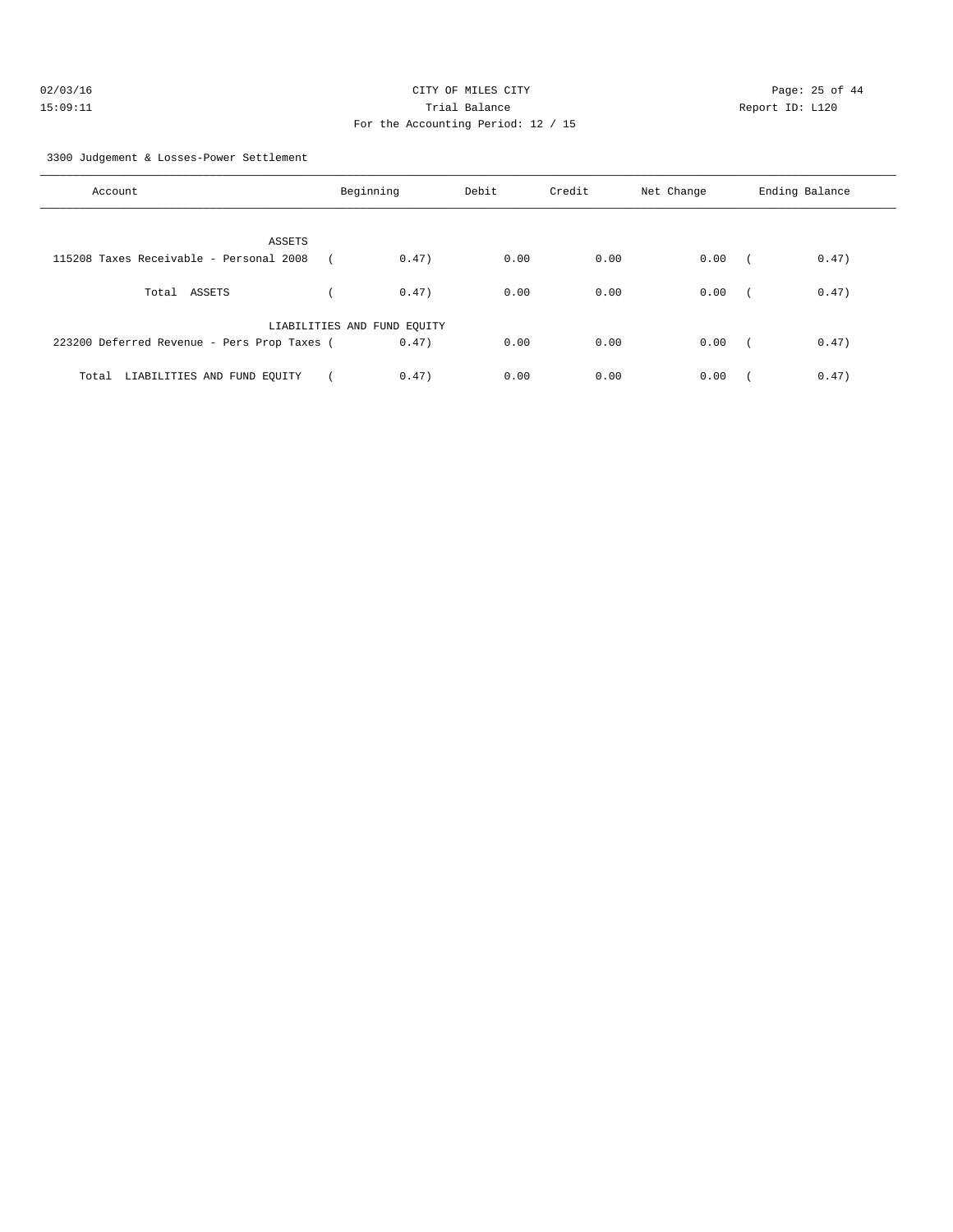# $O2/03/16$  Page: 26 of 44 15:09:11 Trial Balance Report ID: L120 For the Accounting Period: 12 / 15

#### 3670 SID 211

| Account                                    | Beginning                   | Debit | Credit | Net Change | Ending Balance |
|--------------------------------------------|-----------------------------|-------|--------|------------|----------------|
|                                            |                             |       |        |            |                |
| ASSETS                                     |                             |       |        |            |                |
| 101000 Cash - Operating                    | 2,641.97                    | 0.00  | 0.00   | 0.00       | 2,641.97       |
| 118150 Special Assessments Receivables-201 | 2,450.11                    | 0.00  | 0.00   | 0.00       | 2,450.11       |
| 119000 Special Assmt Recbl - Deferred      | 59,703.00                   | 0.00  | 0.00   | 0.00       | 59,703.00      |
| 172000 Revenues (Credit)                   | 2,641.97)                   | 0.00  | 0.00   | 0.00       | 2,641.97)      |
| Total ASSETS                               | 62, 153. 11                 | 0.00  | 0.00   | 0.00       | 62, 153. 11    |
|                                            | LIABILITIES AND FUND EQUITY |       |        |            |                |
| 223000 Deferred Revenue/Uncollected Taxes  | 62, 153. 11                 | 0.00  | 0.00   | 0.00       | 62, 153. 11    |
| Total<br>LIABILITIES AND FUND EQUITY       | 62, 153. 11                 | 0.00  | 0.00   | 0.00       | 62, 153. 11    |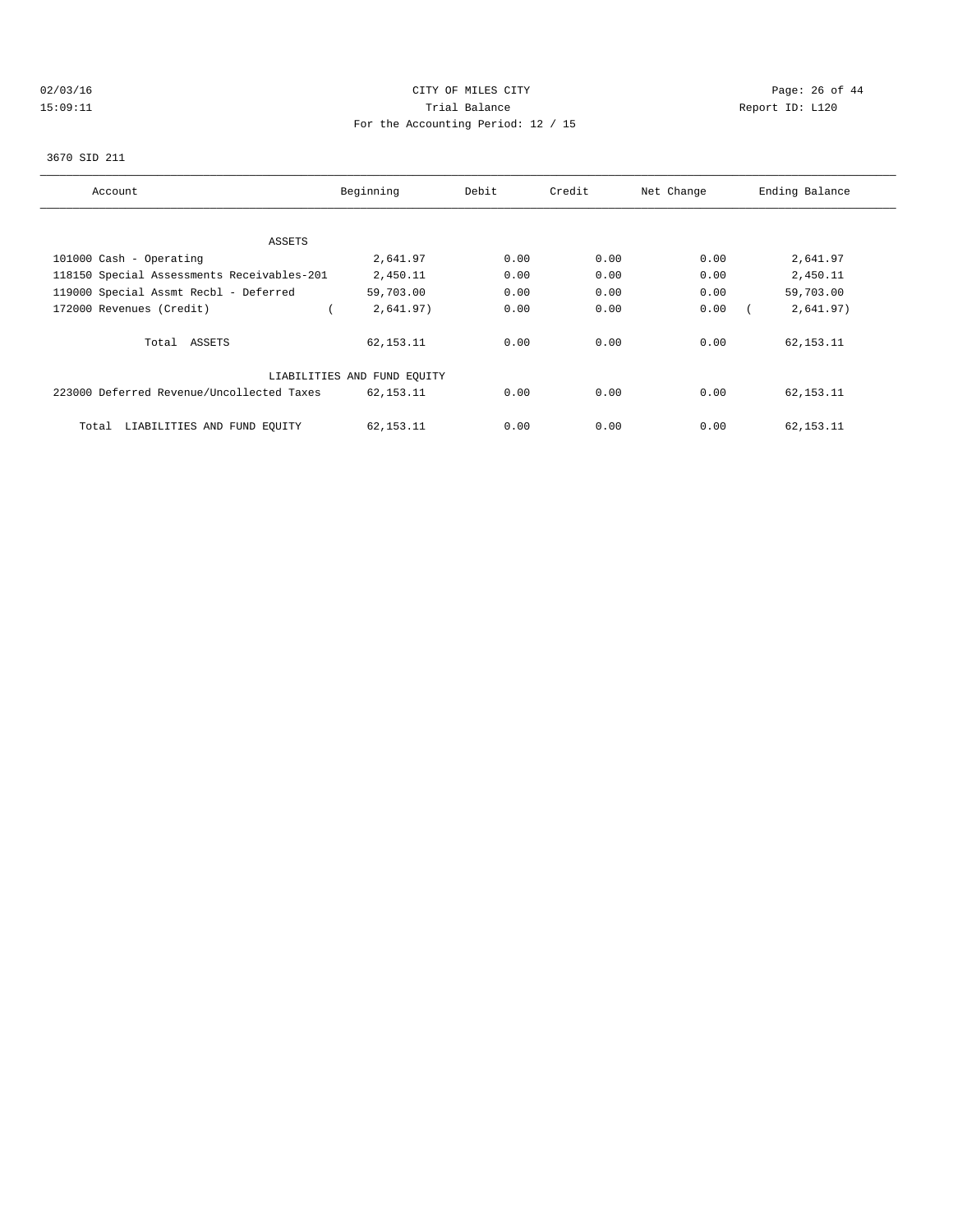#### 4000 General Fund Capitol Improvement Fund

| Account                              | Beginning                   | Debit | Credit | Net Change | Ending Balance |
|--------------------------------------|-----------------------------|-------|--------|------------|----------------|
|                                      |                             |       |        |            |                |
| ASSETS                               |                             |       |        |            |                |
| 101000 Cash - Operating              | 68,841.66                   | 0.00  | 0.00   | 0.00       | 68,841.66      |
| Total ASSETS                         | 68,841.66                   | 0.00  | 0.00   | 0.00       | 68,841.66      |
|                                      | LIABILITIES AND FUND EQUITY |       |        |            |                |
| 242000 Expenditures (Debit)          | 38, 347.54)                 | 0.00  | 0.00   | 0.00       | 38, 347.54)    |
| 271000 Unreserved Fund Balance       | 107,189.20                  | 0.00  | 0.00   | 0.00       | 107,189.20     |
| LIABILITIES AND FUND EQUITY<br>Total | 68,841.66                   | 0.00  | 0.00   | 0.00       | 68,841.66      |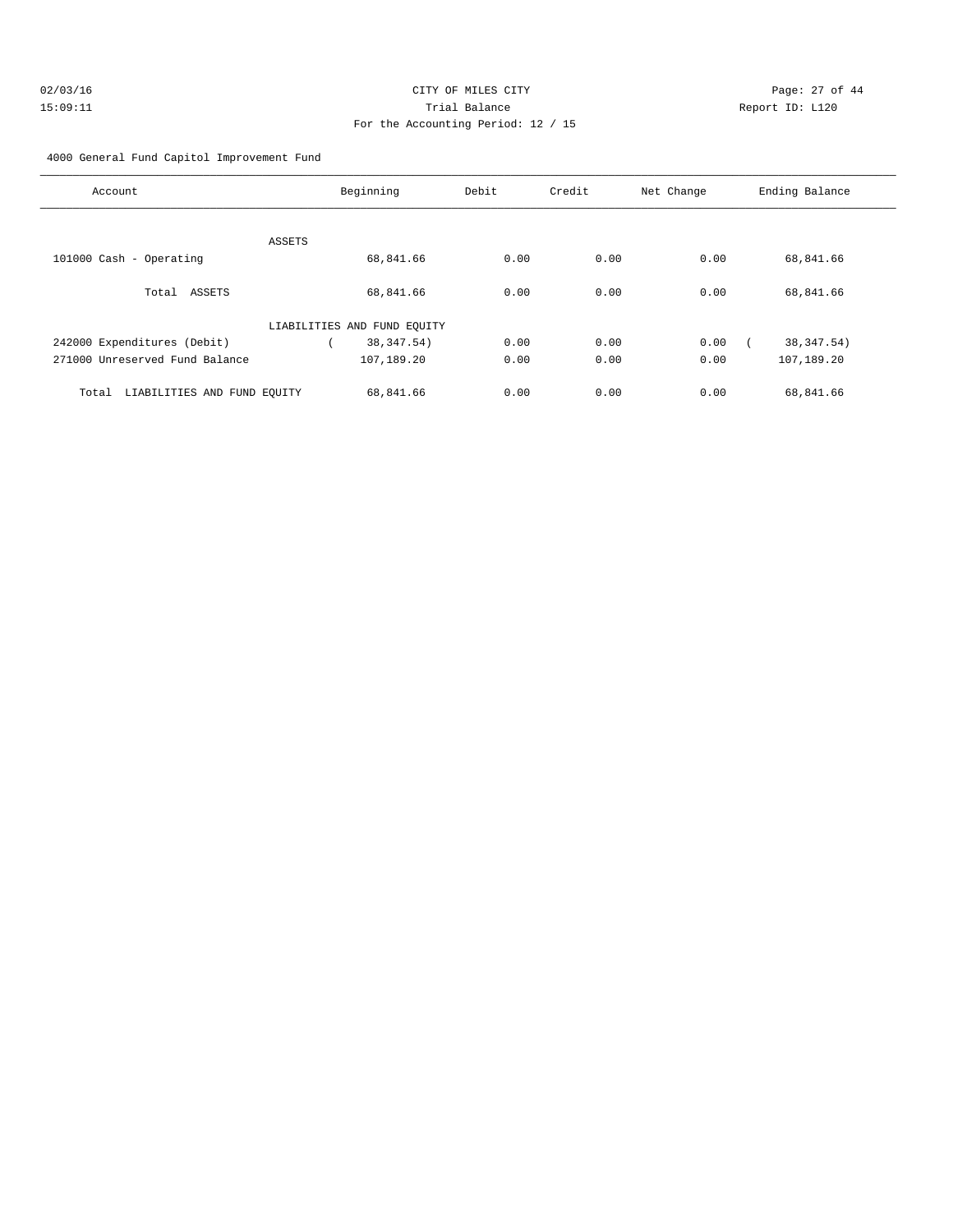| 02/03/16 | CITY OF MILES CITY                 | Page: 28 of 44  |
|----------|------------------------------------|-----------------|
| 15:09:11 | Trial Balance                      | Report ID: L120 |
|          | For the Accounting Period: 12 / 15 |                 |

4056 Airport- Capital Improvement Plan

| Account                              |        | Beginning                   | Debit     | Credit      | Net Change | Ending Balance       |
|--------------------------------------|--------|-----------------------------|-----------|-------------|------------|----------------------|
|                                      | ASSETS |                             |           |             |            |                      |
| 101000 Cash - Operating              |        | 2,803.18                    | 64,648.88 | 0.00        | 64,648.88  | 67,452.06            |
| 172000 Revenues (Credit)             |        | 5,709.68)                   | 0.00      | 64,648.88 ( | 64,648.88) | 70,358.56)<br>$\sim$ |
| ASSETS<br>Total                      |        | 2,906.50)                   | 64,648.88 | 64,648.88   | 0.00       | 2,906.50)            |
|                                      |        | LIABILITIES AND FUND EOUITY |           |             |            |                      |
| 242000 Expenditures (Debit)          |        | 2,906.50)                   | 0.00      | 0.00        | 0.00       | 2,906.50)            |
| LIABILITIES AND FUND EQUITY<br>Total |        | 2,906.50)                   | 0.00      | 0.00        | 0.00       | 2,906.50)            |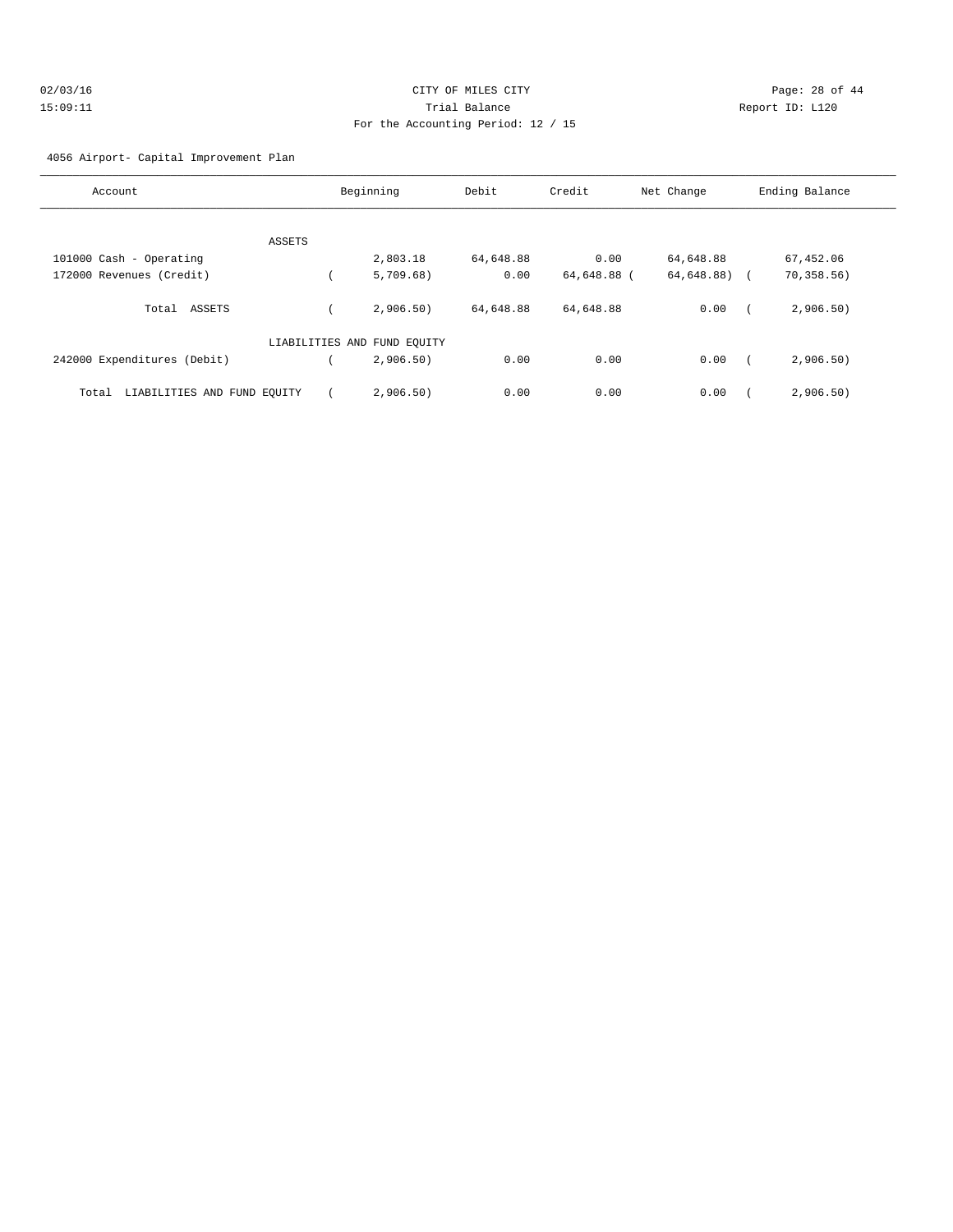# $O2/03/16$  Page: 29 of 44 15:09:11 Trial Balance Report ID: L120 For the Accounting Period: 12 / 15

4060 CAPITAL IMPROV-PUBLIC WORKS

| Account                              | Beginning                   | Debit    | Credit       | Net Change | Ending Balance |
|--------------------------------------|-----------------------------|----------|--------------|------------|----------------|
|                                      |                             |          |              |            |                |
| ASSETS                               |                             |          |              |            |                |
| 101000 Cash - Operating              | 99,585.49                   | 1,182.00 | 0.00         | 1,182.00   | 100,767.49     |
| 122000 Accounts Receivable           | 1,270.00                    | 250.00   | $800.00$ (   | 550.00)    | 720.00         |
| 172000 Revenues (Credit)             | 10,649.00)                  | 0.00     | $632.00$ $($ | 632.00)    | 11, 281, 00)   |
| Total ASSETS                         | 90,206.49                   | 1,432.00 | 1,432.00     | 0.00       | 90,206.49      |
|                                      | LIABILITIES AND FUND EQUITY |          |              |            |                |
| 242000 Expenditures (Debit)          | 45,001.72)                  | 0.00     | 0.00         | 0.00       | 45,001.72)     |
| 271000 Unreserved Fund Balance       | 135,208.21                  | 0.00     | 0.00         | 0.00       | 135,208.21     |
| LIABILITIES AND FUND EQUITY<br>Total | 90,206.49                   | 0.00     | 0.00         | 0.00       | 90,206.49      |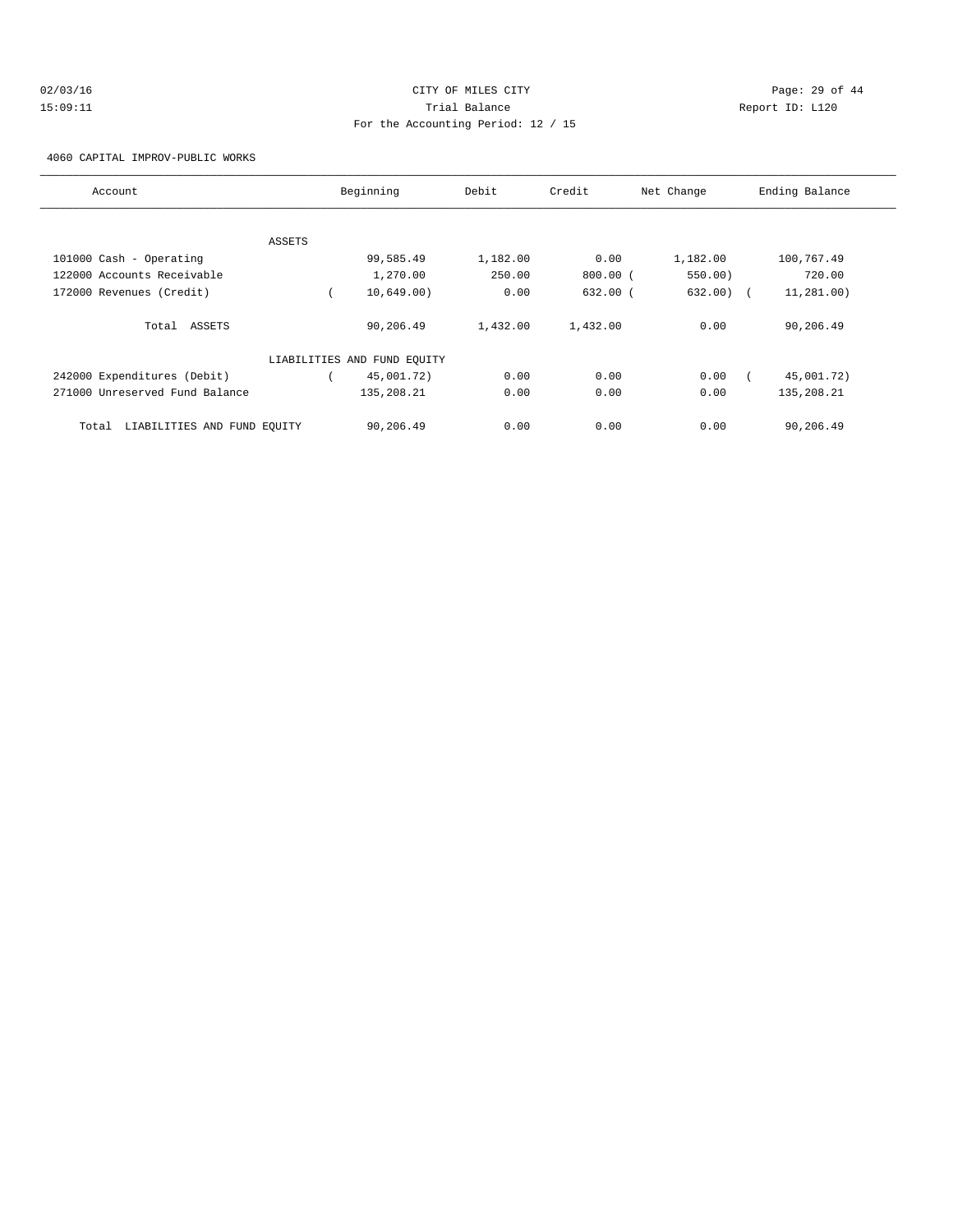#### $O2/03/16$  Page: 30 of 44 15:09:11 Trial Balance Report ID: L120 For the Accounting Period: 12 / 15

#### 5210 WATER UTILITY

| Account                                                   | Beginning                   | Debit      | Credit       | Net Change  | Ending Balance          |
|-----------------------------------------------------------|-----------------------------|------------|--------------|-------------|-------------------------|
|                                                           |                             |            |              |             |                         |
| ASSETS                                                    |                             |            |              |             |                         |
| 101000 Cash - Operating                                   | 2,324,635.93                | 155,072.76 | 158,538.72 ( | 3,465.96)   | 2,321,169.97            |
| 101010 Deposit Cash                                       | 91,800.00                   | 4,050.00   | 2,600.00     | 1,450.00    | 93,250.00               |
| 102240 Cash - Replacement & Depreciation                  | 1,489,589.35                | 0.00       | 0.00         | 0.00        | 1,489,589.35            |
| 102250 Cash - System Devlopment Fees                      | 273, 473. 25                | 0.00       | 0.00         | 0.00        | 273, 473. 25            |
| 102270 Cash - Curb Stop Replacement Fee                   | 248,884.66                  | 3,749.58   | 457.92       | 3,291.66    | 252, 176.32             |
| 102312 RevBnd/CurYearDebt-DNRC/CarbonTank                 | 6,288.49                    | 11,532.19  | 0.00         | 11,532.19   | 17,820.68               |
| 102313 RevBnd/CurYearDebt-DNRC/NE WtrLine (               | 6, 213.64)                  | 11,822.60  | 0.00         | 11,822.60   | 5,608.96                |
| 102315 RevBnd/CurYearDebt-ARRA/NE Water Li(               | 1,498.90)                   | 1,483.96   | 0.00         | 1,483.96    | 14.94)                  |
| 102322 RevBnd/Reserve-DNRC/CarbonTank                     | 153,009.00                  | 0.00       | 0.00         | 0.00        | 153,009.00              |
| 102323 RevBnd/Reserve-DNRC/NE WtrLine                     | 128,653.00                  | 0.00       | 0.00         | 0.00        | 128,653.00              |
| 102325 RevBnd/Reserve-ARRA B-NE Waterline                 | 18,245.00                   | 0.00       | 0.00         | 0.00        | 18,245.00               |
| 103000 Petty Cash                                         | 330.00                      | 0.00       | 0.00         | 0.00        | 330.00                  |
| 122000 Accounts Receivable                                | 176,758.89                  | 140,409.80 | 157,673.67 ( | 17,263.87)  | 159,495.02              |
| 122020 Accounts Receivable-\$2.00 State Ass(              | 4.00)                       | 0.00       | 0.00         | 0.00        | $\left($<br>4.00)       |
| 162000 Deferred outflows-GASB68                           | 33,300.00                   | 0.00       | 0.00         | 0.00        | 33,300.00               |
| 172000 Revenues (Credit)<br>$\left($                      | 1,065,134.33)               | 6,979.75   | 137,042.54 ( | 130,062.79) | 1,195,197.12)           |
| 181000 Land                                               | 41,844.00                   | 0.00       | 0.00         | 0.00        | 41,844.00               |
| 182000 Buildings                                          | 22,997.00                   | 0.00       | 0.00         | 0.00        | 22,997.00               |
| 182100 Allowance for Depr - Buildings (Cre(               | 22,997.00)                  | 0.00       | 0.00         | 0.00        | 22,997.00)              |
| 186000 Machinery and Equipment                            | 427, 225.70                 | 0.00       | 0.00         | 0.00        | 427, 225.70             |
| 186100 Allowance for Depr - Machinery & Eq(               | 240,585.00)                 | 0.00       | 0.00         | 0.00        | 240,585.00)             |
| 188000 Const. Work in Progress-NE Wtr Line                | 31,779.84                   | 0.00       | 0.00         | 0.00        | 31,779.84               |
| 189100 Source of Supply                                   | 3, 448, 234.49              | 0.00       | 0.00         | 0.00        | 3, 448, 234.49          |
| 189110 Allowance for Depreciation - Source(               | 500,747.00)                 | 0.00       | 0.00         | 0.00        | 500,747.00)<br>$\left($ |
| 189300 Treatment Plant                                    | 3,716,158.00                | 0.00       | 0.00         | 0.00        | 3,716,158.00            |
| 189310 Allowance for Depr - Treatment Plan( 1,838,549.00) |                             | 0.00       | 0.00         | 0.00        | (1,838,549.00)          |
| 189400 Transmission & Distribution                        | 12,951,364.97               | 0.00       | 0.00         | 0.00        | 12,951,364.97           |
| 189410 Allowance for Depr - Trans & Distri( 3,518,876.00) |                             | 0.00       | 0.00         | 0.00        | 3,518,876.00)           |
| Total ASSETS                                              | 18,389,966.70               | 335,100.64 | 456,312.85 ( | 121,212.21) | 18, 268, 754.49         |
|                                                           | LIABILITIES AND FUND EQUITY |            |              |             |                         |
| 202000 Accounts Payable                                   | 73,776.40                   | 60,387.56  | 55,996.53 (  | 4,391.03)   | 69,385.37               |
| 214000 Deposits Payable                                   | 91,950.00                   | 2,600.00   | 4,050.00     | 1,450.00    | 93,400.00               |
| 214010 Refunds Payable                                    | 179.32)                     | 355.81     | $355.63$ (   | 0.18)       | 179.50)                 |
| 223899 Deferred inflows-GASB 68                           | 111,493.00                  | 0.00       | 0.00         | 0.00        | 111,493.00              |
| 231000 BONDS PAYABLE                                      | 4,827,000.00                | 0.00       | 0.00         | 0.00        | 4,827,000.00            |
| 237000 Net Pension liability-GASB 68                      | 429,854.00                  | 0.00       | 0.00         | 0.00        | 429,854.00              |
| 238000 Other Post Employment Benefits                     | 3,355.00                    | 0.00       | 0.00         | 0.00        | 3,355.00                |
| 239000 Compensated Absences Payable                       | 84,788.00                   | 0.00       | 0.00         | 0.00        | 84,788.00               |
| 242000 Expenditures (Debit)<br>$\left($                   | 687, 429. 24)               | 118,629.89 | 358.89 (     | 118,271.00) | 805,700.24)             |
| 250300 Reserve Revenue Bond - Current Debt                | 323, 303.85                 | 0.00       | 0.00         | 0.00        | 323,303.85              |
| 250500 Reserve - System Dev Fees                          | 171,098.25                  | 0.00       | 0.00         | 0.00        | 171,098.25              |
| 250600 Reserve for Replacement & Depreciat                | 1,351,889.30                | 0.00       | 0.00         | 0.00        | 1,351,889.30            |
| 271000 Unreserved Fund Balance                            | 493,065.00)                 | 0.00       | 0.00         | 0.00        | 493,065.00)             |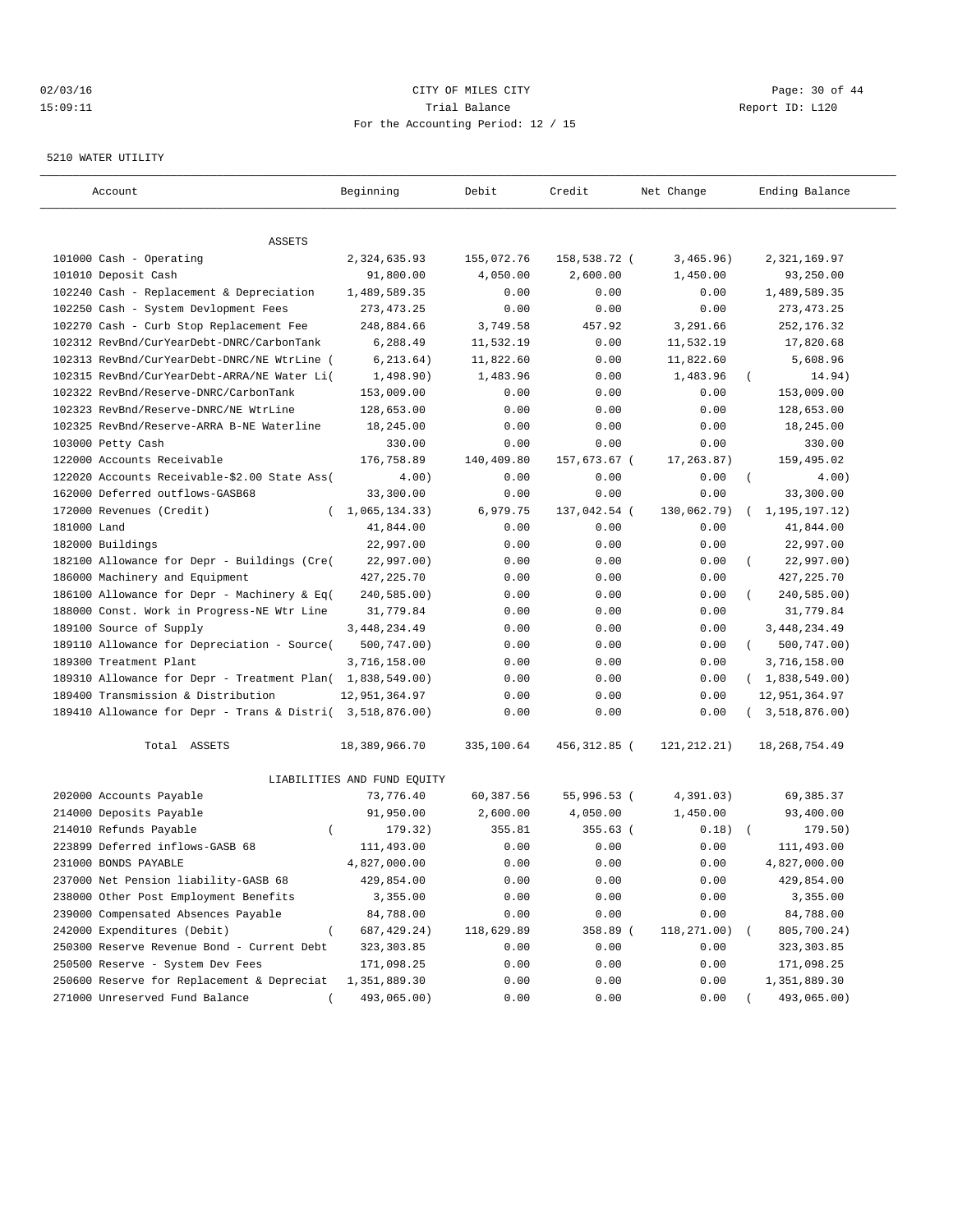# $O2/03/16$  Page: 31 of 44 15:09:11 Trial Balance Report ID: L120 For the Accounting Period: 12 / 15

#### 5210 WATER UTILITY

| Account                              | Beginning        | Debit      | Credit      | Net Change  | Ending Balance   |
|--------------------------------------|------------------|------------|-------------|-------------|------------------|
| 272000 Unreserved Retained Earnings  | 12, 102, 132, 46 | 0.00       | 0.00        | 0.00        | 12, 102, 132, 46 |
| LIABILITIES AND FUND EQUITY<br>Total | 18,389,966.70    | 181,973.26 | 60,761.05 ( | 121,212.21) | 18,268,754.49    |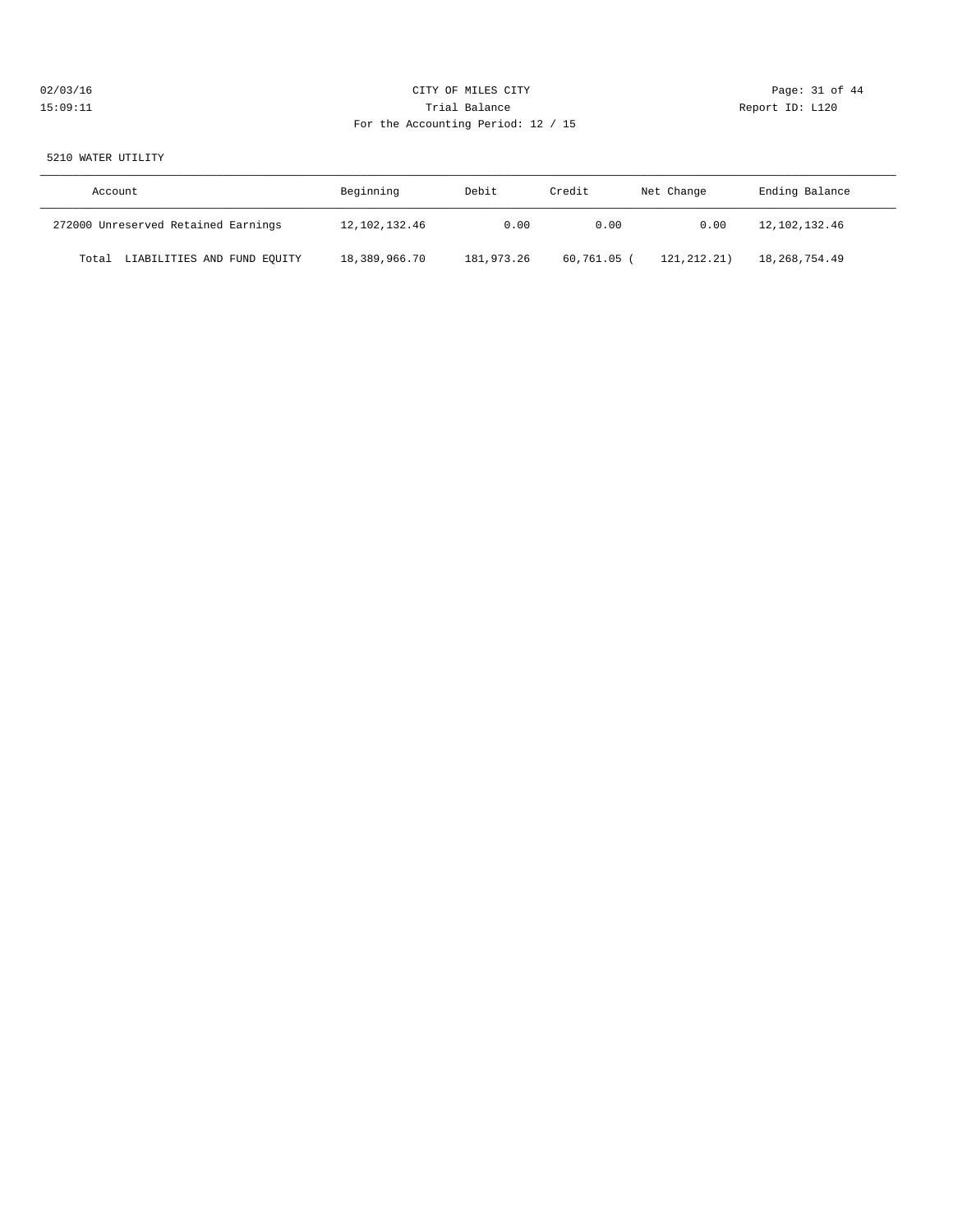# $O2/03/16$  Page: 32 of 44 15:09:11 Trial Balance Report ID: L120 For the Accounting Period: 12 / 15

#### 5310 SEWER UTILITY

| Account                                     | Beginning                   | Debit      | Credit       | Net Change    | Ending Balance            |
|---------------------------------------------|-----------------------------|------------|--------------|---------------|---------------------------|
| <b>ASSETS</b>                               |                             |            |              |               |                           |
| 101000 Cash - Operating                     | 467,518.74                  | 94,394.89  | 203,883.00 ( | 109, 488.11)  | 358,030.63                |
| 102240 Cash - Replacement & Depreciation    | 195,098.39                  | 0.00       | 0.00         | 0.00          | 195,098.39                |
| 102250 Cash - System Devlopment Fees        | 138,120.91                  | 0.00       | 0.00         | 0.00          | 138,120.91                |
| 102280 WWtr Treatment Plant-Phase I Constr  | 575,694.46                  | 0.00       | 0.00         | 0.00          | 575,694.46                |
| 102316 RevBnd/CurYearDebt-Phase 1 Haynes L  | 92,003.09                   | 8,385.83   | 0.00         | 8,385.83      | 100,388.92                |
| 102390 REV BOND/RESERVE-Sewer Phase 1       | 101,735.00                  | 0.00       | 0.00         | 0.00          | 101,735.00                |
| 122000 Accounts Receivable                  | 111,037.96                  | 91, 114.25 | 93,734.57 (  | 2,620.32)     | 108, 417.64               |
| 162000 Deferred outflows-GASB68             | 25,347.00                   | 0.00       | 0.00         | 0.00          | 25,347.00                 |
| 172000 Revenues (Credit)                    | 468,082.01)                 | 12.95      | 91,787.52 (  | 91,774.57)    | 559,856.58)               |
| 181000 Land                                 | 2.00                        | 0.00       | 0.00         | 0.00          | 2.00                      |
| 186000 Machinery and Equipment              | 712,525.05                  | 0.00       | 0.00         | 0.00          | 712,525.05                |
| 186100 Allowance for Depr - Machinery & Eq( | 381,553.00)                 | 0.00       | 0.00         | 0.00          | 381,553.00)               |
| 188000 Const. Work in Progress-NE Wtr Line  | 21,751.61                   | 0.00       | 0.00         | 0.00          | 21,751.61                 |
| 189300 Treatment Plant                      | 4,648,138.96                | 0.00       | 0.00         | 0.00          | 4,648,138.96              |
| 189310 Allowance for Depr - Treatment Plan( | 1,279,806.00)               | 0.00       | 0.00         | 0.00          | (1, 279, 806.00)          |
| 189400 Transmission & Distribution          | 4,028,819.40                | 0.00       | 0.00         | 0.00          | 4,028,819.40              |
| 189410 Allowance for Depr - Trans & Distri( | 1,304,502.00)               | 0.00       | 0.00         | 0.00          | (1, 304, 502.00)          |
| Total ASSETS                                | 7,683,849.56                | 193,907.92 | 389,405.09 ( | 195,497.17)   | 7,488,352.39              |
|                                             | LIABILITIES AND FUND EQUITY |            |              |               |                           |
| 202000 Accounts Payable                     | 4,053.75                    | 136,820.48 | 132,766.73 ( | 4,053.75)     | 0.00                      |
| 223899 Deferred inflows-GASB 68             | 84,866.00                   | 0.00       | 0.00         | 0.00          | 84,866.00                 |
| 231300 Bonds Pay 1979 Issue                 | 1,336,000.00                | 0.00       | 0.00         | 0.00          | 1,336,000.00              |
| 237000 Net Pension liability-GASB 68        | 327,195.00                  | 0.00       | 0.00         | 0.00          | 327,195.00                |
| 238000 Other Post Employment Benefits       | 2,580.00                    | 0.00       | 0.00         | 0.00          | 2,580.00                  |
| 239000 Compensated Absences Payable         | 67,128.00                   | 0.00       | 0.00         | 0.00          | 67,128.00                 |
| 242000 Expenditures (Debit)                 | 518, 454.51)                | 191,443.42 | 0.00(        | 191, 443. 42) | 709,897.93)<br>$\sqrt{2}$ |
| 250500 Reserve - System Dev Fees            | 82,925.91                   | 0.00       | 0.00         | 0.00          | 82,925.91                 |
| 250600 Reserve for Replacement & Depreciat  | 1,666,491.83                | 0.00       | 0.00         | 0.00          | 1,666,491.83              |
| 271000 Unreserved Fund Balance<br>$\left($  | 376,601.00)                 | 0.00       | 0.00         | 0.00          | $\left($<br>376,601.00)   |
| 272000 Unreserved Retained Earnings         | 5,007,664.58                | 0.00       | 0.00         | 0.00          | 5,007,664.58              |
| Total LIABILITIES AND FUND EQUITY           | 7,683,849.56                | 328,263.90 | 132,766.73 ( | 195, 497. 17) | 7,488,352.39              |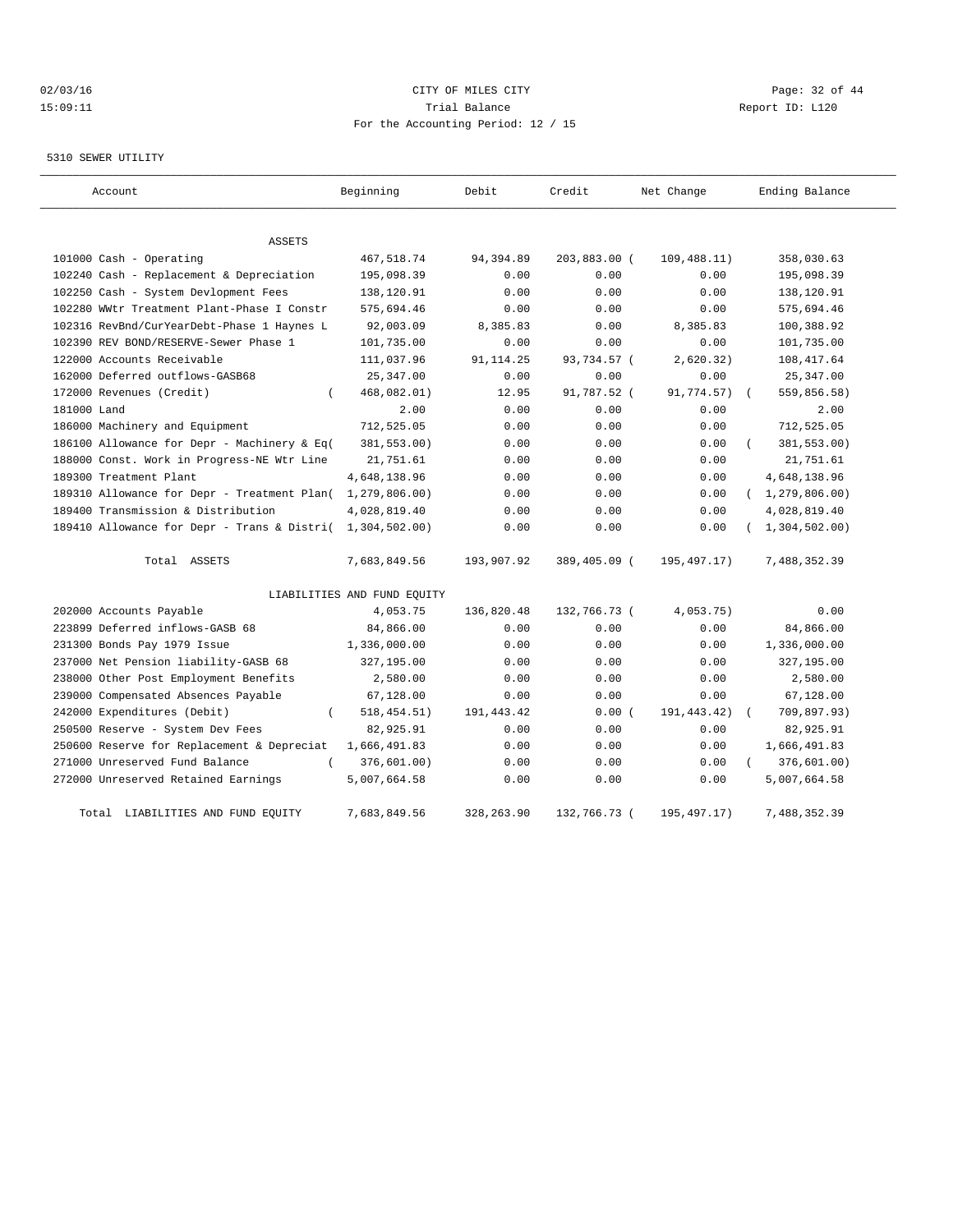# $O2/03/16$  Page: 33 of 44 15:09:11 Trial Balance Report ID: L120 For the Accounting Period: 12 / 15

5510 AMBULANCE FUND

| Account                                     | Beginning                   | Debit      | Credit        | Net Change    | Ending Balance             |
|---------------------------------------------|-----------------------------|------------|---------------|---------------|----------------------------|
| ASSETS                                      |                             |            |               |               |                            |
| 101000 Cash - Operating<br>$\left($         | 236, 474.93)                | 32,902.80  | 42,896.93 (   | $9,994.13)$ ( | 246,469.06)                |
| 113211 Taxes Receivable - Real 2011         | 19.68                       | 0.00       | 0.00          | 0.00          | 19.68                      |
| 113213 Tax Receivables Real-2013            | 3.57                        | 0.00       | 0.00          | 0.00          | 3.57                       |
| 113214 Taxes Receivable- Real 2014          | 39.26                       | 0.00       | 2.37(         | 2.37)         | 36.89                      |
| 113215 Tax Receivables Real-2015            | 4,490.09)                   | 0.00       | 133.04 (      | 133.04)       | 4,623.13)                  |
| 115208 Taxes Receivable - Personal 2008     | 0.01                        | 0.00       | 0.00          | 0.00          | 0.01                       |
| 115214 Taxes Receivable Personal 2014       | 0.01)                       | 0.00       | 0.00          | 0.00          | 0.01)                      |
| 115215 Taxes Receivable Personal-2015       | 6.62                        | 0.00       | $0.65$ (      | 0.65)         | 5.97                       |
| 122000 Accounts Receivable                  | 159,582.72                  | 74,006.09  | 50,534.98     | 23, 471.11    | 183,053.83                 |
| 122100 Acct Receivable                      | 136,018.20)                 | 0.00       | 0.00          | 0.00          | 136,018.20)                |
| 162000 Deferred outflows-GASB68             | 23, 211.00                  | 0.00       | 0.00          | 0.00          | 23, 211.00                 |
| 172000 Revenues (Credit)                    | 209, 378. 73)               | 0.00       | 74, 117. 31 ( | 74, 117. 31)  | 283, 496.04)<br>$\sqrt{2}$ |
| 186000 Machinery and Equipment              | 411, 482.11                 | 0.00       | 0.00          | 0.00          | 411, 482.11                |
| 186100 Allowance for Depr - Machinery & Eq( | 227,888.00)                 | 0.00       | 0.00          | 0.00          | 227,888.00)                |
| Total ASSETS                                | 219,904.99)                 | 106,908.89 | 167,685.28 (  | 60,776.39)    | 280,681.38)                |
|                                             | LIABILITIES AND FUND EQUITY |            |               |               |                            |
| 202000 Accounts Payable                     | 0.00                        | 8,219.49   | 8,219.49      | 0.00          | 0.00                       |
| 223100 Deferred Revenue - Real Prop Taxes ( | 4,579.92)                   | 135.41     | 0.00(         | 135.41)       | 4,715.33)                  |
| 223200 Deferred Revenue - Pers Prop Taxes ( | 16.38)                      | 0.65       | 0.00(         | 0.65)         | 17.03)                     |
| 223899 Deferred inflows-GASB 68             | 25,139.00                   | 0.00       | 0.00          | 0.00          | 25,139.00                  |
| 235000 CONTRACTS/NOTES/LOANS PAYABLE        | 39,500.22                   | 0.00       | 0.00          | 0.00          | 39,500.22                  |
| 237000 Net Pension liability-GASB 68        | 126,566.00                  | 0.00       | 0.00          | 0.00          | 126,566.00                 |
| 238000 Other Post Employment Benefits       | 1,427.00                    | 0.00       | 0.00          | 0.00          | 1,427.00                   |
| 239000 Compensated Absences Payable         | 23,803.00                   | 0.00       | 0.00          | 0.00          | 23,803.00                  |
| 242000 Expenditures (Debit)                 | 267,032.51)                 | 60,645.29  | 4.96 (        | 60, 640.33)   | 327,672.84)                |
| 271000 Unreserved Fund Balance              | 121,630.00)                 | 0.00       | 0.00          | 0.00          | 121, 630.00)               |
| 272000 Unreserved Retained Earnings         | 43,081.40)                  | 0.00       | 0.00          | 0.00          | 43,081.40)                 |
| LIABILITIES AND FUND EQUITY<br>Total        | 219,904.99)                 | 69,000.84  | $8,224.45$ (  | 60, 776.39)   | 280,681.38)                |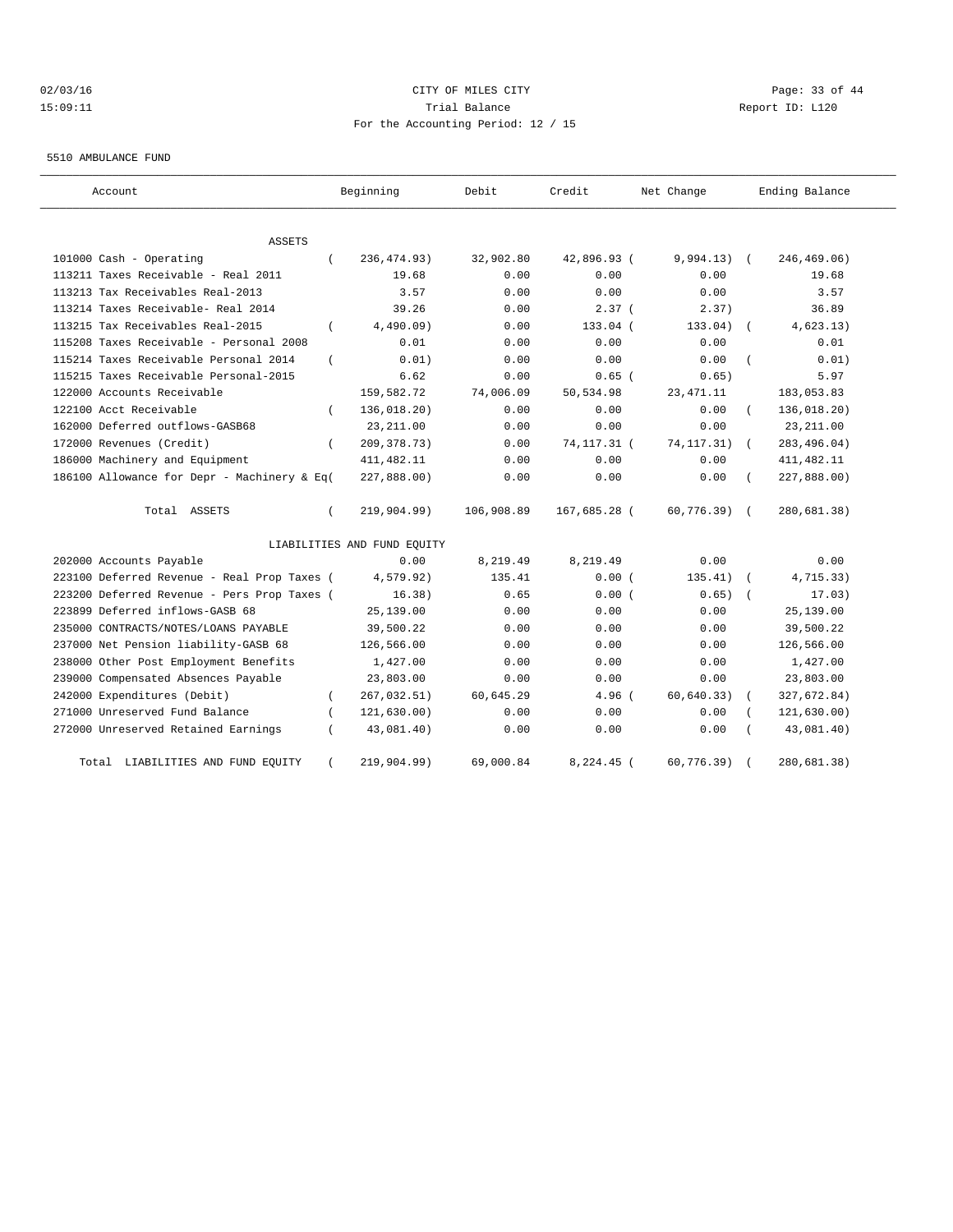# $O2/03/16$  Page: 34 of 44 15:09:11 Trial Balance Report ID: L120 For the Accounting Period: 12 / 15

5610 AIRPORT OPERATING

| Account                                            | Beginning                   | Debit          | Credit                                    | Net Change      | Ending Balance            |
|----------------------------------------------------|-----------------------------|----------------|-------------------------------------------|-----------------|---------------------------|
| <b>ASSETS</b>                                      |                             |                |                                           |                 |                           |
| 101000 Cash - Operating                            | 40, 429. 41                 | 1,022,099.49   | 1,177,087.65 (                            | 154,988.16)     | 114,558.75)<br>$\sqrt{ }$ |
| 101100 Cash-FAA Grant/St Loan-2008                 | 6,748.74                    | 0.00           | 0.00                                      | 0.00            | 6,748.74                  |
| 102230 Cash - Surplus/Credit Card Acct             | 95.18                       | 10,417.88      | 10, 417.88                                | 0.00            | 95.18                     |
| 103000 Petty Cash                                  | 100.00                      | 0.00           | 0.00                                      | 0.00            | 100.00                    |
| 113211 Taxes Receivable - Real 2011                | 11.57                       | 0.00           | 0.00                                      | 0.00            | 11.57                     |
| 113213 Tax Receivables Real-2013                   | 5.32                        | 0.00           | 0.00                                      | 0.00            | 5.32                      |
| 113214 Taxes Receivable- Real 2014                 | 58.92                       | 0.00           | $3.56$ (                                  | 3.56)           | 55.36                     |
| 113215 Tax Receivables Real-2015<br>$\overline{ }$ | 6,734.68)                   | 0.00           | 199.55 (                                  | 199.55)         | 6,934.23)                 |
| 115208 Taxes Receivable - Personal 2008            | 0.02                        | 0.00           | 0.00                                      | 0.00            | 0.02                      |
| 115215 Taxes Receivable Personal-2015              | 9.92                        | 0.00           | 0.97(                                     | 0.97)           | 8.95                      |
| 141000 Prepaid Expense                             | 4,615.00                    | 0.00           | 0.00                                      | 0.00            | 4,615.00                  |
| 162000 Deferred outflows-GASB68                    | 5,629.00                    | 0.00           | 0.00                                      | 0.00            | 5,629.00                  |
| 172000 Revenues (Credit)                           | 3,094,780.63)               | 64,648.88      | 1,022,099.49 (                            | 957,450.61)     | 4,052,231.24)             |
| 181000 Land                                        | 19,983.00                   | 0.00           | 0.00                                      | 0.00            | 19,983.00                 |
| 182000 Buildings                                   | 677,537.00                  | 0.00           | 0.00                                      | 0.00            | 677,537.00                |
| 182100 Allowance for Depr - Buildings (Cre(        | 347,980.00)                 | 0.00           | 0.00                                      | 0.00            | 347,980.00)               |
| 184000 Improvements Other Than Buildings           | 8,543,759.48                | 0.00           | 0.00                                      | 0.00            | 8,543,759.48              |
| 184100 Allowance for Depr - Imp Other Than(        | 2,395,730.00)               | 0.00           | 0.00                                      | 0.00            | (2, 395, 730.00)          |
| 186000 Machinery and Equipment                     | 852,420.59                  | 0.00           | 0.00                                      | 0.00            | 852,420.59                |
| 186100 Allowance for Depr - Machinery & Eq(        | 349,249.00)                 | 0.00           | 0.00                                      | 0.00            | 349,249.00)               |
| 188000 Const. Work in Progress-NE Wtr Line         | 28,749.05                   | 0.00           | 0.00                                      | 0.00            | 28,749.05                 |
| Total ASSETS                                       | 3,985,677.89                |                | 1,097,166.25 2,209,809.10 ( 1,112,642.85) |                 | 2,873,035.04              |
|                                                    | LIABILITIES AND FUND EOUITY |                |                                           |                 |                           |
| 202000 Accounts Payable                            | 0.00                        | 1,100,847.28   | 1,100,847.28                              | 0.00            | 0.00                      |
| 223100 Deferred Revenue - Real Prop Taxes (        | 6,869.42)                   | 203.11         | 0.00(                                     | 203.11)         | 7,072.53)                 |
| 223200 Deferred Revenue - Pers Prop Taxes (        | 24.57)                      | 0.97           | 0.00(                                     | 0.97)           | 25.54)                    |
| 223899 Deferred inflows-GASB 68                    | 18,846.00                   | 0.00           | 0.00                                      | 0.00            | 18,846.00                 |
| 235000 CONTRACTS/NOTES/LOANS PAYABLE               | 12,984.44                   | 0.00           | 0.00                                      | 0.00            | 12,984.44                 |
| 235150 LTrm Pay/MT Aeronautics                     | 14,763.00                   | 0.00           | 0.00                                      | 0.00            | 14,763.00                 |
| 237000 Net Pension liability-GASB 68               | 72,658.00                   | 0.00           | 0.00                                      | 0.00            | 72,658.00                 |
| 238000 Other Post Employment Benefits              | 670.00                      | 0.00           | 0.00                                      | 0.00            | 670.00                    |
| 239000 Compensated Absences Payable                | 1,743.00                    | 0.00           | 0.00                                      | 0.00            | 1,743.00                  |
| 242000 Expenditures (Debit)<br>$\left($            | 3,061,998.01)               | 1, 112, 438.77 | 0.00(                                     | 1, 112, 438.77) | 4, 174, 436. 78)          |
| 250600 Reserve for Replacement & Depreciat         | 18,913.67                   | 0.00           | 0.00                                      | 0.00            | 18,913.67                 |
| 271000 Unreserved Fund Balance<br>$\left($         | 80, 253.00)                 | 0.00           | 0.00                                      | 0.00            | 80,253.00)                |
| 272000 Unreserved Retained Earnings                | 6,994,244.78                | 0.00           | 0.00                                      | 0.00            | 6,994,244.78              |
| Total LIABILITIES AND FUND EQUITY                  | 3,985,677.89                |                | 2, 213, 490.13 1, 100, 847.28 (           | 1, 112, 642.85) | 2,873,035.04              |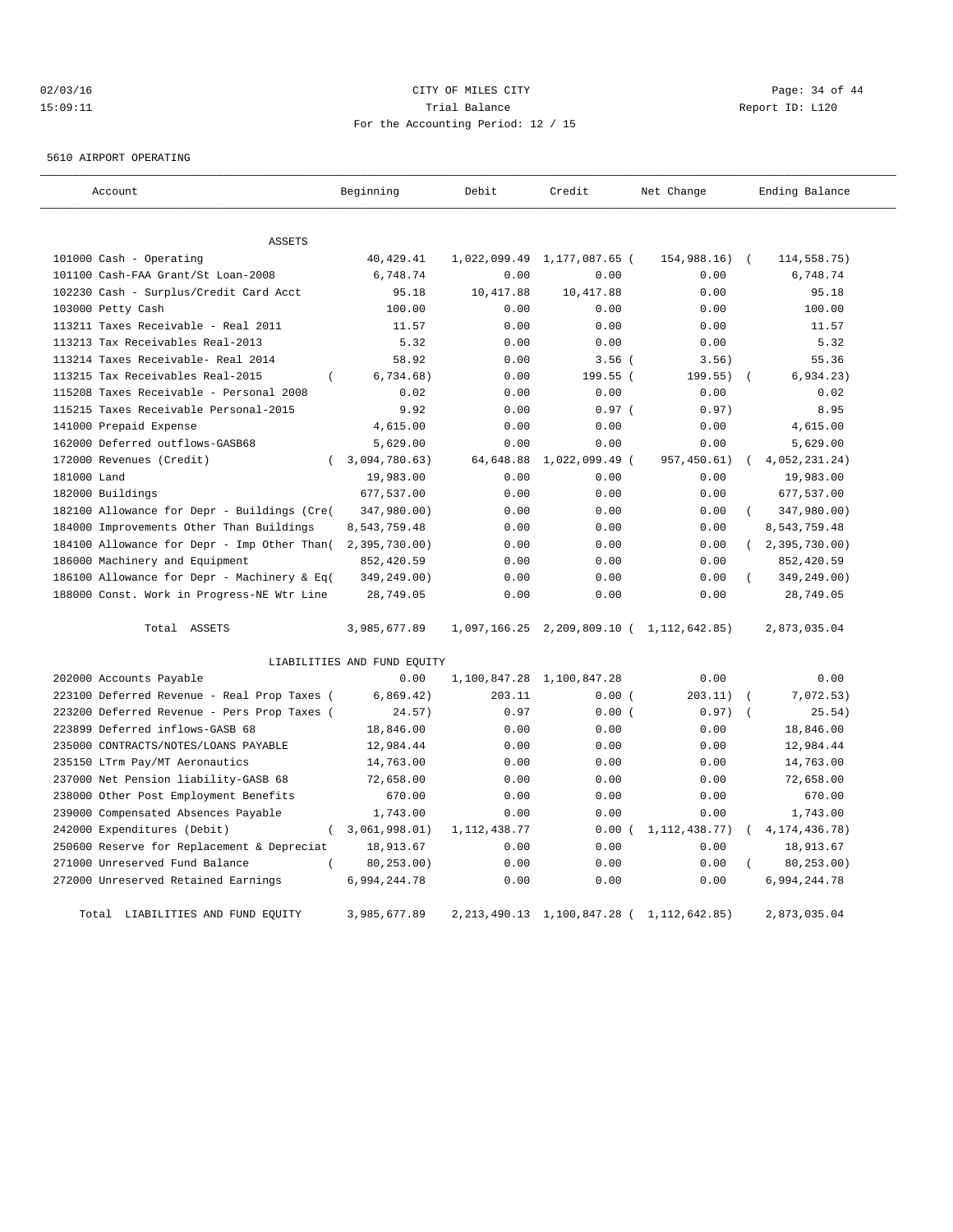# $O2/03/16$  Page: 35 of 44 15:09:11 Trial Balance Report ID: L120 For the Accounting Period: 12 / 15

#### 6040 PUBLIC WORKS

| Account                              | Beginning                   | Debit     | Credit      | Net Change   | Ending Balance |
|--------------------------------------|-----------------------------|-----------|-------------|--------------|----------------|
|                                      |                             |           |             |              |                |
| ASSETS                               |                             |           |             |              |                |
| 101000 Cash - Operating              | 85,426.76                   | 28,970.72 | 15,217.60   | 13,753.12    | 99,179.88      |
| 172000 Revenues (Credit)             | 35,812.26)                  | 0.00      | 28,970.72 ( | 28,970.72) ( | 64,782.98)     |
| Total ASSETS                         | 49,614.50                   | 28,970.72 | 44,188.32 ( | 15,217.60)   | 34,396.90      |
|                                      | LIABILITIES AND FUND EQUITY |           |             |              |                |
| 202000 Accounts Payable              | 0.00                        | 3,138.69  | 3,138.69    | 0.00         | 0.00           |
| 239000 Compensated Absences Payable  | 16,339.00                   | 0.00      | 0.00        | 0.00         | 16,339.00      |
| 242000 Expenditures (Debit)          | 71, 913.58)                 | 15,217.60 | 0.00(       | 15,217.60) ( | 87, 131. 18)   |
| 271000 Unreserved Fund Balance       | 8,453.63                    | 0.00      | 0.00        | 0.00         | 8,453.63       |
| 272000 Unreserved Retained Earnings  | 96,735.45                   | 0.00      | 0.00        | 0.00         | 96,735.45      |
| LIABILITIES AND FUND EQUITY<br>Total | 49,614.50                   | 18,356.29 | 3,138.69 (  | 15,217.60)   | 34,396.90      |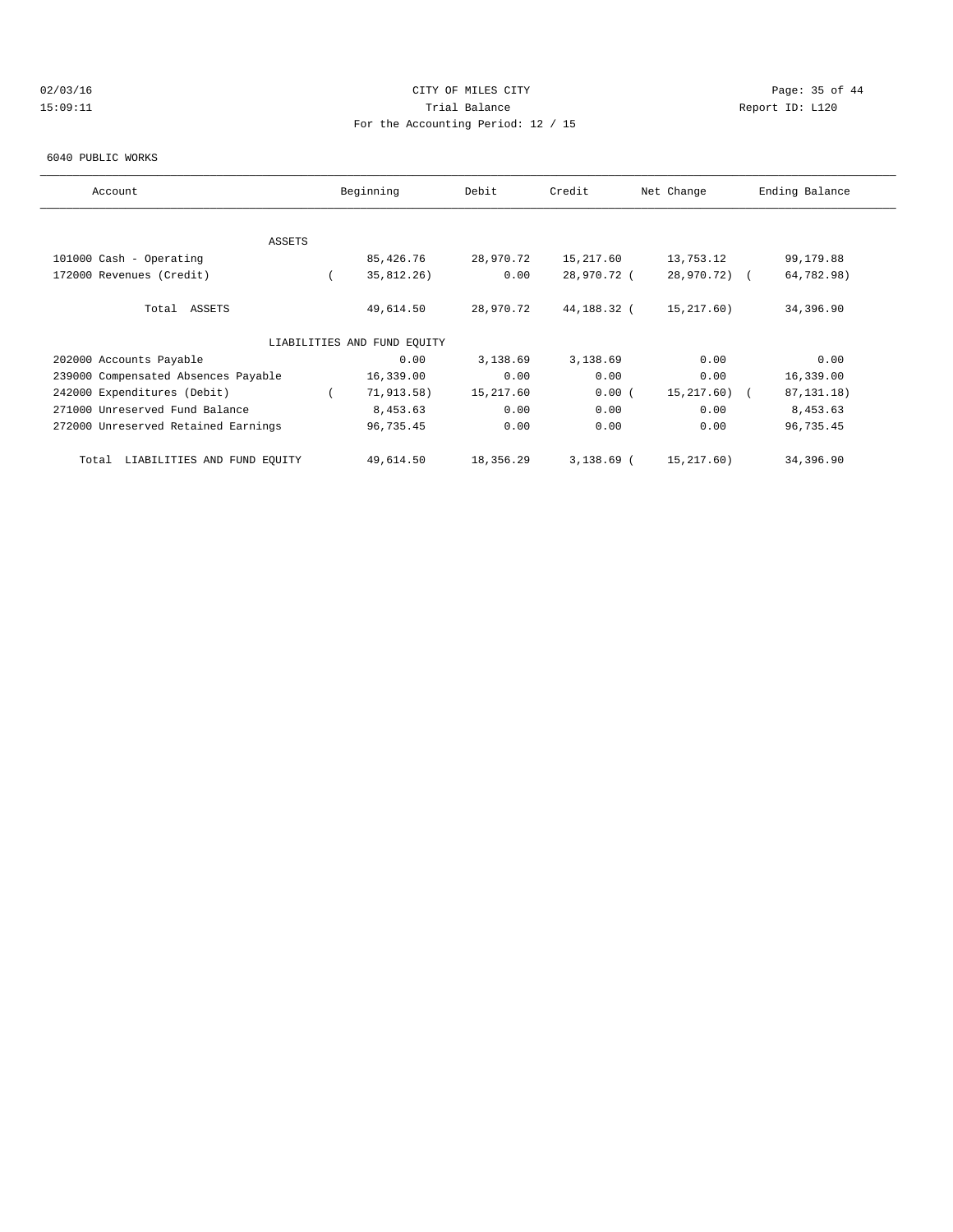# $O2/03/16$  Page: 36 of 44 15:09:11 Trial Balance Report ID: L120 For the Accounting Period: 12 / 15

# 7370 TBID

| Account                              | Beginning                   | Debit     | Credit       | Net Change | Ending Balance |
|--------------------------------------|-----------------------------|-----------|--------------|------------|----------------|
|                                      |                             |           |              |            |                |
|                                      |                             |           |              |            |                |
| ASSETS                               |                             |           |              |            |                |
| 101000 Cash - Operating              | 12,668.00                   | 2,192.00  | 14,860.00 (  | 12,668.00) | 0.00           |
|                                      |                             |           |              |            |                |
| Total ASSETS                         | 12,668.00                   | 2,192.00  | 14,860.00 (  | 12,668.00) | 0.00           |
|                                      | LIABILITIES AND FUND EQUITY |           |              |            |                |
| 202000 Accounts Payable              | 0.00                        | 14,860.00 | 14,860.00    | 0.00       | 0.00           |
| 212500 Due to Others                 | 12,668.00                   | 14,860.00 | $2,192.00$ ( | 12,668.00) | 0.00           |
|                                      |                             |           |              |            |                |
| LIABILITIES AND FUND EQUITY<br>Total | 12,668.00                   | 29,720.00 | 17,052.00 (  | 12,668.00) | 0.00           |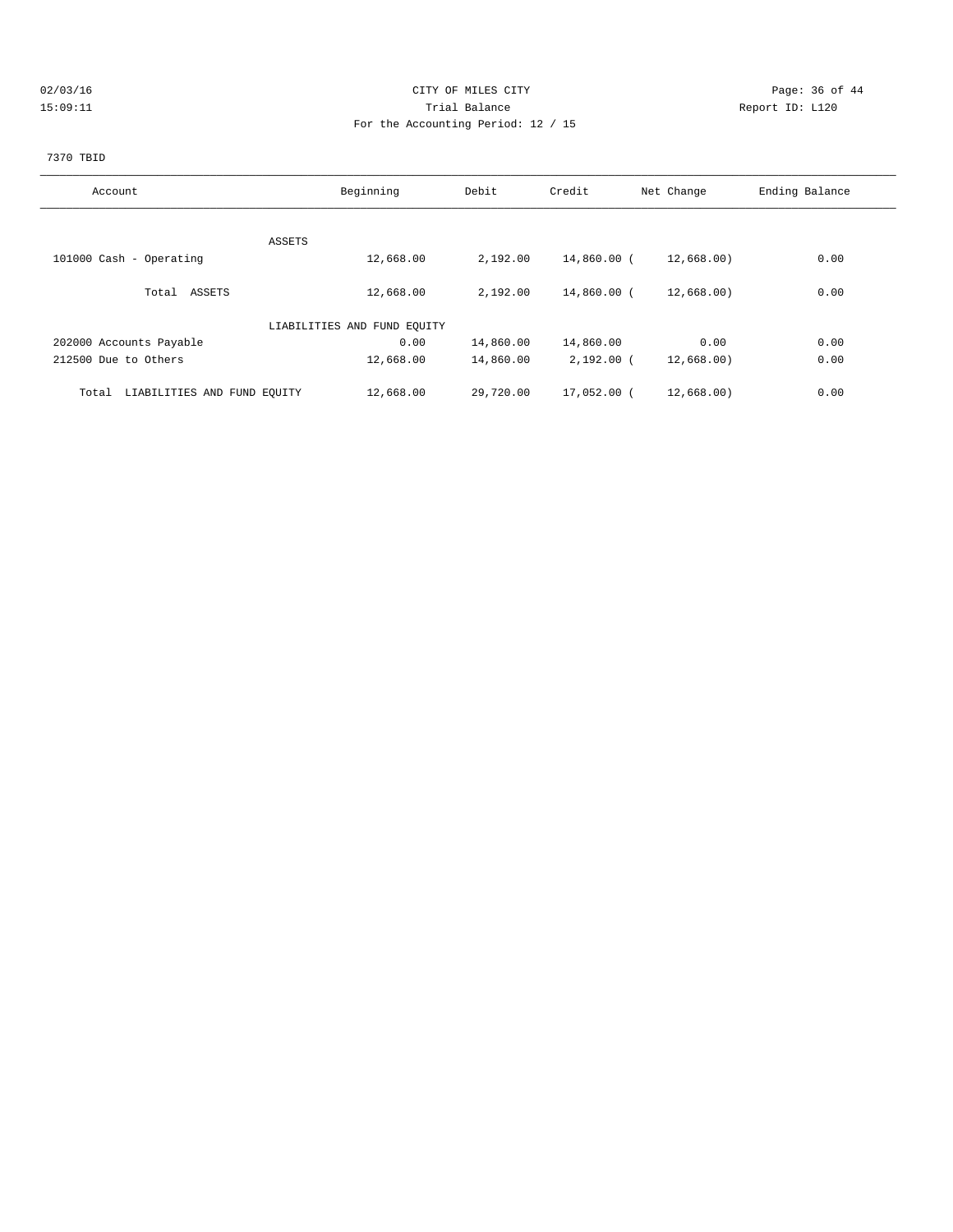#### 7467 Law Enforcement Academy Surcharge

| Account                                   | Beginning                   | Debit    | Credit       | Net Change | Ending Balance |
|-------------------------------------------|-----------------------------|----------|--------------|------------|----------------|
|                                           |                             |          |              |            |                |
|                                           | ASSETS                      |          |              |            |                |
| 101000 Cash - Operating                   | 1,560.00                    | 530.00   | $2,090.00$ ( | 1,560.00)  | 0.00           |
| Total ASSETS                              | 1,560.00                    | 530.00   | $2.090.00$ ( | 1,560,00)  | 0.00           |
|                                           | LIABILITIES AND FUND EQUITY |          |              |            |                |
| 202000 Accounts Payable                   | 0.00                        | 2,090.00 | 0.00         | 0.00       | 0.00           |
| 212200 Due to Federal, Soc Sec & Medicare | 1,560.00                    | 0.00     | $530.00$ $($ | 1,560,00)  | 0.00           |
| LIABILITIES AND FUND EQUITY<br>Total      | 1,560.00                    | 2,090.00 | $530.00$ (   | 1,560.00)  | 0.00           |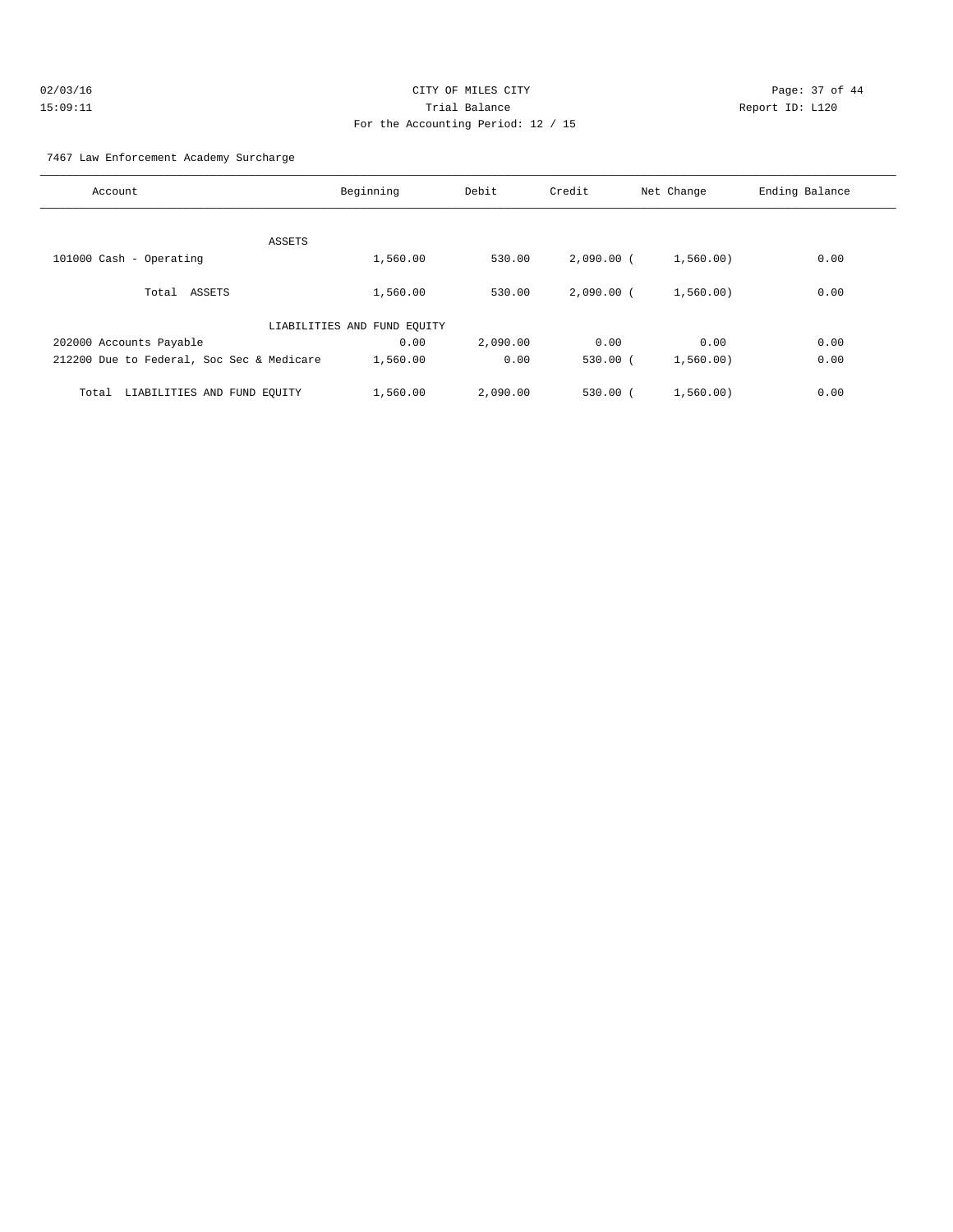| 02/03/16 | CITY OF MILES CITY                 | Page: 38 of 44  |  |
|----------|------------------------------------|-----------------|--|
| 15:09:11 | Trial Balance                      | Report ID: L120 |  |
|          | For the Accounting Period: 12 / 15 |                 |  |

#### 7471 CIVIL LEGAL ASSIST/VICTIM DOM VIOLENCE PROG

| Account                              | Beginning                   | Debit    | Credit   | Net Change | Ending Balance |
|--------------------------------------|-----------------------------|----------|----------|------------|----------------|
|                                      |                             |          |          |            |                |
| ASSETS                               |                             |          |          |            |                |
| 101000 Cash - Operating              | 1,770.00                    | 1,406.00 | 1,183.00 | 223.00     | 1,993.00       |
| Total ASSETS                         | 1,770.00                    | 1,406.00 | 1,183.00 | 223.00     | 1,993.00       |
|                                      | LIABILITIES AND FUND EQUITY |          |          |            |                |
| 202000 Accounts Payable              | 0.00                        | 1,183.00 | 1,183.00 | 0.00       | 0.00           |
| 212500 Due to Others                 | 1,770.00                    | 1,183.00 | 1,406.00 | 223.00     | 1,993.00       |
| LIABILITIES AND FUND EQUITY<br>Total | 1,770.00                    | 2,366.00 | 2,589.00 | 223.00     | 1,993.00       |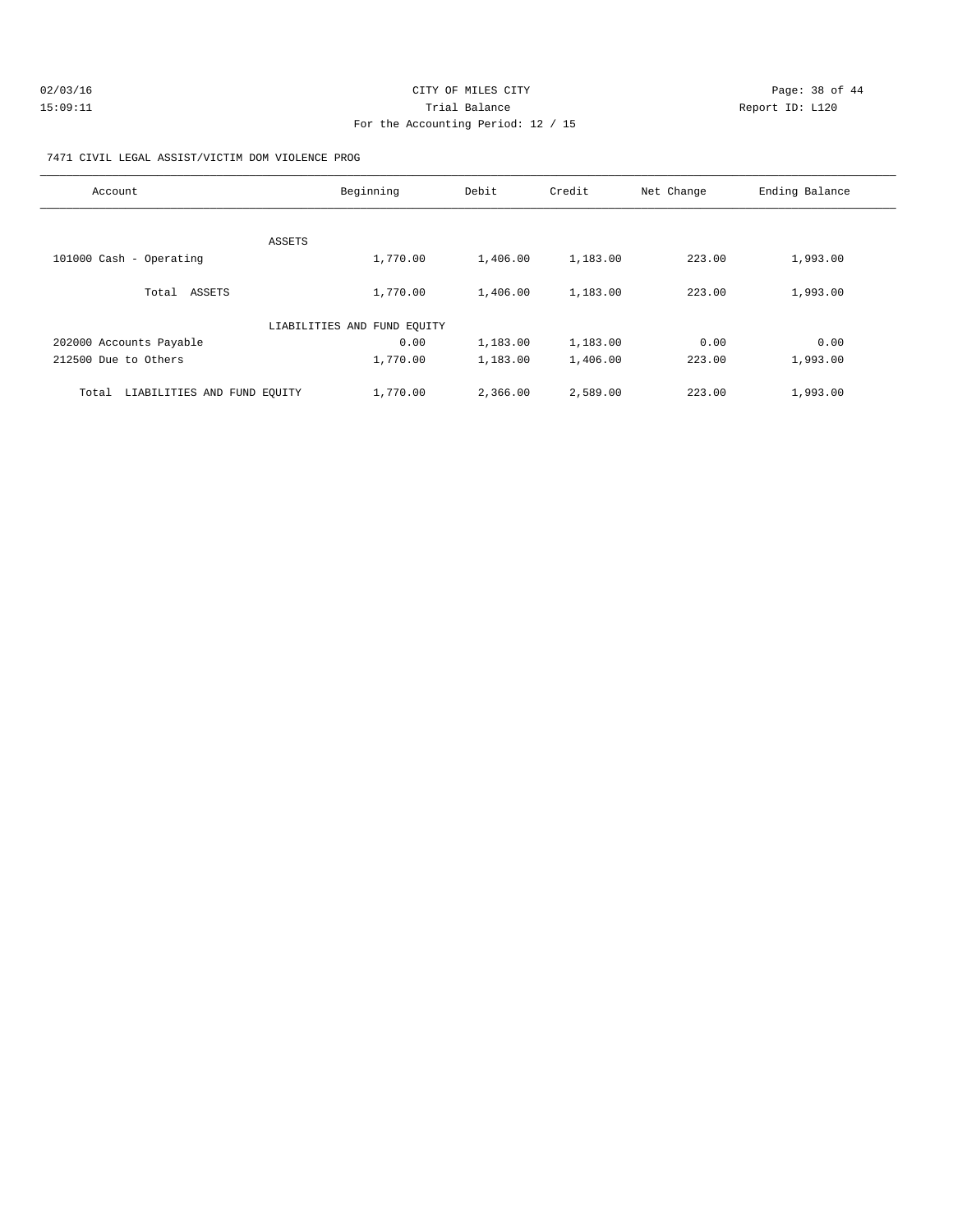# $O2/03/16$  Page: 39 of 44 15:09:11 Trial Balance Report ID: L120 For the Accounting Period: 12 / 15

7910 PAYROLL FUND

| Beginning  | Debit                                     | Credit                      | Net Change   | Ending Balance |  |
|------------|-------------------------------------------|-----------------------------|--------------|----------------|--|
|            |                                           |                             |              |                |  |
|            |                                           |                             |              |                |  |
| 101,378.54 | 499,010.04                                | 475,057.91                  | 23,952.13    | 125,330.67     |  |
|            |                                           |                             |              |                |  |
| 101,378.54 | 499,010.04                                | 475,057.91                  | 23,952.13    | 125,330.67     |  |
|            |                                           |                             |              |                |  |
|            |                                           |                             |              |                |  |
| 14,741.18  | 94,510.90                                 | 158,788.40                  | 64,277.50    | 79,018.68      |  |
| 0.00       | 788.16                                    | 788.16                      | 0.00         | 0.00           |  |
| 0.00       | 76,002.78                                 | 76,002.78                   | 0.00         | 0.00           |  |
| 1,013.94   | 0.00                                      | 557.55                      | 557.55       | 1,571.49       |  |
| 28,307.69  | 0.00                                      | 16,432.81                   | 16,432.81    | 44,740.50      |  |
| 0.00       | 16,375.00                                 | 16,375.00                   | 0.00         | 0.00           |  |
| 0.00       | 10,928.33                                 | 10,928.33                   | 0.00         | 0.00           |  |
| 0.00       | 333.69                                    | 333.69                      | 0.00         | 0.00           |  |
| 57, 315.73 | 115,351.97                                |                             | 57, 315, 73) | 0.00           |  |
| 0.00       | 36, 219.42                                | 36, 219.42                  | 0.00         | 0.00           |  |
| 0.00       | 11,926.80                                 | 11,926.80                   | 0.00         | 0.00           |  |
| 101,378.54 | 362, 437.05                               | 386, 389. 18                | 23,952.13    | 125,330.67     |  |
|            | 212200 Due to Federal, Soc Sec & Medicare | LIABILITIES AND FUND EOUITY |              | 58,036.24 (    |  |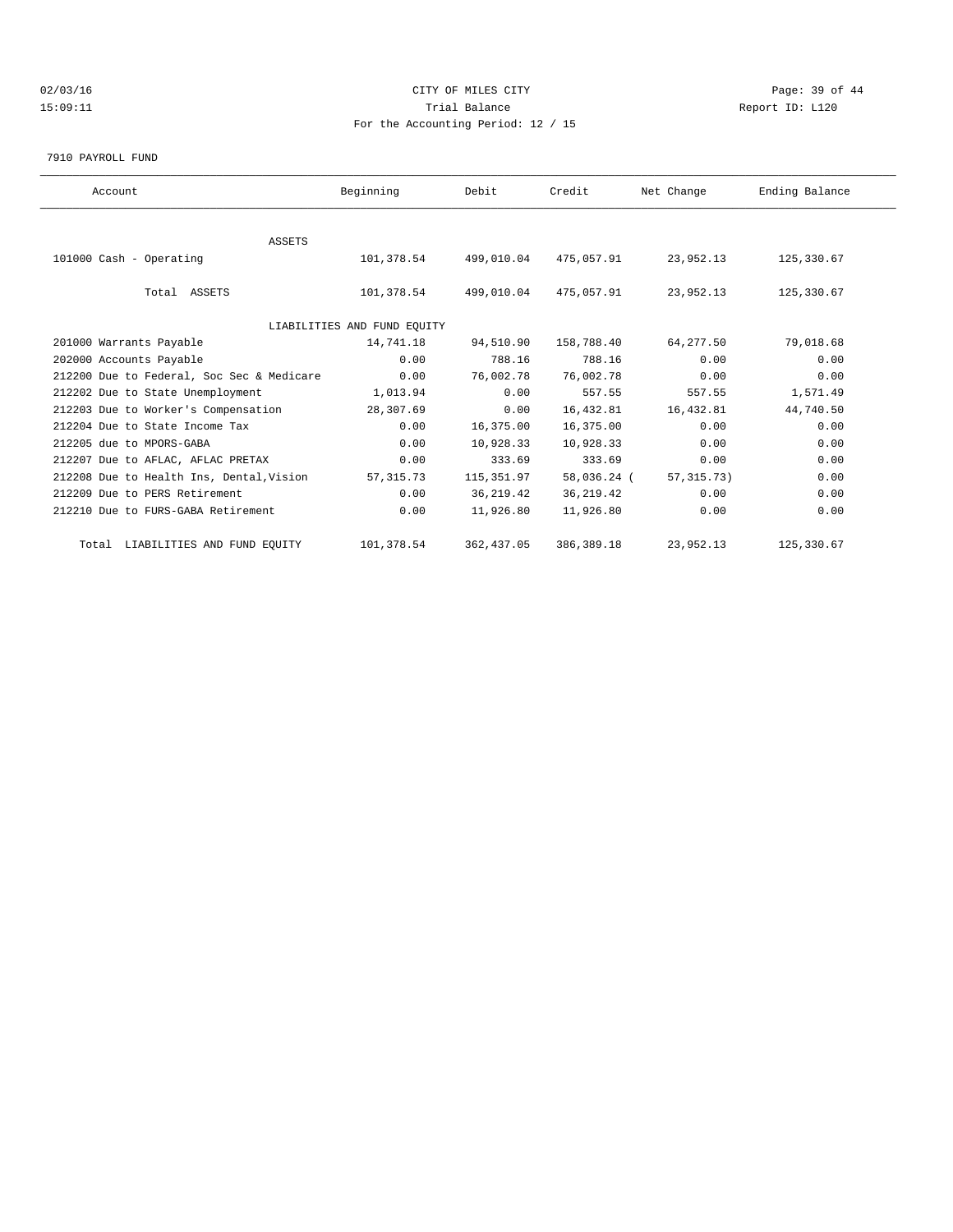| 02/03/16 |  |
|----------|--|
| 15:09:11 |  |

# CITY OF MILES CITY CONTROL CONTROL CONTROL CONTROL CONTROL PAGE: 40 of 44 15:09:11 Trial Balance and Communications of the Report ID: L120 For the Accounting Period: 12 / 15

#### 7930 CLAIMS FUND

| Account                              | Beginning                   | Debit        | Credit                     | Net Change   | Ending Balance |
|--------------------------------------|-----------------------------|--------------|----------------------------|--------------|----------------|
|                                      |                             |              |                            |              |                |
|                                      | ASSETS                      |              |                            |              |                |
| 101000 Cash - Operating              | 413,960.02                  | 1,472,013.85 | 447,912.89                 | 1,024,100.96 | 1,438,060.98   |
| ASSETS<br>Total                      | 413,960.02                  | 1,472,013.85 | 447,912.89                 | 1,024,100.96 | 1,438,060.98   |
|                                      | LIABILITIES AND FUND EQUITY |              |                            |              |                |
| 201000 Warrants Payable              | 413,960.02                  |              | 447, 912.89 1, 472, 013.85 | 1,024,100.96 | 1,438,060.98   |
| LIABILITIES AND FUND EOUITY<br>Total | 413,960.02                  | 447, 912, 89 | 1,472,013.85               | 1,024,100.96 | 1,438,060.98   |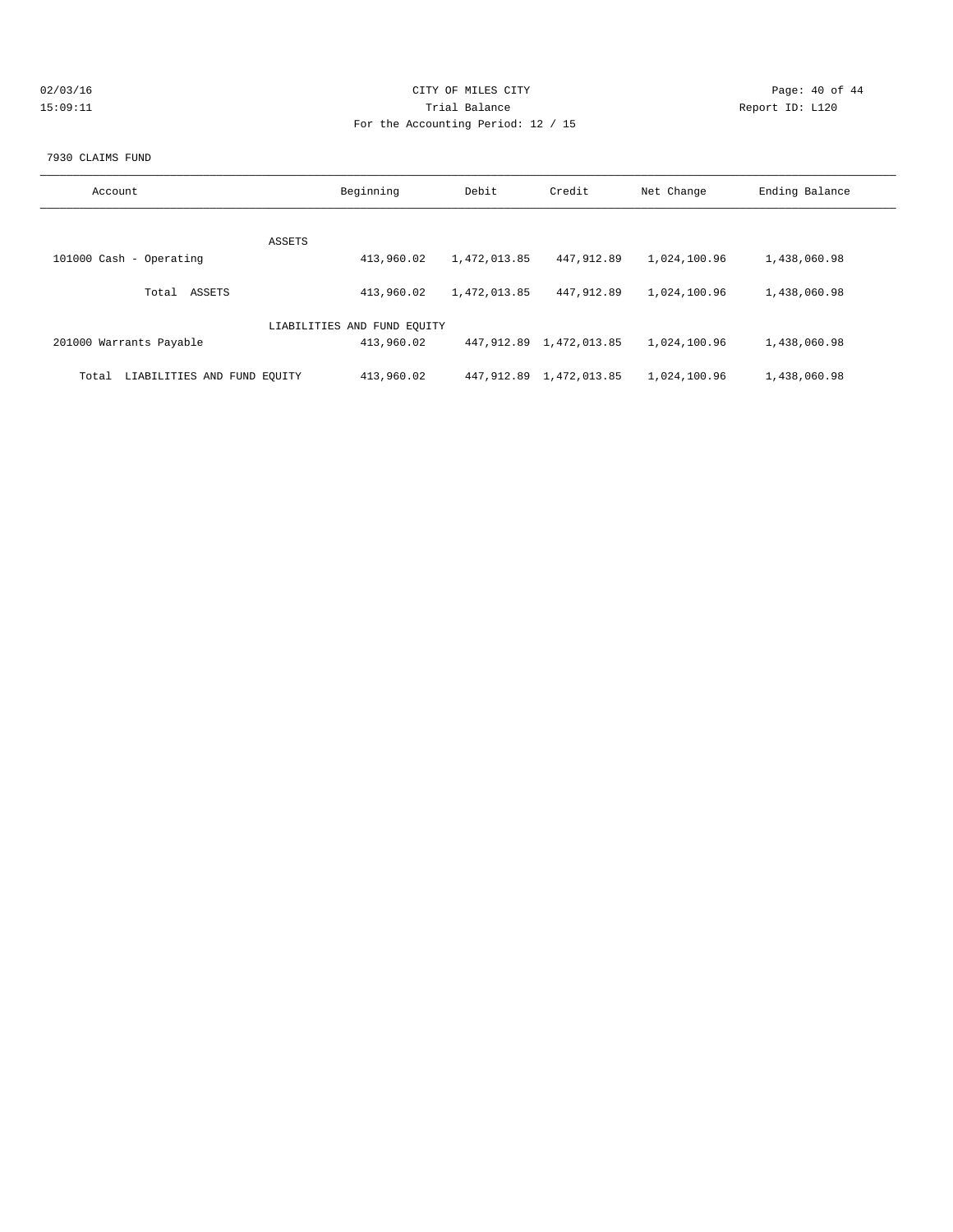# $O2/03/16$  Page: 41 of 44 15:09:11 Trial Balance Report ID: L120 For the Accounting Period: 12 / 15

#### 7980 CUSTER CO WATER & SEWER DISTRICT

| Account                                 | Beginning                   | Debit     | Credit      | Net Change | Ending Balance |
|-----------------------------------------|-----------------------------|-----------|-------------|------------|----------------|
|                                         |                             |           |             |            |                |
| ASSETS                                  |                             |           |             |            |                |
| 101000 Cash - Operating                 | 0.07                        | 14,410.33 | 14,410.33   | 0.00       | 0.07           |
| 122000 Accounts Receivable              | 16,698.94                   | 13,791.35 | 14,410.33 ( | 618.98)    | 16,079.96      |
| Total ASSETS                            | 16,699.01                   | 28,201.68 | 28,820.66 ( | 618.98)    | 16,080.03      |
|                                         | LIABILITIES AND FUND EQUITY |           |             |            |                |
| 202000 Accounts Payable                 | 0.00                        | 14,410.33 | 14,410.33   | 0.00       | 0.00           |
| 211020 Due to Custer Water & Sewer Dist | 16,699.01                   | 14,410.33 | 13,791.35 ( | 618.98)    | 16,080.03      |
| LIABILITIES AND FUND EQUITY<br>Total    | 16,699.01                   | 28,820.66 | 28,201.68 ( | 618.98)    | 16,080.03      |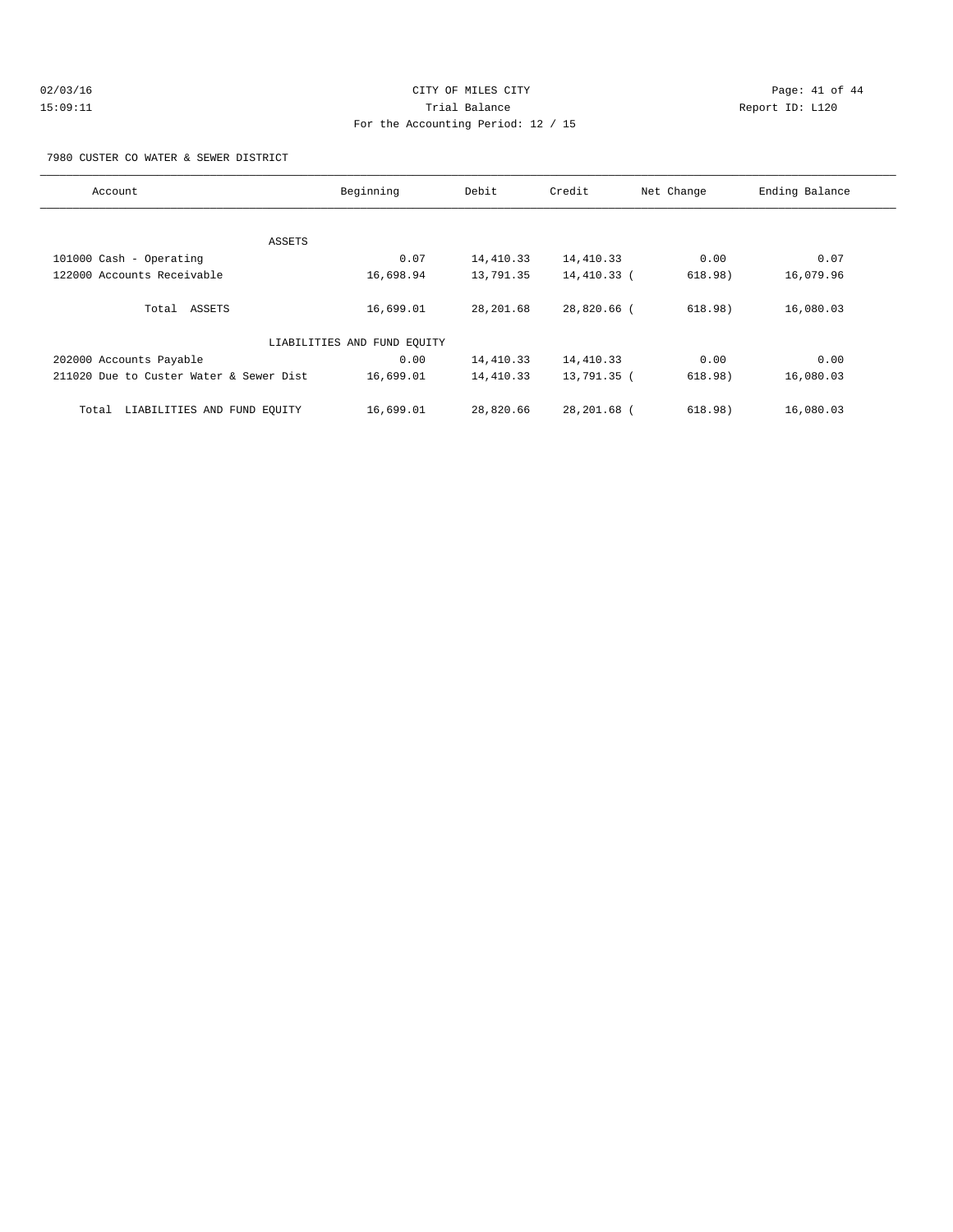| 02/03/16 | CITY OF MILES CITY                 | Page: 42 of 44  |
|----------|------------------------------------|-----------------|
| 15:09:11 | Trial Balance                      | Report ID: L120 |
|          | For the Accounting Period: 12 / 15 |                 |

7981 Interest Clearing

| Account                              | Beginning                   | Debit    | Credit   | Net Change | Ending Balance |
|--------------------------------------|-----------------------------|----------|----------|------------|----------------|
| ASSETS                               |                             |          |          |            |                |
| 101000 Cash - Operating              | 5,862.36                    | 1,153.80 | 0.00     | 1,153.80   | 7,016.16       |
| ASSETS<br>Total                      | 5,862.36                    | 1,153.80 | 0.00     | 1,153.80   | 7,016.16       |
|                                      | LIABILITIES AND FUND EQUITY |          |          |            |                |
| 212500 Due to Others                 | 5,862.36                    | 0.00     | 1,153.80 | 1,153.80   | 7,016.16       |
| LIABILITIES AND FUND EQUITY<br>Total | 5,862.36                    | 0.00     | 1,153.80 | 1,153.80   | 7,016.16       |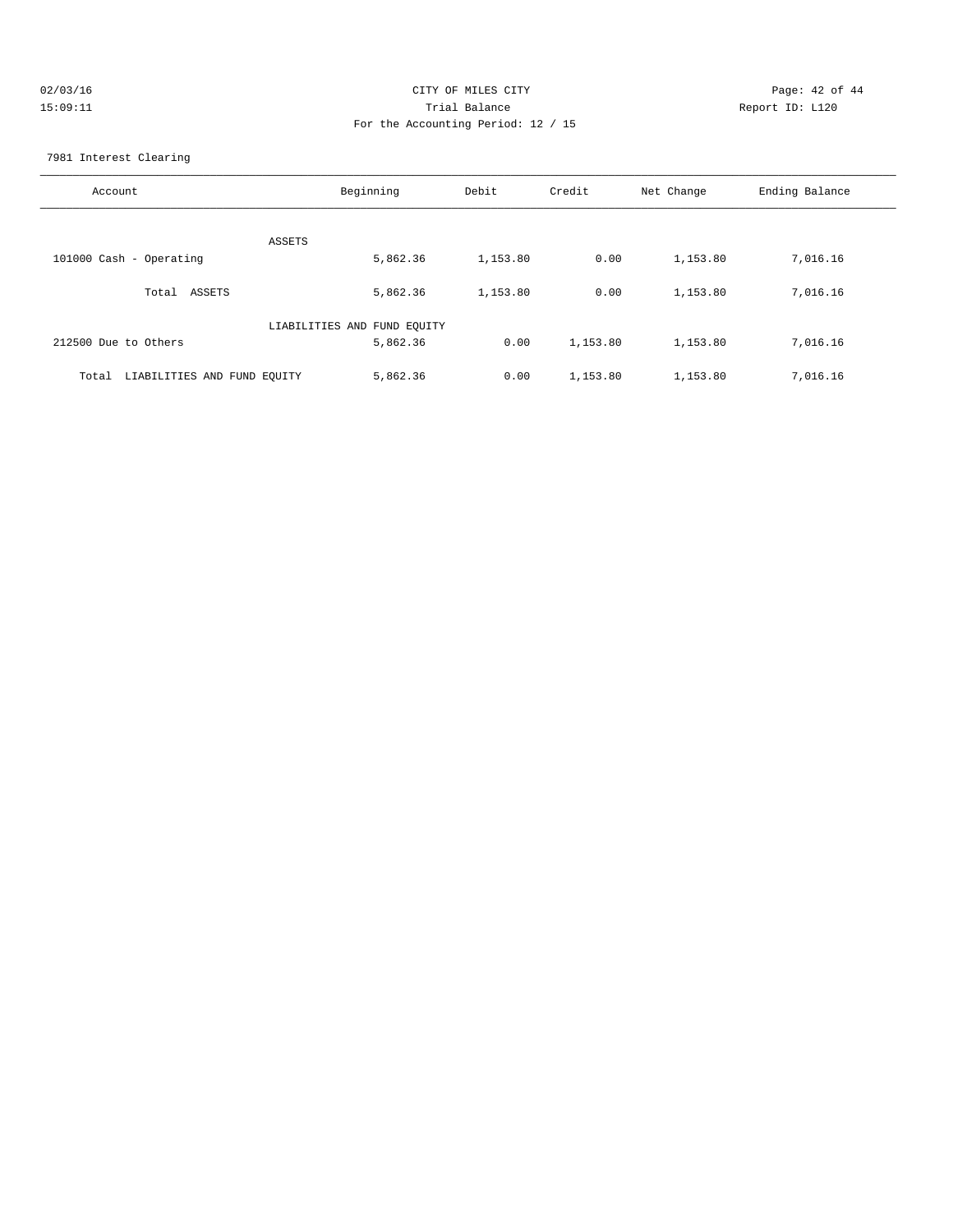# $O2/03/16$  Page: 43 of 44 15:09:11 Trial Balance Report ID: L120 For the Accounting Period: 12 / 15

#### 9000 GENERAL FIXED ASSETS GROUP OF ACCOUNTS FUND

| Account                                                    | Beginning                   | Debit | Credit | Net Change | Ending Balance  |
|------------------------------------------------------------|-----------------------------|-------|--------|------------|-----------------|
|                                                            |                             |       |        |            |                 |
| ASSETS                                                     |                             |       |        |            |                 |
| 181000 Land                                                | 526,599.00                  | 0.00  | 0.00   | 0.00       | 526,599.00      |
| 182000 Buildings                                           | 1,986,836.00                | 0.00  | 0.00   | 0.00       | 1,986,836.00    |
| 182100 Allowance for Depr - Buildings (Cre(                | 684,991.00)                 | 0.00  | 0.00   | 0.00       | 684,991.00)     |
| 186000 Machinery and Equipment                             | 3,038,732.00                | 0.00  | 0.00   | 0.00       | 3,038,732.00    |
| 186100 Allowance for Depr - Machinery & Eq(                | 1,463,750.00)               | 0.00  | 0.00   | 0.00       | 1,463,750.00)   |
| 187000 Infrastructure                                      | 33,670,108.00               | 0.00  | 0.00   | 0.00       | 33,670,108.00   |
| 187100 Allowance For Depreciation - Infras( 16,321,771.00) |                             | 0.00  | 0.00   | 0.00       | (16,321,771.00) |
| Total ASSETS                                               | 20,751,763.00               | 0.00  | 0.00   | 0.00       | 20, 751, 763.00 |
|                                                            | LIABILITIES AND FUND EQUITY |       |        |            |                 |
| 280000 INVESTMENT IN GENERAL FIXED ASSETS                  | 20,751,763.00               | 0.00  | 0.00   | 0.00       | 20, 751, 763.00 |
| LIABILITIES AND FUND EQUITY<br>Total                       | 20,751,763.00               | 0.00  | 0.00   | 0.00       | 20, 751, 763.00 |